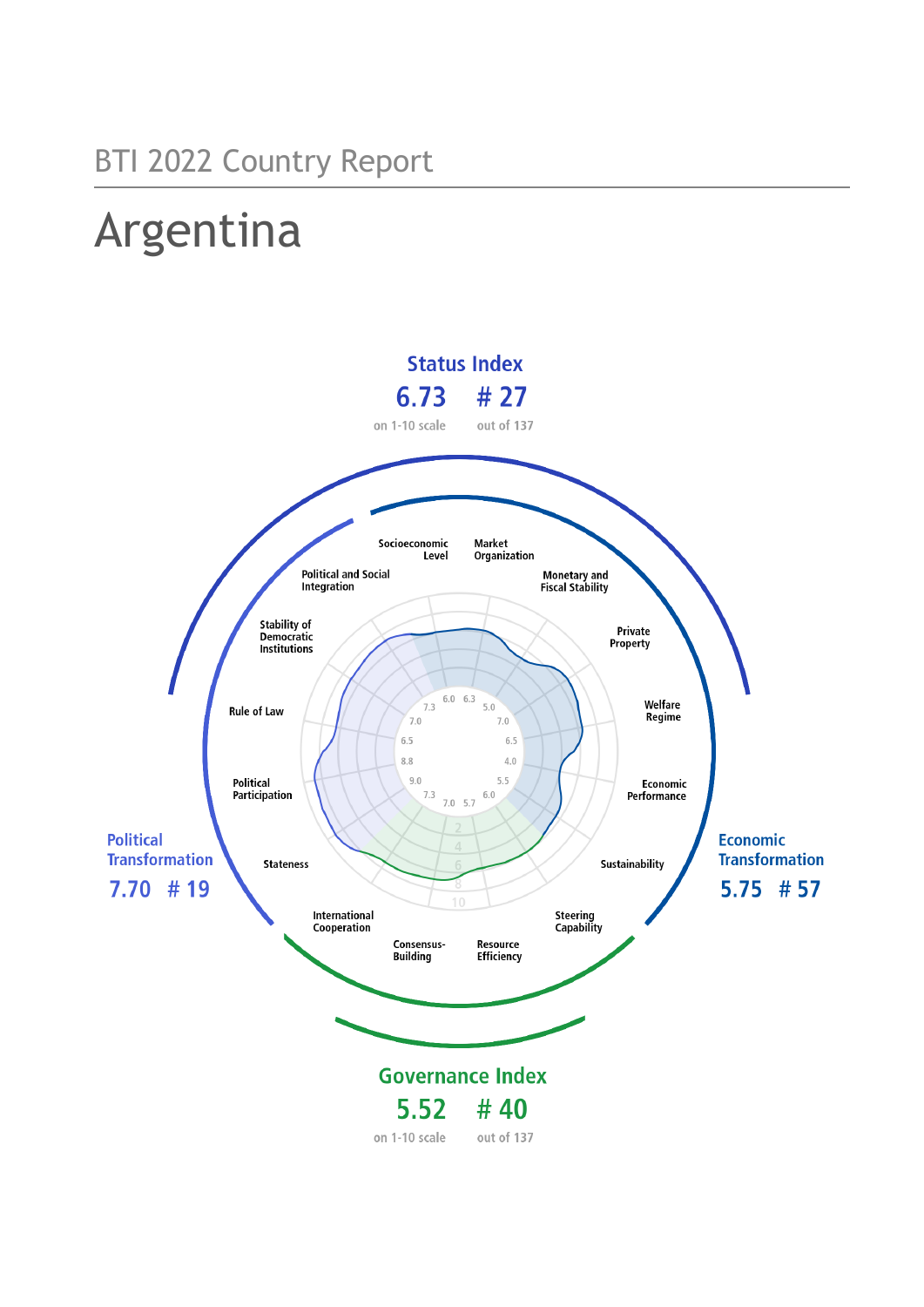This report is part of the **Bertelsmann Stiftung's Transformation Index (BTI) 2022**. It covers the period from February 1, 2019 to January 31, 2021. The BTI assesses the transformation toward democracy and a market economy as well as the quality of governance in 137 countries. More on the BTI at [https://www.bti-project.org.](https://www.bti-project.org/)

Please cite as follows: Bertelsmann Stiftung, BTI 2022 Country Report — Argentina. Gütersloh: Bertelsmann Stiftung, 2022.

This work is licensed under a **Creative Commons Attribution 4.0 International License**.

#### **Contact**

Bertelsmann Stiftung Carl-Bertelsmann-Strasse 256 33111 Gütersloh Germany

**Sabine Donner** Phone +49 5241 81 81501 sabine.donner@bertelsmann-stiftung.de

**Hauke Hartmann** Phone +49 5241 81 81389 hauke.hartmann@bertelsmann-stiftung.de

**Claudia Härterich** Phone +49 5241 81 81263 claudia.haerterich@bertelsmann-stiftung.de

#### **Sabine Steinkamp** Phone +49 5241 81 81507 sabine.steinkamp@bertelsmann-stiftung.de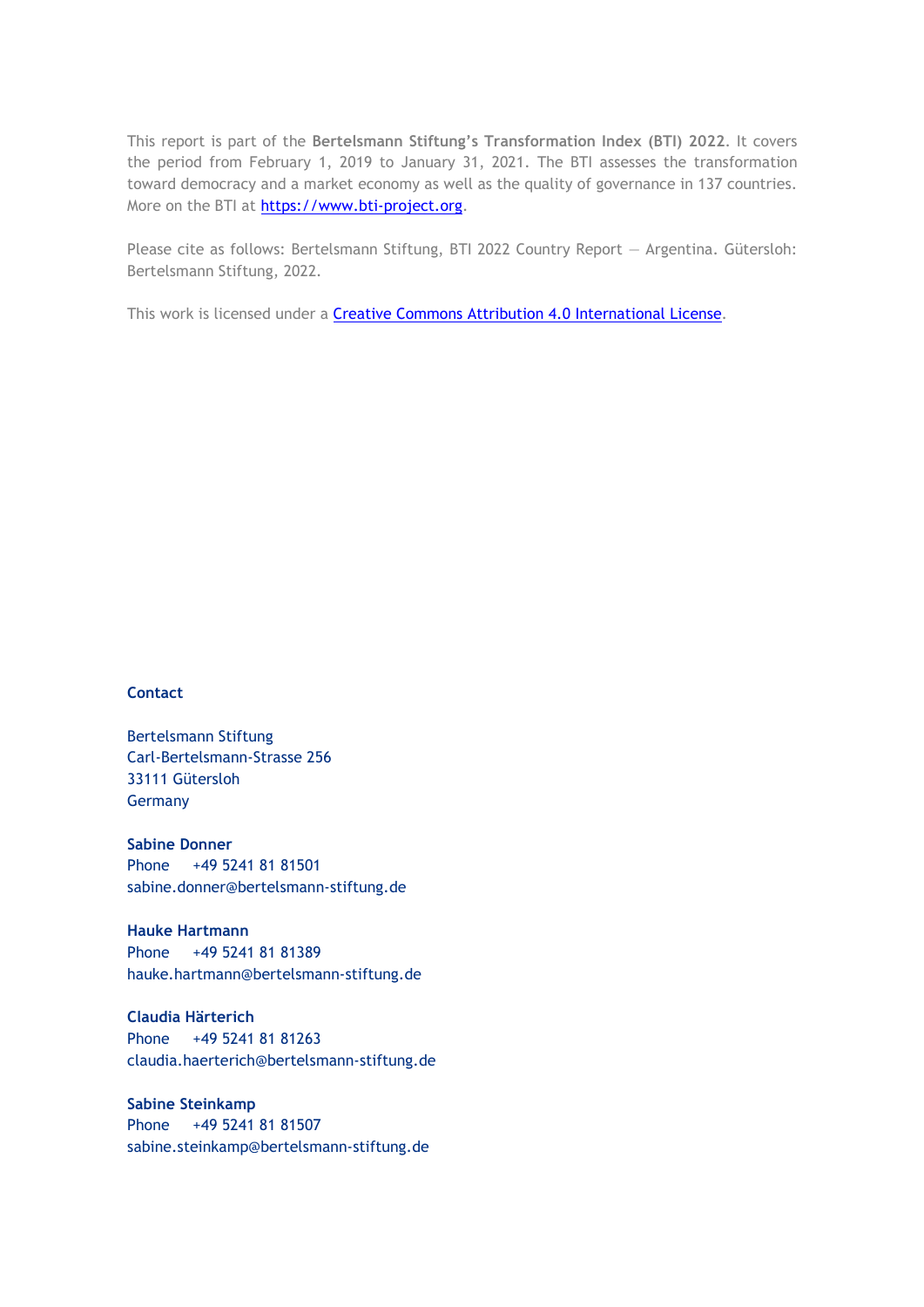#### **Key Indicators**

| Population               | M      | 45.4 | <b>HDI</b>                     | 0.845 | GDP p.c., PPP $\sqrt{5}$     | 20768 |
|--------------------------|--------|------|--------------------------------|-------|------------------------------|-------|
| Pop. growth <sup>1</sup> | % p.a. | 1.0  | HDI rank of 189                | 46    | Gini Index                   | 42.9  |
| Life expectancy          | vears  | 76.7 | UN Education Index             | 0.855 | Poverty <sup>3</sup><br>$\%$ | 4.9   |
| Urban population %       |        | 92.1 | Gender inequality <sup>2</sup> | 0.328 | Aid per capita $\sqrt{5}$    | 0.4   |
|                          |        |      |                                |       |                              |       |

Sources (as of December 2021): The World Bank, World Development Indicators 2021 | UNDP, Human Development Report 2020. Footnotes: (1) Average annual growth rate. (2) Gender Inequality Index (GII). (3) Percentage of population living on less than \$3.20 a day at 2011 international prices.

## Executive Summary

After three years of President Mauricio Macri's center-right government, political polarization returned to Argentina during the 2019 election year as a result of the country's deteriorating economic situation and ongoing financial volatility. The split among the opposition Peronists, which made Macri's re-election more likely, ended with Cristina Fernández de Kirchner's move to renounce her presidential candidacy. Instead, she put forward the moderate Peronist Alberto Fernández and settled for the vice presidency herself. Macri lost significantly to the Fernández-Fernández ticket in the August primaries and was then defeated in the October elections. The devaluation of the peso after the primaries catapulted the inflation rate to 53.5% and the poverty rate to 40.8% by the end of 2019, and foreign debt rose to 90% of GDP.

Immediately after taking office, President Fernández pushed an emergency fiscal consolidation package through Congress. However, instead of closing Argentina's huge budget deficit, which is at the heart of many of the country's problems, the government reverted to an economic model based on government spending and subsidies to boost domestic consumption. He also moved to expand the money supply, contrary to the government's ostensible interest in fighting the high inflation rate. One positive sign was that Fernández offered a series of investment promotion programs at the federal, provincial and municipal levels to attract investment within specific sectors of the economy. Fernández also reached an agreement with external bondholders and initiated negotiations with the IMF.

Governing by decree continues to offer the temptation to concentrate power further. Currently, however, the real power play is not so much between the government and the parliamentary opposition as within the government itself, that is between the moderate and radical wings of Peronism. The former is represented by the president, the latter by his vice president. The ongoing lack of consensus inside the government has undermined efforts to restore the market and public confidence needed to help Argentina find a way out of the crisis. In this context, constitutional lawyers have referred to a transformation of presidentialism into vice-presidentialism. Moreover,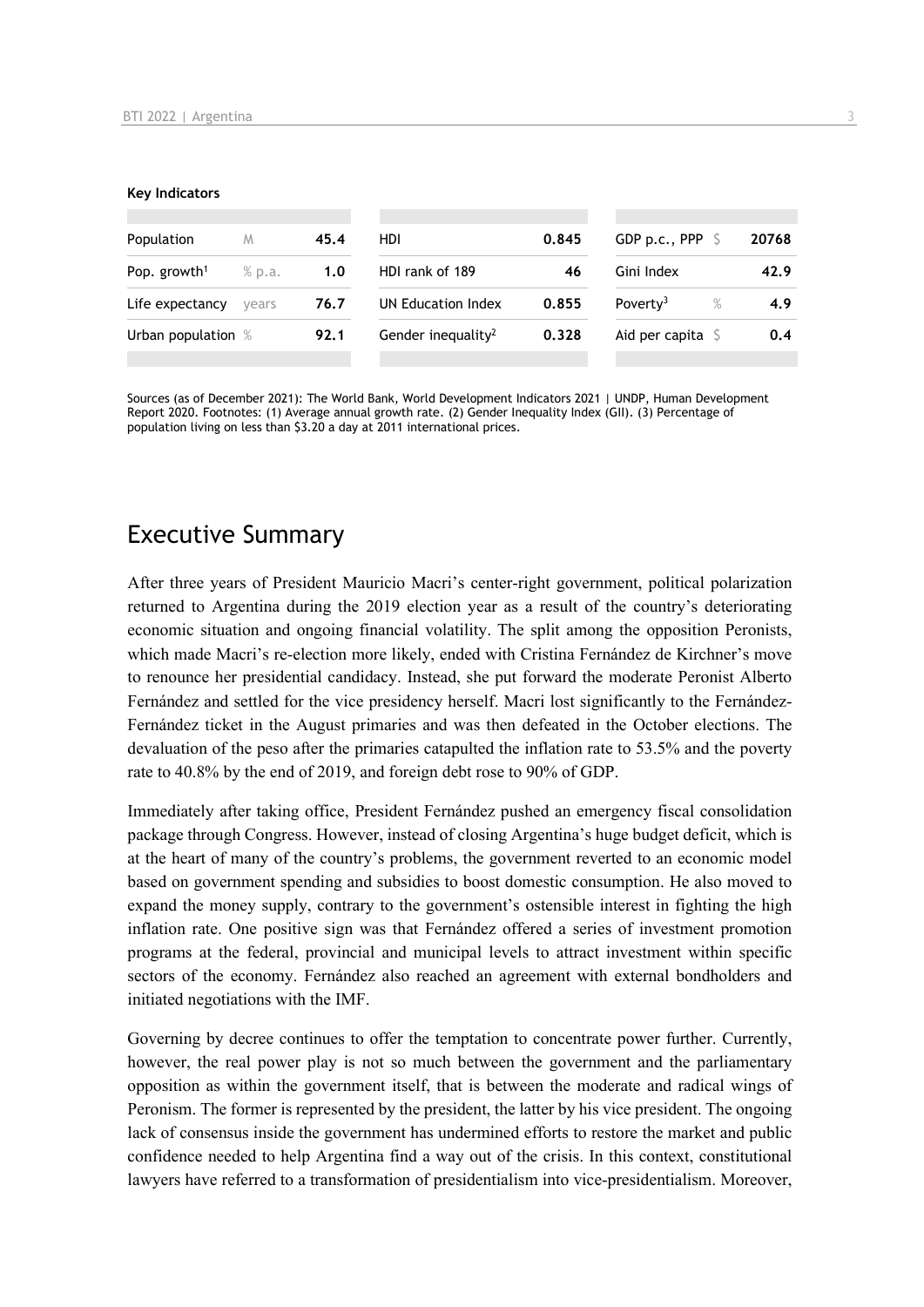there is a lack of clarity among the various political and social forces about how to eliminate democratic defects, about the importance of institutions and on how they should be strengthened, especially concerning the judiciary.

At the end of January 2021, Argentina approached a total cumulative number of 2 million COVID-19 cases – almost half of which had been in the greater Buenos Aires area – with a death toll of about 50,000. By decree, the government declared a state of health emergency from March 12, 2020 to March 12, 2021. Its subsequent measures to fight the pandemic were enacted exclusively by decrees, thus circumventing checks and balances. The measures stalled economic activity, severely restricted freedom of assembly and had a particularly negative impact on minorities. The pandemic caused the state to increase spending to strengthen the health care system, support people who could not work because of the quarantine, and support businesses to prevent decapitalization and ensure job preservation. Due to a mix of governance failures and undue competition on behalf of the rich countries, vaccination started on December 29, 2020, relying in the first stage exclusively on Russia's Sputnik V.

## History and Characteristics of Transformation

Argentina has a long history of economic and political crises. It has defaulted on its external debt nine times since achieving independence in 1816. Frequent changes in the system of government, irregular regime changes and crises within the dominant power cartels have impeded both development and the implementation of coherent policies. This lack of long-term stability culminated in a fierce military dictatorship that remained in power from 1976 to 1983, breaking down after the disaster of the Falkland/Malvinas war. After the return to democracy, hyperinflation and political stalemate characterized the presidency of Raúl Alfonsín (1983 – 1989) and his Radical Civic Union (UCR); he was forced to cede office prematurely to the already elected Carlos Menem (1989 – 1999) of the Peronist Partido Justicialista (PJ). After 10 years of neoliberal reforms, however, Peronism was voted out of office for the first time in Argentina's history in the 1999 elections.

As a consequence of a series of international financial crises and the depreciation of the real in Brazil, the Argentine economy fell into recession this same year. But the new center-left alliance under the leadership of President Fernando de la Rúa (UCR), confronted with a Peronist majority in the Senate and among provincial governors, failed to resolve the nation's grave social problems. A wave of protests and violence brought the nation to the brink of chaos and forced de la Rúa to resign in December 2001, ushering Peronism back into power. After a brief term under the leadership of Eduardo Duhalde, the country was governed by Néstor Kirchner, ex-governor of the Santa Cruz province  $(2003 - 2007)$  and his wife, Cristina Fernández de Kirchner  $(2007 - 2015)$ .

After 12 years under the left-wing Peronists, the 2015 presidential elections resulted in a surprising political change. For the first time, a non-Peronist center-right coalition under the leadership of Mauricio Macri won the presidency and a non-Peronist governor the province of Buenos Aires. In the legislative elections, Fernández's Front for Victory (FPV) lost its absolute majority of seats in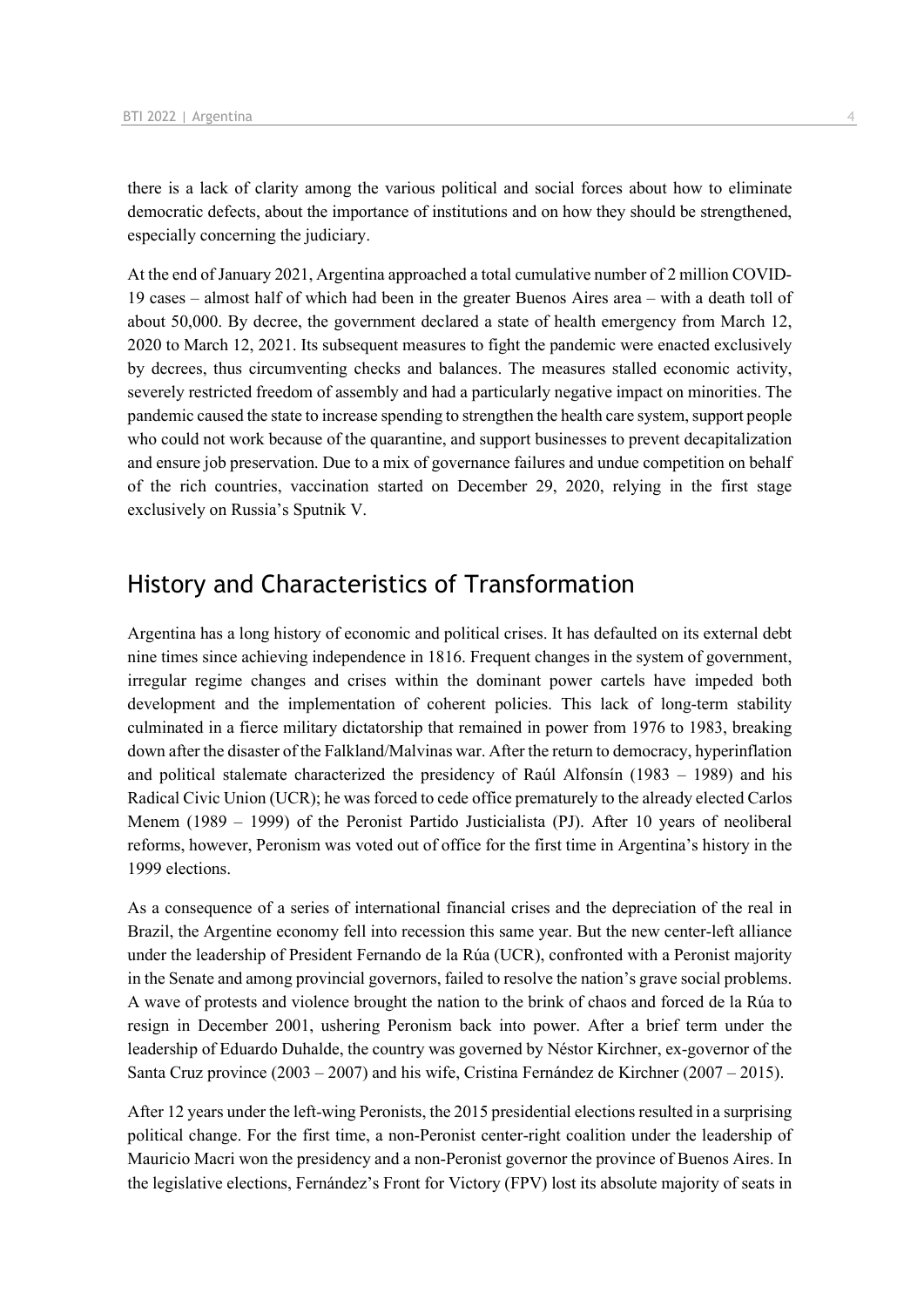the lower house but kept it in the Senate. Macri began his term with a mix of economic shock therapy and gradualism, reversing some of Fernández's populist policies. But these measures, although necessary, have proven painful. The peso devaluation further increased the already-high inflation rate and strongly affected the purchasing power of households. Similarly, the reduction or abolition of a wide range of subsidies (e.g., energy and transport subsidies) led to substantial price increases. These measures provoked social discontent and protest.

To counterbalance the foreseeable social costs and promote economic growth, the government enacted public infrastructure projects, made transfers to provinces to fund public works, increased pension benefits and unemployment subsidies, and reduced taxes for SMEs affected by the import liberalization policy. It also introduced a tax amnesty program, which increased government revenue. Macri adopted a remarkably successful pragmatic political style that was driven by the dialogue he sought with potential allies and veto groups. He also issued a series of decrees that were democratically problematic. In 2018, Macri signed a historic agreement with holdout bondholders that enabled the country to regain access to international capital markets. Confronted with the harsher conditions attached to international financing and the results of the severe drought that affected the agricultural sector and exports, the government entered the second half of 2018 with a \$50 billion (later increased to \$57.5 billion) financial assistance program with the IMF. This program included a stricter primary fiscal deficit target for 2018 and the following two years.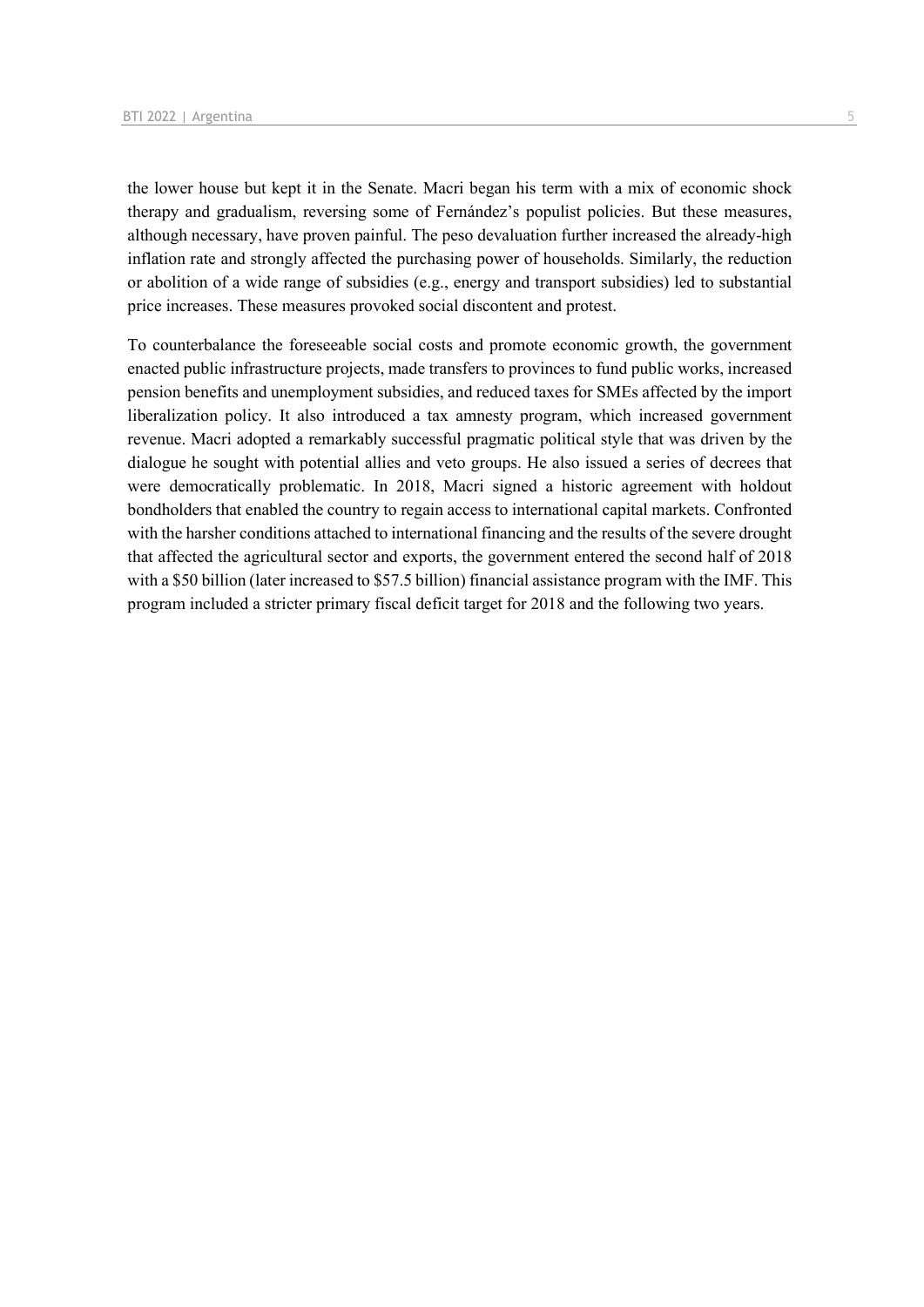The BTI combines text analysis and numerical assessments. The score for each question is provided below its respective title. The scale ranges from 1 (worst) to 10 (best).

## Transformation Status

## I. Political Transformation

#### **1 | Stateness**

The state's monopoly on the use of force in principle prevails throughout the country and is not seriously disputed by functional organizations such as guerrillas or paramilitaries. However, organized crime related to drug-trafficking has grown significantly over the last decade, as Argentina not only became the second-largest cocaine market in Latin America behind Brazil, but also a transit point for drugs to West Africa and Europe and increasingly a consumer country. The northern and central regions of the country are most affected by the drug trade. Money-laundering activities related to drug money, especially in the Tri-Border Area, as well as private security services, have eroded or even overwhelmed the state's monopoly on the use of force in urban centers. In the poorer provinces, shortages in funding and personnel have limited the state's ability to act effectively, or even undermined it by opening security personnel to the temptations of corruption.

The Macri administration had a clear focus on fighting drug demand as opposed to legalizing personal consumption. He was able to claim some security successes in his four years in office. Arguably most significant was the systematic collection of data and publishing of reliable official statistics, something which has stopped completely under former president Cristina Fernández. Alberto Fernández's security minister, Sabina Frederic, is among those who consider that Macri and his security minister Bullrich adopted a failed "mano dura" approach to public security. In 2020, Argentine police seized millions of Argentine pesos and thousands of U.S. dollars in cash, often concealed inside trucks transporting goods through provinces bordering Paraguay. Cash smuggling is a new development in Argentina´s security landscape.

#### **Question** Score

Monopoly on the use of force 8 $\frac{22}{10}$  $106$  $\sum_{i=1}^{8}$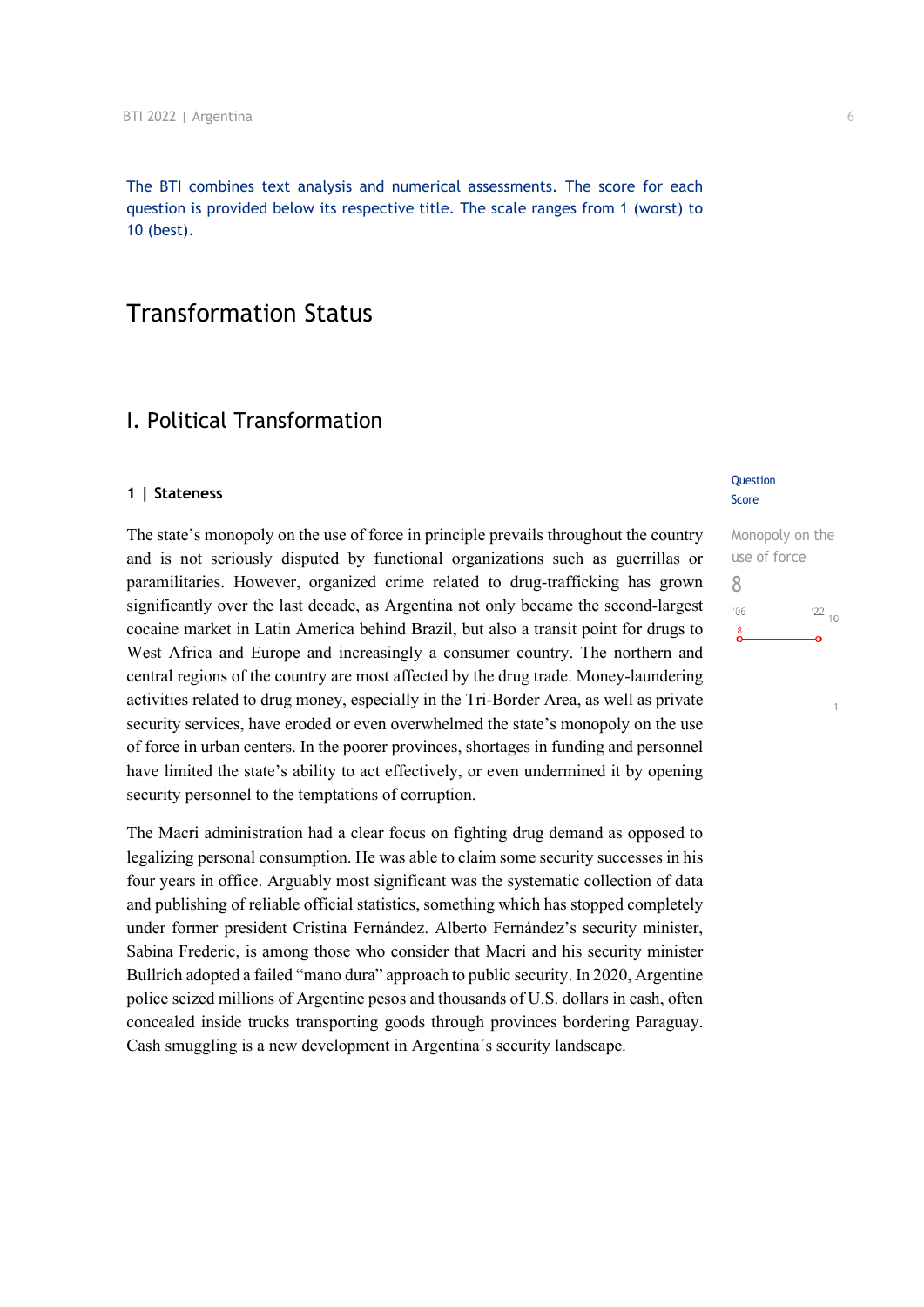The large majority of the population accepts the nation-state as legitimate. According to the constitution, all individuals and group members have the right to acquire citizenship without discrimination. No relevant group in society challenges the definition of citizenship or the validity of the state's constitution. Indigenous peoples, their right to bilingual education and ownership of ancestral lands are recognized in the constitution, but law enforcement is weak. Many Argentines even believe that there are no indigenous peoples in their country. Only 3% of citizens think that indigenous people suffer the most discrimination in the country. Pejorative terms that portray indigenous people as being lazy, ignorant and savage are used as part of everyday language in Argentina. These false stereotypes have forced many indigenous people over the years to hide their identity to avoid racial discrimination. Many indigenous peoples, including the Mapuche in Patagonia and the Tobas and Kolas in the north, are largely neglected by the government, suffer disproportionately from disease, extreme poverty and the effects of COVID-19, and are still denied legal recognition of their land rights.

The state is secular, and religious dogmas have no significant influence on the legal system or political institutions. The population is largely Catholic, but public education is secular and religious minorities are free to practice their faith. Although the Catholic Church is explicitly mentioned in the constitution as worthy of support, according to Supreme Court rulings, this does not equate to status as an official religion; in essence, Christian, Jewish, Muslim and other religious groups have the same legal status. Basically, even the Catholic Church, which is the most influential, is little more than a political interest group. Despite Macri's attempts to win the church as an ally, the church continued to criticize many of his administration's economic measures, as it did with his predecessor Cristina Fernández de Kirchner. It has issued warnings about the rising levels of inequality and poverty, organized crime, corruption, and the "Integral Sex Education" bill. The church has also sharply criticized the law that allows abortions up to the 14th week, passed in December 2020.

The state's basic infrastructure, including the judiciary, tax authorities and law enforcement, covers the entire national territory. However, it functions somewhat poorly, especially in the peripheral regions. A total of 96% of the population has access to sanitary facilities, and 99% has access to a water source. State administration and political parties manage public funds, but distribution often follows particularistic, patronage-based and nontransparent criteria, especially at the provincial and municipal levels. Both the Macri and Fernández governments have launched plans to develop the 10 poorer provinces in the north and the approximately 2,300 municipalities in the south, respectively. These suffer disproportionately from regional imbalances, a lack of infrastructure and logistical difficulties. However, due to a lack of funding since 2018, these plans stalled during the reporting period. Basic infrastructure services have been severely curtailed since the start of the lockdown due to the effects of COVID-19 (reduction of air and rural public transport, closure of provincial borders, and closure of schools and universities).

State identity 10  $\frac{106}{2}$  $\frac{22}{2}$  10

No interference of religious dogmas 10



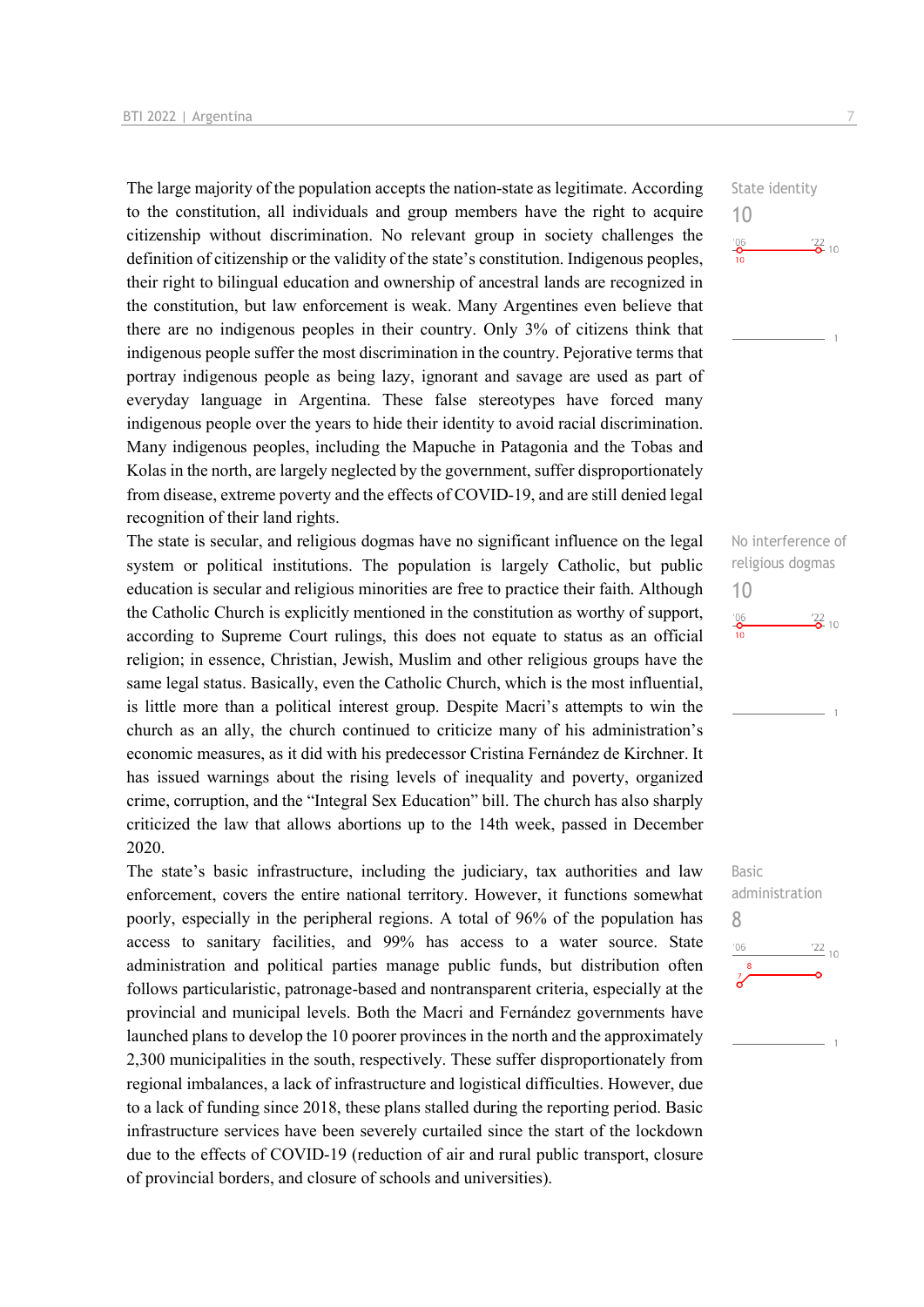#### **2 | Political Participation**

General elections – such as the last 2019 elections – are mostly free and fair and are accepted as the legitimate means of filling leadership positions. Universal suffrage and the right to campaign for office exist. The electoral juridical body (Cámara Nacional Electoral) is an integral part of the judiciary. It is not a separate body, as in other Latin American countries, but is nominally independent in its decisions. In the August 2019 primaries, the Peronist ticket (Alberto Fernández and Cristina Fernández) received almost 50% of the votes, while Macri received only 32%. In the October elections, Fernández obtained 48% of the votes, which allowed him to take office without a second round of voting.

Significant deficiencies relate primarily to the inconsistent enforcement of election laws and campaign finance regulations. According to La Nación (November 20, 2020), auditors from the National Electoral Chamber (Cámara Nacional Electoral) have found inconsistencies in the records kept by both major party alliances concerning campaign financing in 2019 (insolvent donors, government suppliers and public concessionaires acting as donors, and business groups exceeding the maximum limit for campaign contributions). The auditors recommended to the judge that neither of the two groups should have their party financing records approved. At that time, the 2015 presidential campaign balances had also not yet been approved, after audits found various irregularities in the party financing for both Macri and Peronist candidate Daniel Scioli.

Democratically elected political representatives generally have the power to govern, but in Argentina's under-institutionalized political system, individual power groups are able to create their own separate domains or enact special-interest policies, albeit with varying success across political cycles. Four corporate actors have historically wielded some veto power: big business, trade unions, the financial sector and the military. Once the most powerful veto power, the military has not held veto power in political affairs since the early 1990s.

Macri's implementation of a more open and liberal development model improved relations with the industrial sector, but only with export-oriented companies. By contrast, the "wave of imports" provoked conflict between medium-sized companies and the government. Macri publicly demonstrated a willingness to cooperate with unions, and made several gestures, in particular the repayment of the debts of the "obras sociales," the social security system that operates through the unions. In view of the growing resistance to his economic policies and the fact that his Cambiemos center-right coalition lacked a majority in both legislative chambers, Macri was urged to make some concessions (e.g., wage increases) and abandon portions of his ambitious reform program.



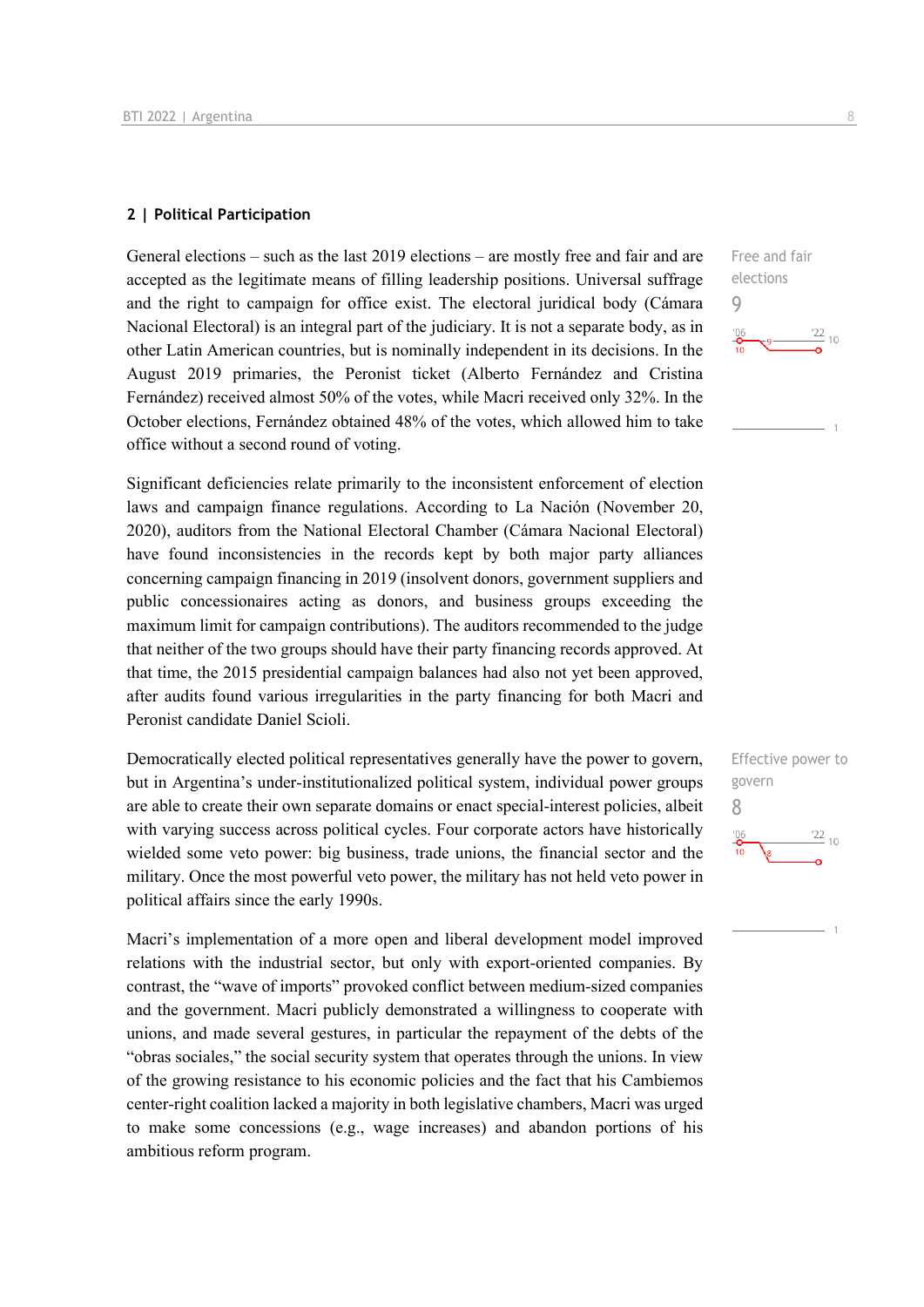With a majority in both houses and a moderate parliamentary opposition, the Peronists have had sufficient power to govern. However, the president and vice president have different visions of politics and democracy, one republican and the other autocratic, which sometimes makes it difficult to govern effectively. Other actors such as trade unions and entrepreneurs were severely restricted in their bargaining or veto power in 2020 as a result of the pandemic and the governmentimposed measures that blocked economic life for much of the year.

The constitution provides for the freedoms of peaceful assembly and association, and the government generally respects theses rights. In addition to the established forms of interest group articulation (unions and business organizations), there are a variety of grassroots organizations, NGOs, self-help groups, and national and international human rights groups. They are usually free of legal restrictions and political pressure from the state. Other forms of articulation and protest, such as demonstrations, spontaneous protests or the manifestations of the piqueteros (literally "picketers," generally referring to poor unemployed workers demonstrating for better conditions), are comparatively numerous and sometimes massive, as in 2019 in the face of the worsening economic crisis. Occasionally they are met with excessive violence by the police.

In the second half of 2020, thousands of citizens once again took to the streets against the Fernández government in response to the restrictions imposed during the pandemic, the devastating economic situation, and the growing levels of unemployment and poverty. They complained about the lack of a plan to reactivate the economy, and the blockage of the political process due to internal coalition conflicts. Anti-pandemic measures severely restricted freedoms of assembly and association, initially ordering "social isolation" and prohibiting gatherings for any reason. Although generally non-repressive, excessive force was used at times in some provinces (notably Formosa). In the second half of 2020, restrictions were partially relaxed (moving from isolation to social distancing, with gatherings of up to 100 people successively allowed in public spaces), depending on regional infection rates. The measures were prolonged again at the end of January 2021, with no districts having infection rates that required social isolation (Decree 67/2021).

The freedoms of information and expression are guaranteed by law but are occasionally subject to interference or state restrictions. The state does not impede free access to the internet or censor online content, which is widely consumed in Argentina. Nevertheless, in recent years the number of bills introduced in Congress to regulate various aspects of the internet has grown exponentially. Of particular concern is the fact that many of the bills that have surfaced in the context of internet regulation do not respect the principles of specificity, necessity and proportionality that must be met by restrictions on freedom of expression. The COVID-19 pandemic has exacerbated the country's digital divide, with some populations disproportionately lacking access to information about the virus.



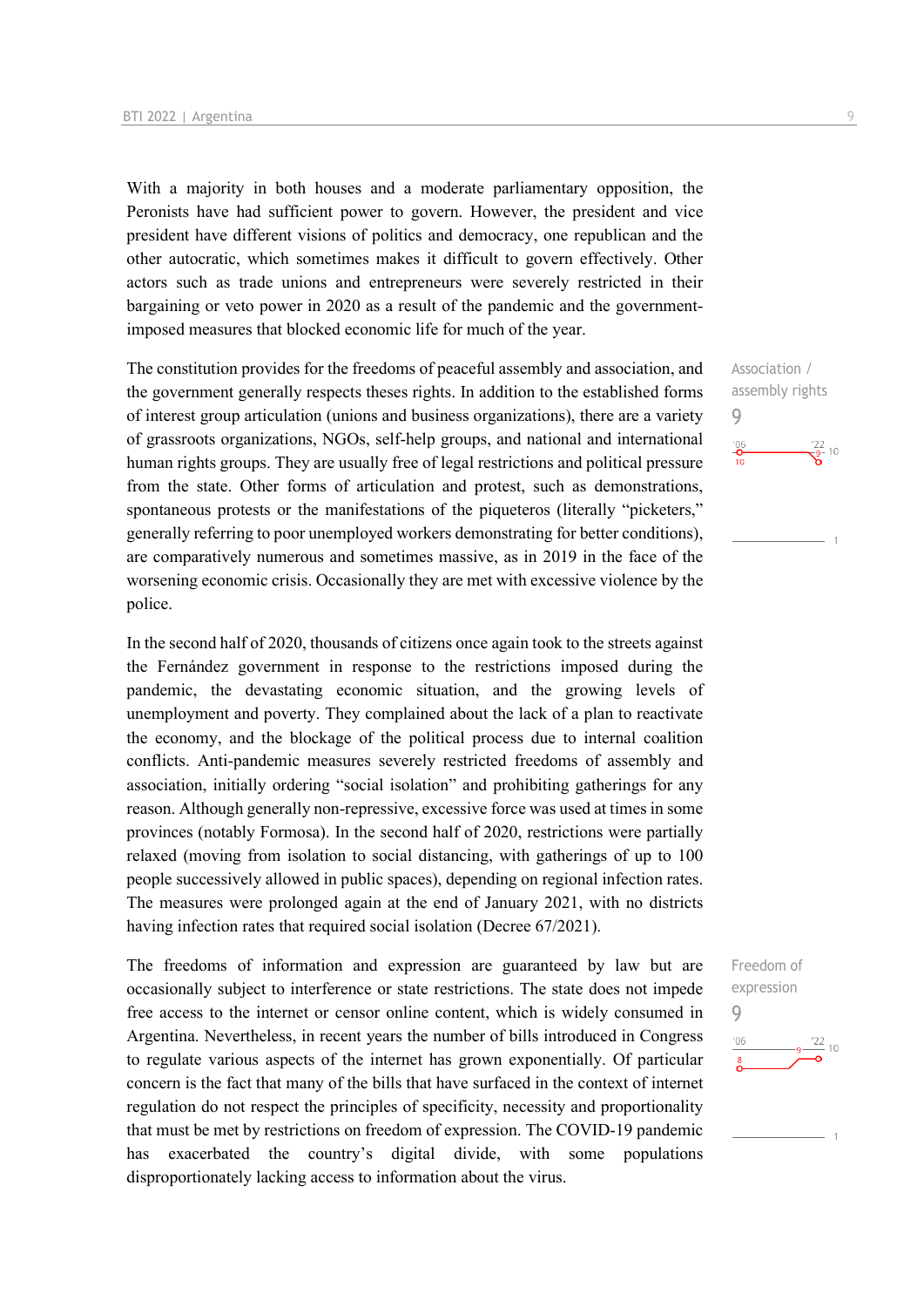In 2019, there were reports of physical attacks, threats and harassment against journalists, especially when covering protests. Some journalists have faced charges of corruption or other infractions as a response to their investigatory work. In Reporters without Borders' Freedom of The Press Index 2020, Argentina was ranked at 64th place (of 180 countries; 2019: 57; 2018: 52).

Media policy was a central issue of Macri's administration. He removed many of the policies implemented by his predecessor. Media ownership is concentrated in large conglomerates such as the La Nación and Clarín groups. Due to the concentration process, the current economic crisis and the lack of state action, more than 20 media outlets have been closed down across the country since 2016, and at least 3,500 media employees have lost their jobs (more than 2,700 in the city of Buenos Aires alone) over a period of only two years. Tariffs for information and communications technology services have been limited since 2019 as part of a voluntary agreement between the industry and the Macri government. The Fernández administration has maintained this decision and is coming under increasing pressure from the more radical Peronist faction.

#### **3 | Rule of Law**

Since the 1990s, the balance of power between the three branches of government has clearly shifted in favor of the executive, resulting in a "presidential hegemony." The use of executive decree powers has marginalized Congress' role in formulating, scrutinizing and passing legislation, while undermining trust between the executive and the legislature. Macri and his successor Fernández also implemented some of their reforms by decree. Defeated in two cases during the first month of his term, Macri behaved more cautiously, built bridges with some parts of the opposition and ultimately showed more respect for the balance of power.

As one of his first measures, President Fernández submitted a far-reaching bill (Ley de Solidaridad y Reactivación Productiva) to Congress to obtain emergency powers. Congress authorized the government to legislate by decree and declare an economic, financial, fiscal, administrative, social and energy emergency lasting until December 31, 2020. These very broad powers were sharply criticized by the opposition.

Also by decree, the government declared a state of health emergency lasting from March 12, 2020 to March 12, 2021. Its subsequent measures to fight the pandemic were enacted exclusively by decrees, thus circumventing checks and balances. According to the Global States of Democracy Index, there were concerns about the long duration of the health emergency, the potentially disproportional restrictions on the freedom of expression and harsh punishments for violations of the COVID-19 measures.

Separation of powers 6 $^{\prime}$ O $\epsilon$  $10$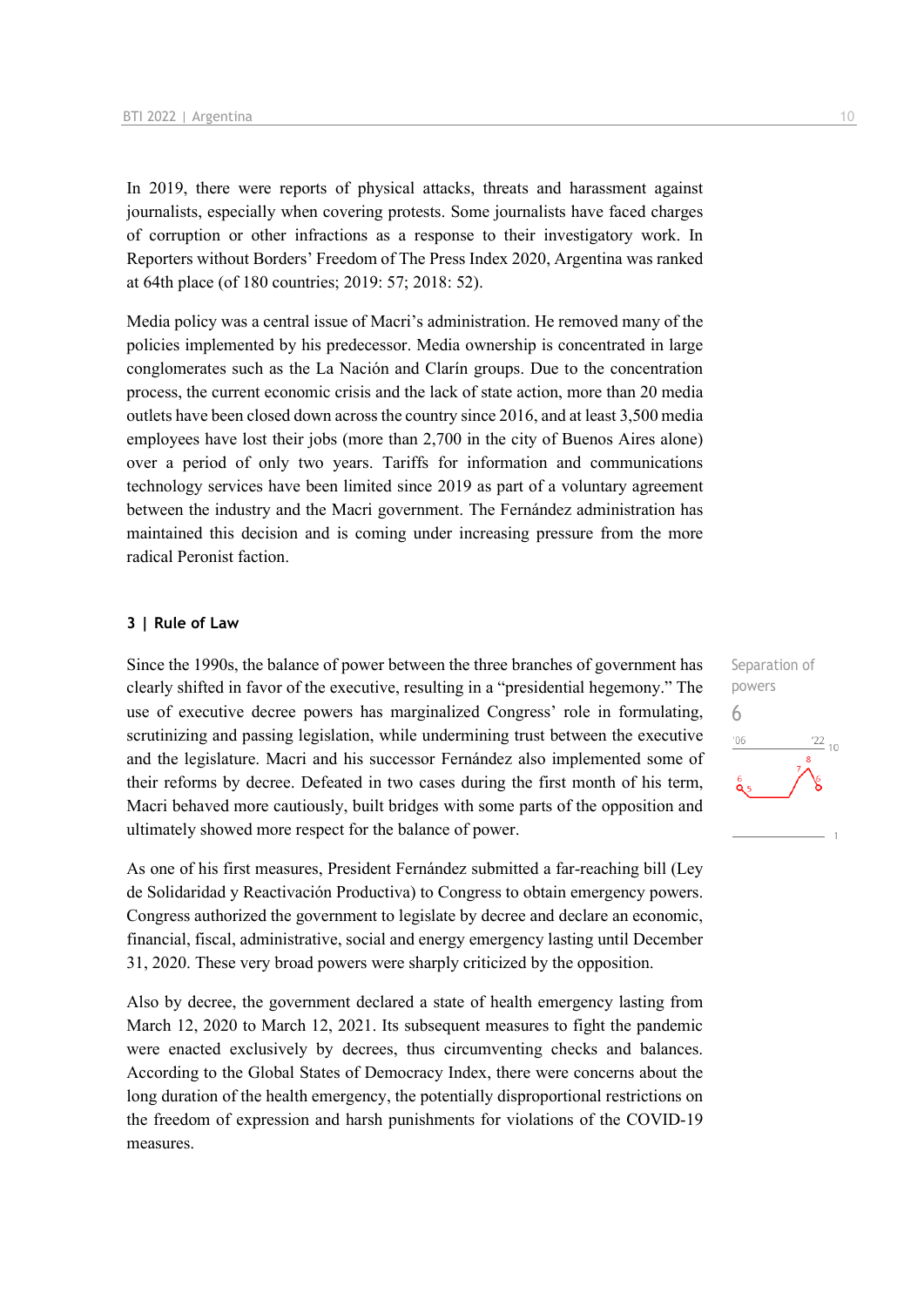Vice President Cristina Fernández's role in power politics has increased steadily over the months. Her speech at a meeting of the Latin American Council of Social Sciences (CLACSO) in December 2020 expressed a very strange and widely discussed assessment of the separation of powers. She indicated that this democratic principle should be abandoned, because it was old and anachronistic. In particular, she said, the judiciary, which she called reminiscent of the monarchy, should be "retired for life" (see also "Independent judiciary").

Argentina's judiciary is in principle independent and institutionally differentiated in federal and provincial justice systems. However, it remains subject to influence by political authorities; is in parts still plagued by corruption, delays and inefficiency; and burdened by scores of tenured but incompetent judges, particularly at the provincial level where governors prefer to have friendly courts in place during their administrations. While the Supreme Court has been able to assert relative independence, the judiciary in general is quickly caught in the mills of political and ideological antagonisms.

Judicial effectiveness did not substantially improve in 2019/2020 compared with previous years. According to the Index of Economic Freedom 2020, the Judicial Effectiveness score (range 0-100) was 47.0 (2018: 44.5). The WJP Rule of Law Index 2020 ranks Argentina 48th out of 128 countries (with an overall score of 0.58; 2016: 0.55), and 12th out of 30 countries in Latin America (2016: 14). More specifically, WJP ranks the functioning of civil justice at 45th place, and that of criminal justice at 68th place (with rather low scores in the areas of "effective investigations" and "effective correctional system"). Neither survey covers the more recent Fernández era.

Apparently, both sides of the political spectrum have their own view of "judicial independence." The Macri government launched a reform program entitled Justice 2020 that was intended to bring about fundamental changes in the judiciary through a series of measures and laws. President Fernández, who once said that "without an independent judiciary there can be no republic and no democracy," sent a bill on judicial reform to Congress at the beginning of his term with the goal of ending political manipulation of the courts. The latter refers mainly to his vice president's claim being a victim of political persecution by the courts. However, it was not clear whether he was seeking true independence or merely changing the direction of influence. After her speech at the CLACSO meeting mentioned above (see "Separation of powers"), the vice president proposed "democratizing" the judicial system by involving other social actors. She believes that democracy is not the enshrinement of the rights of the minority, but rather the rule of law of the majority.

Independent judiciary 6 $-06$  $\frac{22}{10}$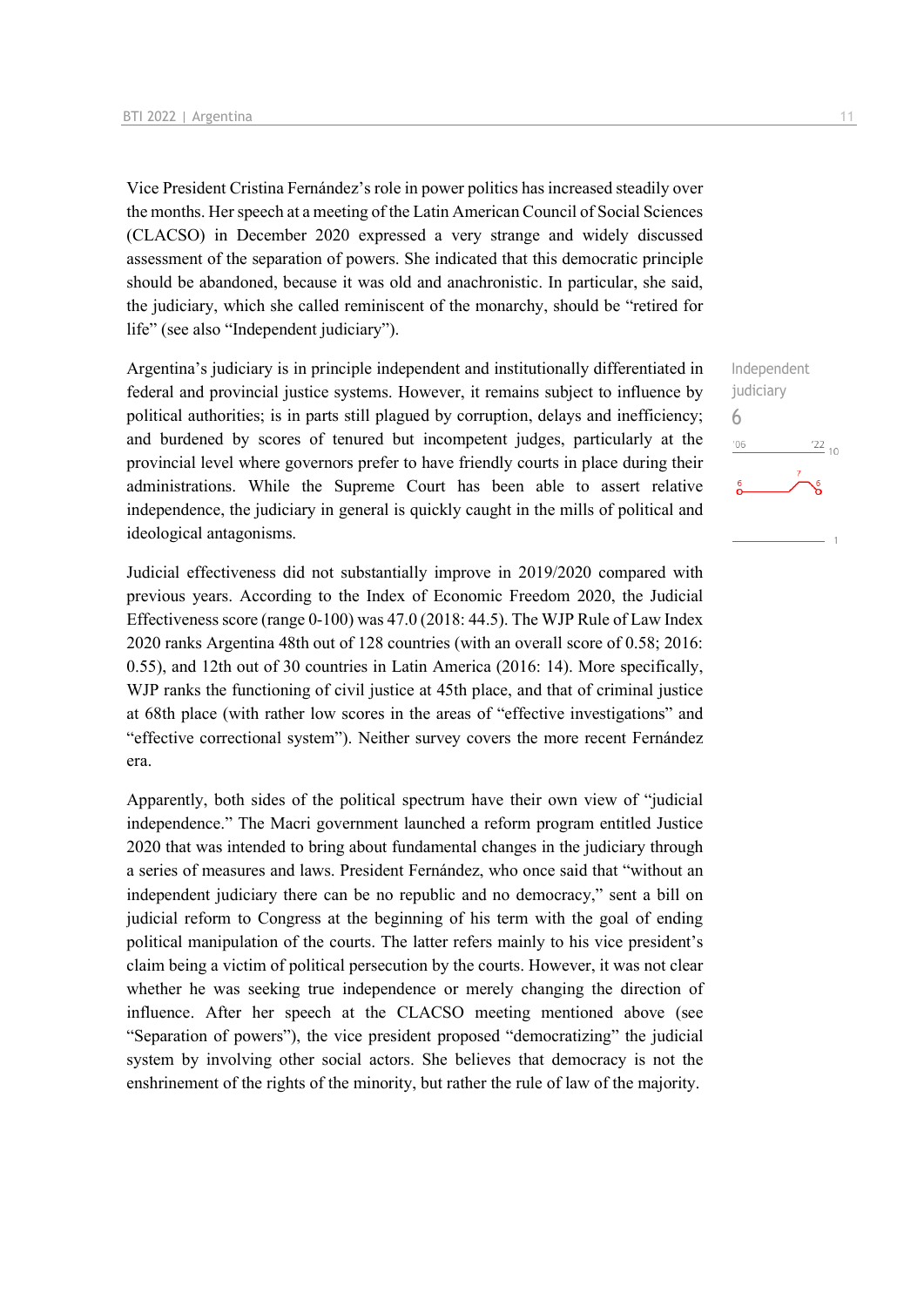Corruption scandals are widespread in Argentina, and the lack of transparency, weak institutions, and an often ineffective and politicized judicial system undermine systematic attempts to curb corruption. Several members of the political class, including former presidents, have been indicted. In the peripheral provinces of the North and Patagonia, a culture of submission to power and impunity for the powerful persists. Those with the closest relationships to local governors tend to prevail in the competitions to become federal judges in the provinces, and cases of abuse by public officials tend not to result in penalties. At the national level, the former vice president is serving a sentence at home despite having a definitive sentence (another indication that the law is not the same for political officials and the rest of the citizenry).

Compared to previous years, the situation improved under the Macri administration, which strengthened anti-corruption legislation through its new corporate criminal liability act. Although President Fernández promised in his inauguration speech to overhaul the judiciary to guarantee its independence, he backed claims by Cristina Fernández, now vice president, that the plethora of corruption cases against her are politically motivated. This and the above-mentioned appointments of allies to key positions were signs that he was acquiescing to a politicization of the judiciary, and of setbacks in the fight against corruption. (Shortly after the review period, this, as well as the trends mentioned under the "Independent judiciary" section, became much clearer in the president's annual inaugural address to Congress, when he openly linked the "politicization of the judiciary" in the Cristina Fernández cases to initiatives aimed at further curtailing the judiciary.)

Several different court cases are underway against the vice president for crimes such as corruption and money-laundering. Five of them have reached the hearing stage, although only one has gone to trial so far. The trial was suspended in March because of the pandemic, and the restart in July was delayed because of technical problems. In late September 2020, the Federal Chamber of Criminal Appeals (Cámara Federal de Casación Penal) dealt a major blow to the vice president's attempt to overturn the cause of the "corruption notebooks" scandal ("Cuadernos de las Coimas") by refusing to invalidate the confessions of 31 defendants.

Civil rights and liberties are constitutionally guaranteed, and include equality before the law, equal access to justice and due process under the rule of law. However, because both the police and the judiciary are politicized, corrupt, inefficient and, in the case of the police, poorly paid, the legal measures taken to address violations of these civil rights and liberties are generally inadequate. The excessive use of force by police and other security forces has been reported to be a recurring problem. The situation in prisons is also problematic due to severe overcrowding and the poor quality of basic services. In addition, torture in prisons and detention centers remains a serious problem. Governments at the national and provincial levels have been unable to change the prevailing culture in the security forces and have repeatedly failed to reform the police forces, some of which are also involved in criminal activity. Much of the rise in violent crime has been fueled by the complicity of highlevel judicial and law enforcement officials in drug trafficking.



## Civil rights 7 $\frac{22}{10}$  $-06$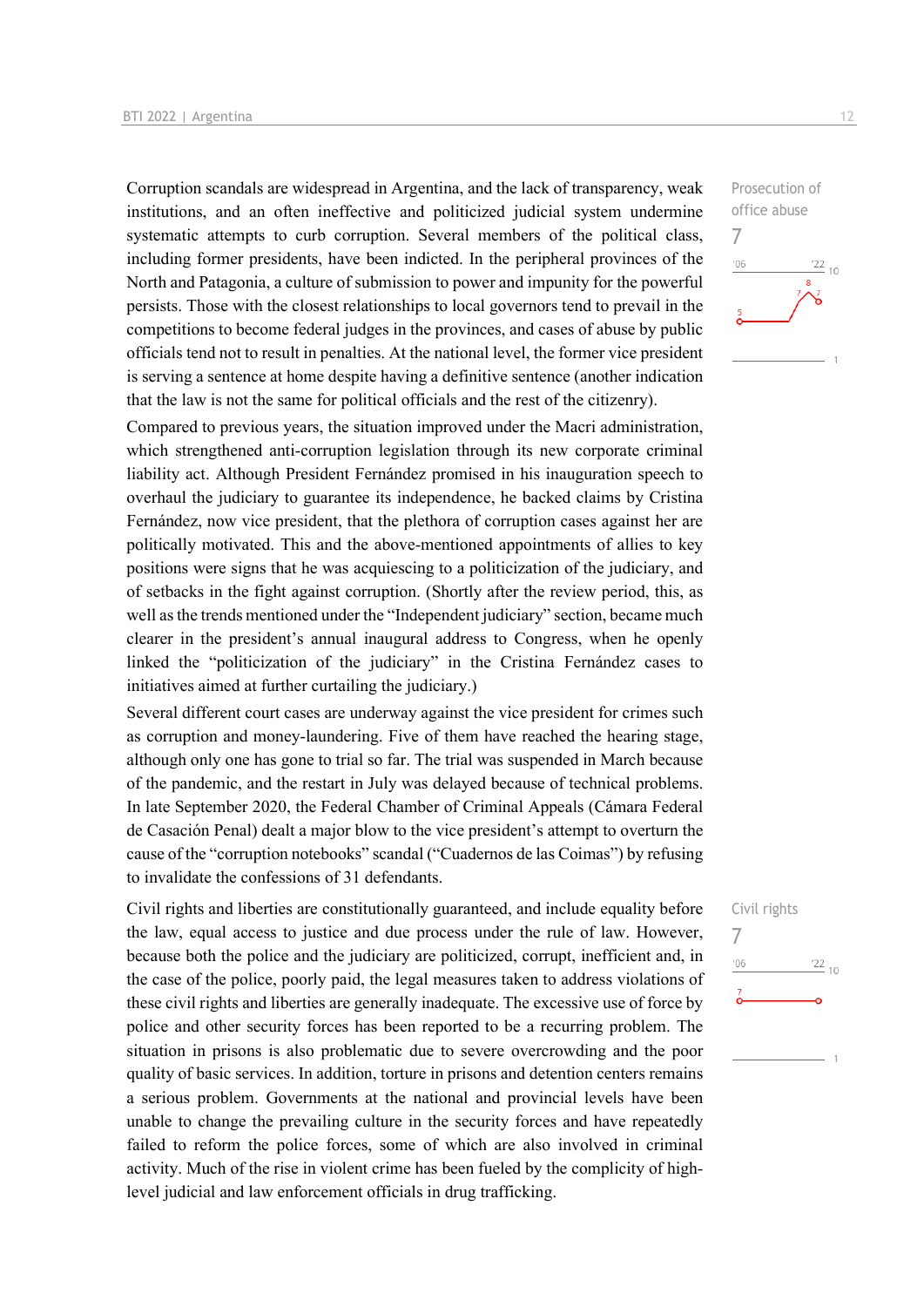There are national and local ombudsmen to help citizens whose rights are violated by the state, but their role is de facto limited for those with low incomes and others who are socially excluded. Discrimination against the indigenous population remains a problem. Anti-Semitism and xenophobia against immigrants from Andean countries and Asia, and more recently in some cases against refugees from Venezuela, are on the rise. The COVID-19 pandemic is having a particularly negative impact on minorities, exacerbating their existing disadvantages. Significant advances have been made with regard to LGTBQ+ rights and women's rights; in late December 2020, Congress legalized abortions up to the 14th week of pregnancy.

#### **4 | Stability of Democratic Institutions**

The political system is characterized by a strong presidentialism with a significant concentration of executive power. The system of formal and informal incentives ensures that obstruction of the government is more profitable than cooperation for the opposition. The "localization" and decentralization of politics emerged without the parallel development of a solid party system on the national level, and without the institutional mechanisms that typically constitute a countervailing power to these centrifugal tendencies. Furthermore, informal rules allow for a systemic bias in favor of obtaining privileged income, nepotism or outright corruption. In addition, relations between the economic and political spheres feature a substantial amount of state capture and rentierism.

During Macri's term, the incidence of government by decree decreased significantly compared to previous governments. Macri's political style and strategic behavior allowed him to reach some ad hoc agreements with the support of moderate Peronists, led by Sergio Massa, and with the governors, a traditionally strong veto group in Argentina. In turn, under President Fernández, a new general power structure has been installed with a completely new and unprecedented center of gravity in parliament, because the head of the Peronist political movement, Vice President Cristina Fernández, is ex officio also president of the Senate. Moreover, with Buenos Aires governor Axel Kicillof, she holds the key to the province of Buenos Aires, where a quarter of the country's population lives, and has formed an important alliance with two other governors. In the Assembly, the Peronist blocs have been united, leaving Fernández's son Máximo at the helm. Finally, Cristina Fernández has enormous influence in three strategic commissions: the Budget and Finance commissions in both the Senate and the Assembly, and the Commission for Agreements in the Senate. Under this power structure, observers argue, Argentina has effectively entered into a "vice presidential regime."

Performance of democratic institutions 7 $^{\prime}06$  $\frac{22}{10}$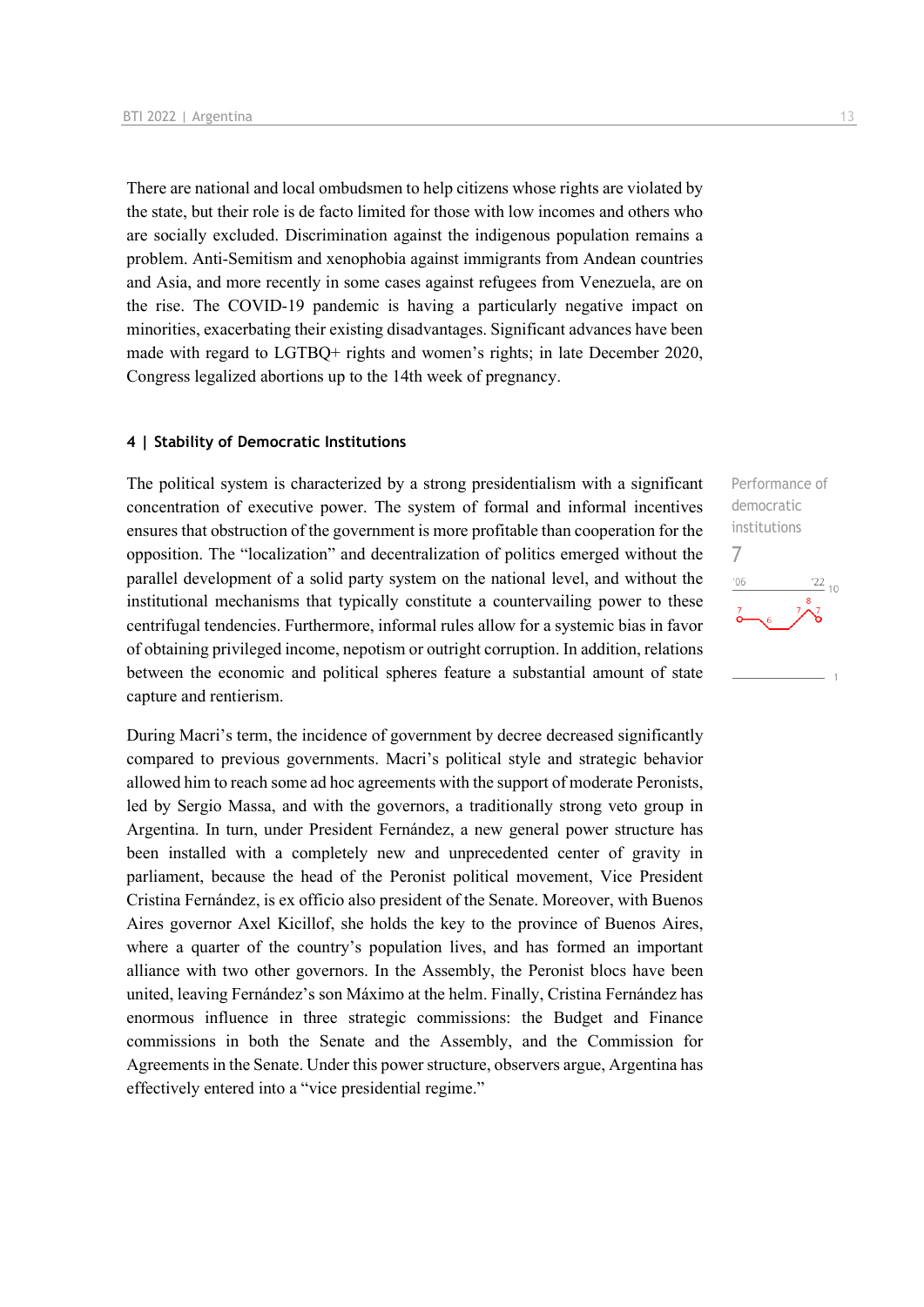The constitutional order has not been disrupted since Argentina's return to democracy. The relevant actors accept the democratic institutions as legitimate, but there are growing signs that their democratic substance is increasingly being eroded by power-political interests. Elections are largely clean, civil liberties are largely protected and the traditional veto powers are comparatively weak. The military, which was responsible for six coups between 1930 and 1976, has withdrawn from politics. Corporate actors such as unions and employers respect their limits of action as defined by the law.

The changes of government in 2015 and 2019 were peaceful and took place within the democratic rules of the game. Nevertheless, in 2020, with the new Peronist coalition government, these rules of the game have changed, going beyond the traditional divide between formal and informal rules, such as between the logic of institutions and their application in the daily work of politicians and social actors. The creeping transformation of presidentialism into vice-presidentialism and the related contempt for the judiciary is increasingly provoking criticism from sections of society, especially the middle class threatened by social decline, and leading media.

#### **5 | Political and Social Integration**

The party system is fairly stable and socially rooted, with moderate levels of fragmentation, polarization and volatility. Clientelism is deeply rooted in party political dynamics and secures political support through social assistance measures; it is particularly dominant in the metropolitan area of Buenos Aires, where extreme poverty is concentrated and the "punteros" provide votes. The traditional structure of Argentina's party system, characterized by competition between Peronism (PJ) and Radicalism (UCR), were maintained during the Néstor Kirchner and Cristina Fernández presidencies, although the walls between the two camps became increasingly porous. As in other countries, Argentine voters are increasingly voting in an output-oriented way.

The combination of a united opposition and fragmented Peronism led to Macri's victory in 2015. Cambiemos, a coalition between the Civic Coalition (CC), the Republican Proposal (PRO) under Macri and the Radical Civic Union (UCR), was the first non-Peronist center-right coalition to win the presidency and also the first to finish a full term. Basically, however, there is a latent polarization between Peronists and anti-Peronists. While this polarization occasionally ebbs and flows, another distinctive feature is the sometimes confrontation-prone factionalism within Peronism. While a united Peronism movement was able to win the 2019 elections, noticeable fissures appeared toward the end of the review period, as when Cristina Fernández published an open letter in October 2020 in which she declared that the government was not capable of solving the crisis.

Commitment to democratic institutions 7  $\frac{22}{10}$  $106$ 

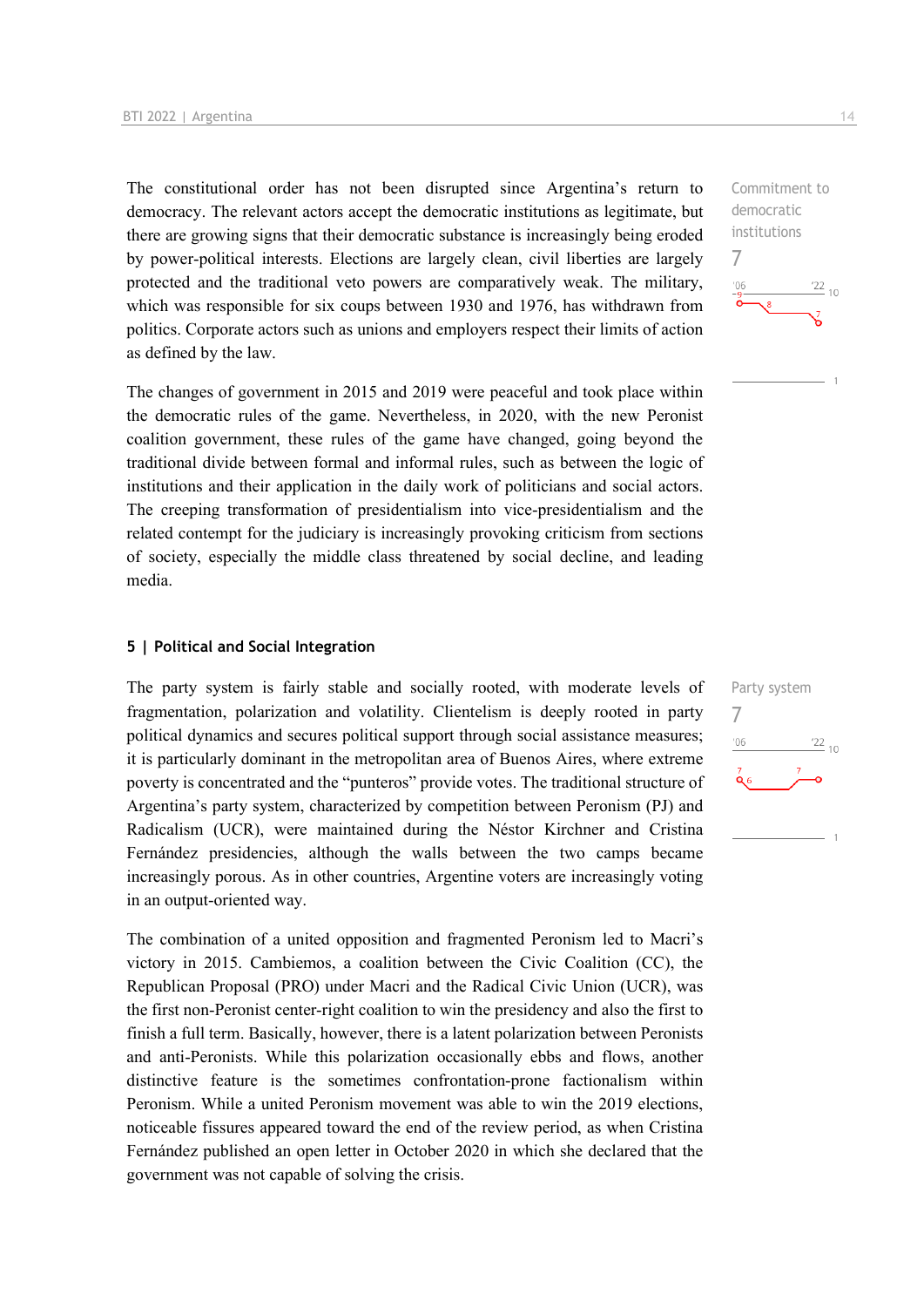The existing network of associations reflects most social interests and is partly able to mediate between society and the political system. However, it is relatively fragmented and dominated by a few strong interest groups, notably business associations and trade unions, which leads to a latent risk of pooling conflict and little cooperation. A wide variety of interest groups focus on professional, social, environmental, human rights and gender issues.

Since Macri's victory, a series of workers' protests and strikes, including two general strikes, have taken place, directed mainly against the government's economic policies. Nevertheless, the government continued its dialogue with various sectors of the General Confederation of Labor (CGT), with the explicit aim of creating or exploiting existing divisions within the trade union movement. This strategy ended in January 2018 with an unprecedented increase in arrests of union leaders accused of corruption, and with the initiation of Macri's labor reform project aimed at attracting foreign investors, improving Argentina's competitiveness, and reducing the power and influence of unions. With the Macri government's initial reforms, relations with employers began to improve. The dramatic devaluation of the peso was a gift to the export-oriented sector, especially agriculture, the most dynamic sector. Relations with the Argentine Industrial Union (UIA) improved as both sides saw themselves as allies.

The Fernández government does not intend to pass a comprehensive labor law reform bill, preferring instead to allow companies and workers to negotiate any adjustments to working conditions through a process of collective bargaining. The Fernández government offered a series of investment promotion programs at the federal, provincial and municipal levels to attract investment in specific sectors of the economy. After reaching key debt-restructuring milestones in August 2020, the Fernández government announced new stimulus measures for the industrial sector and a plan for a property tax. To avoid default, win broad support for debt negotiations and send a strong message to debt holders, Fernández revived an old idea and sent a bill to Congress in December to revive the Economic and Social Council as the basis for a new social agreement, with support from representatives of labor unions and the business, agriculture and financial sectors.

Approval levels for democratic norms and procedures continue to be fairly high but have declined compared to previous years. According to Latinobarómetro 2018, 59% of Argentine respondents stated that democracy is preferable to any other kind of government (2010: 83%; 2015: 70%; 2017: 68%). At the same time, 14% said that an authoritarian regime may be preferable under certain circumstances. Only 9% stated that Argentina is not a democracy. However, only 27% are satisfied with the functioning of democracy, and 54% are convinced that Argentine democracy has serious problems.

The political protests against the Macri and Fernández governments were not directed against the political class as a whole, as the protests during the 2001/02 crisis had been, but focused instead on specific political issues, primarily economic issues,



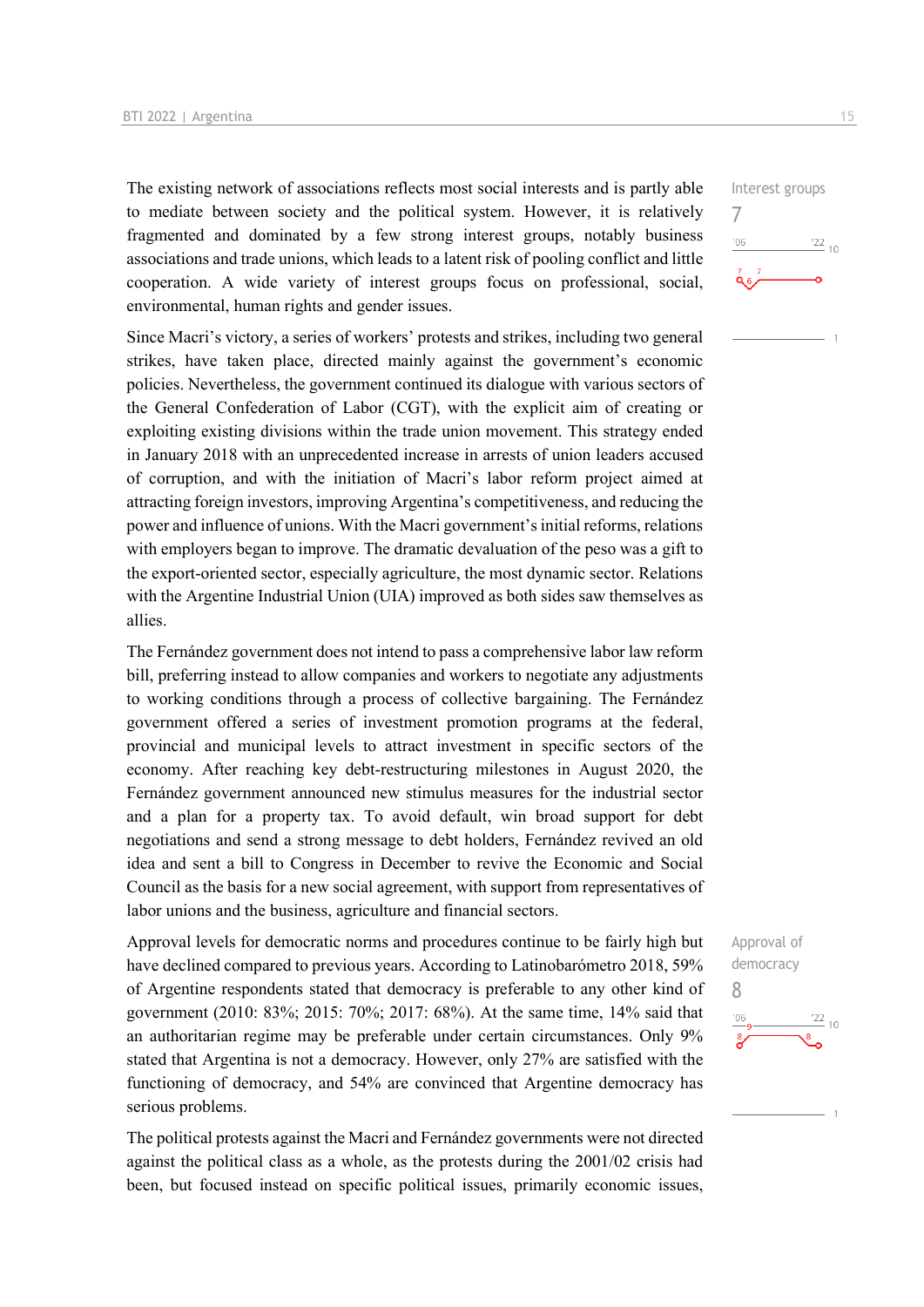corruption, increasing insecurity and the handling of the coronavirus pandemic. Only 26% felt represented by parliament and, even more dramatically, only 14% said they had confidence in the political parties. By the end of 2020, the president had lost much of his political capital due to concerns about his controversial reform proposals for the judiciary and the ongoing handling of the coronavirus pandemic. In general, there is a wide gap between the general acceptance of democratic norms and judgments about the functioning of specific democratic institutions.

Though there is a robust network of civil society organizations such as NGOs and associations across the country, the sense of solidarity and trust among the population and general levels of confidence in the institutions of social and political representation have declined since 2012. Interpersonal confidence is chronically low. Fundamental social norms are poorly developed, and Argentina has been described as "an anomic society." Formal institutions are undermined by informal rules, personal connections ("amiguismo") and loyalties. According to Latinobarómetro 2018, only 18% (2016: 22.4%) of respondents stated that one can trust other persons. Rule-flouting individualism and group loyalties determine behavior. Overall, 67.1% of respondents were convinced that people do not normally say what they think, while 38% stated that solidarity with poor and marginalized groups is not guaranteed.

The perception of the political process as a zero-sum game in which the "winner takes all" has largely been internalized among parts of the political and economic elite, and also spills over into society, where social polarization has increased again in recent years. The pandemic paralyzed cooperative efforts during the long quarantine and isolated many in their homes who had formed exchange organizations and other forms of self-help associations. Even after preventive isolation was relaxed, such groups did not resume the rhythm of activity seen before the COVID-19 outbreak, as fear of contagion and shortages of vaccines discouraged social gatherings.

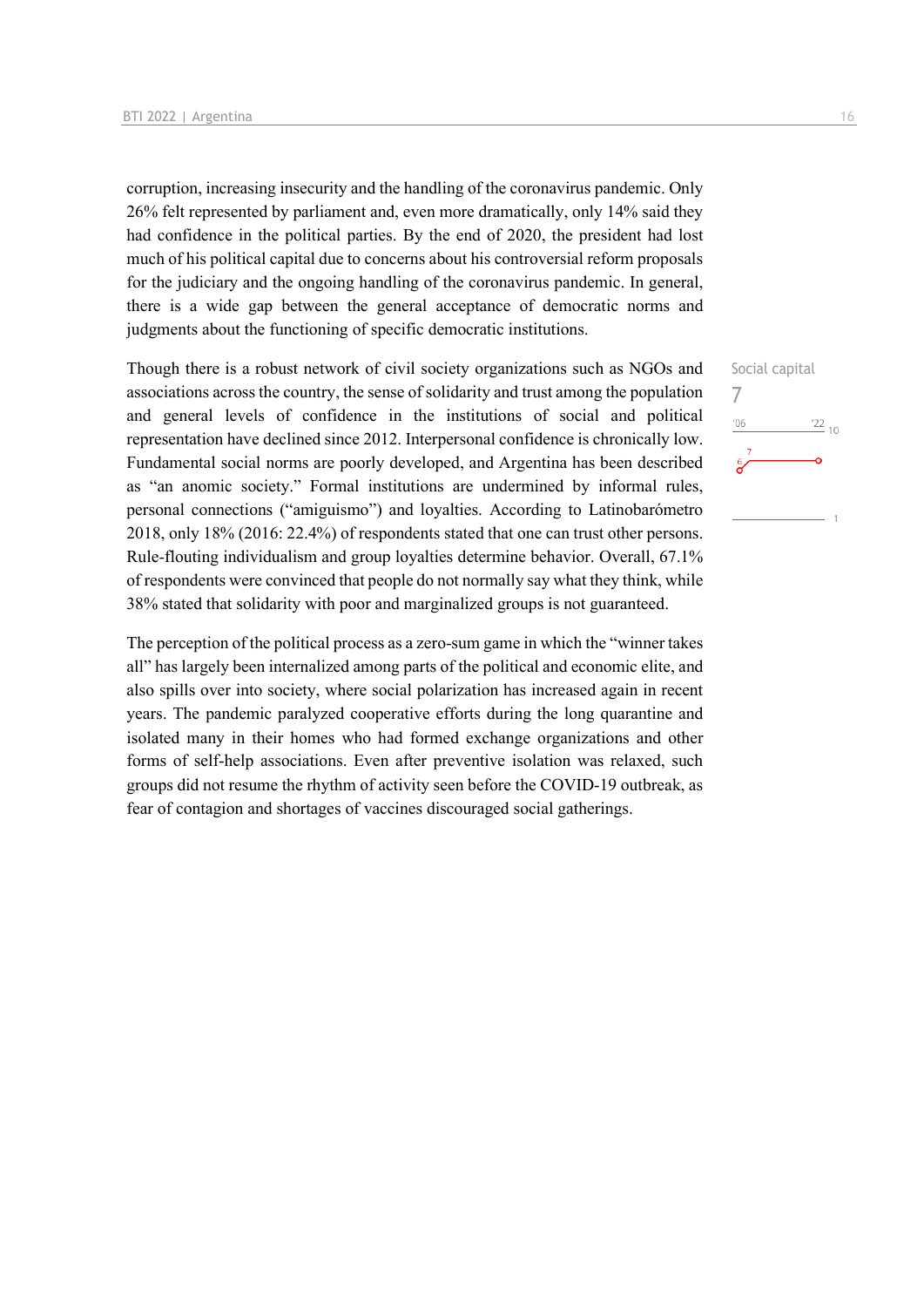### II. Economic Transformation

#### **6 | Level of Socioeconomic Development**

Argentina is still considered a country with very high levels of human development, but poverty and inequality (Gini index 2019: 41.2; 2018: 41.4; 2016: 42.4) are persistent challenges. The adjustment measures implemented by the Macri and Fernández governments affected not only the most vulnerable population groups that depend on social funds, but also the so-called new poor (i.e., those with precarious jobs, and the recently unemployed) and SMEs ruined by the avalanche of imports and (in 2020) the effects of the pandemic.

Argentina's economy entered the pandemic in a weakened state, having already been in recession since 2018. Due to the national lockdown implemented in the second quarter of 2020, and the weak and intermittent economic recovery that began in the third quarter, private consumption and investment continued to be extremely weak. The collapse in activity has led to falling household incomes and job losses despite the government's efforts to protect jobs through extensive furlough schemes, fiscal relief measures and the distribution of an emergency basic household income. Opposition figures have denounced the government measures as destroying the economy.

According to the World Bank's World Development Indicators (WDI), 3.9% of the population lived on less than \$3.20 a day in 2018. The poverty index of the Argentina Catholic University showed a poverty rate of 40.8% in the third quarter of 2019 (2018: 32%), rising further to 44.2% in 2020. Children, youth and the elderly have been most affected. The indigence rate is 10% to 12% of the whole population, just as in 1988. Argentina ranked 17th out of 133 BTI countries covered in the HDI 2020, and 46th globally, with a score of 0.845 (2018: 0.842). The country's overall HDI loss due to inequality was 13.7% in 2018, the second-lowest such decline in the region behind Uruguay. Exclusion based on gender, religion and ethnicity play a minor role compared to most other Latin American countries. The country's score on the Gender Inequality Index improved slightly throughout the decade from 0.358 in 2010 to 0.328 in 2019, the seventh-lowest value in the region.

#### **Ouestion** Score

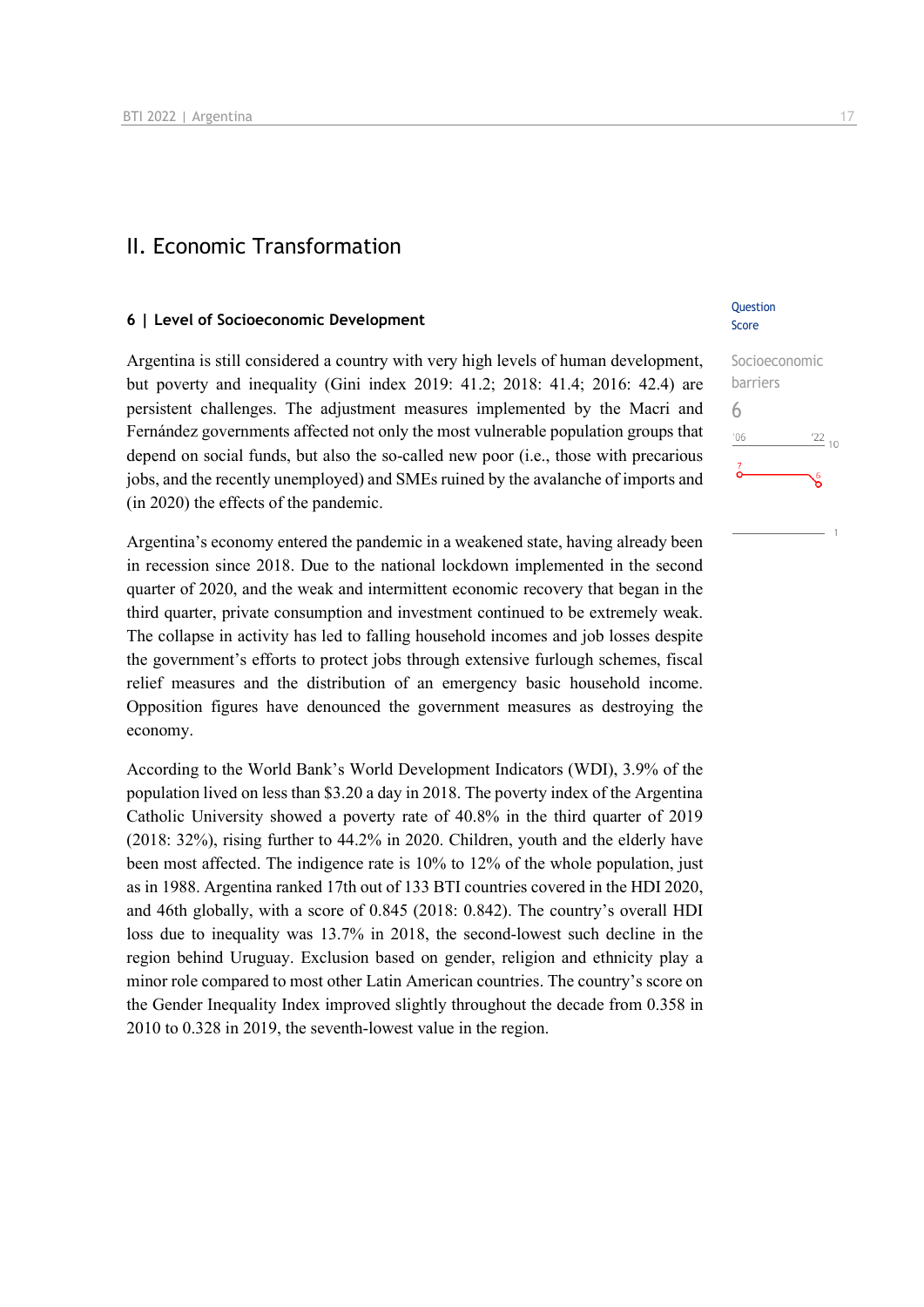| <b>Economic indicators</b> |          | 2017          | 2018       | 2019      | 2020     |
|----------------------------|----------|---------------|------------|-----------|----------|
| <b>GDP</b>                 | S M      | 643628.7      | 517626.7   | 445445.2  | 383067.0 |
| GDP growth                 | $\%$     | 2.8           | $-2.6$     | $-2.1$    | $-9.9$   |
| Inflation (CPI)            | $\%$     | $\frac{1}{2}$ |            |           |          |
| Unemployment               | $\%$     | 8.4           | 9.2        | 9.8       | 11.7     |
| Foreign direct investment  | % of GDP | 1.8           | 2.3        | 1.5       |          |
| Export growth              | $\%$     | 2.6           | 0.5        | 9.0       | $-17.7$  |
| Import growth              | $\%$     | 15.6          | $-4.5$     | $-19.0$   | $-18.1$  |
| Current account balance    | \$M      | $-31151.4$    | $-27049.2$ | $-3997.0$ | 2985.0   |
| Public debt                | % of GDP | 57.0          | 85.2       | 88.7      | 102.8    |
| <b>External debt</b>       | \$M      | 225925.3      | 277827.3   | 281723.8  | 253760.1 |
| Total debt service         | \$M      | 40445.2       | 43001.9    | 43865.2   | 28096.8  |
| Net lending/borrowing      | % of GDP | $-5.5$        | $-5.4$     | $-4.0$    |          |
| Tax revenue                | % of GDP | 10.9          | 10.1       | 10.6      |          |
| Government consumption     | % of GDP | 17.7          | 16.4       | 15.8      | 16.2     |
| Public education spending  | % of GDP | 5.5           | 4.9        | 4.8       |          |
| Public health spending     | % of GDP | 6.6           | 5.9        |           |          |
| R&D expenditure            | % of GDP | 0.6           | 0.5        |           |          |
| Military expenditure       | % of GDP | 0.9           | 0.7        | 0.7       | 0.8      |

Sources (as of December 2021): The World Bank, World Development Indicators | International Monetary Fund (IMF), World Economic Outlook | Stockholm International Peace Research Institute (SIPRI), Military Expenditure Database.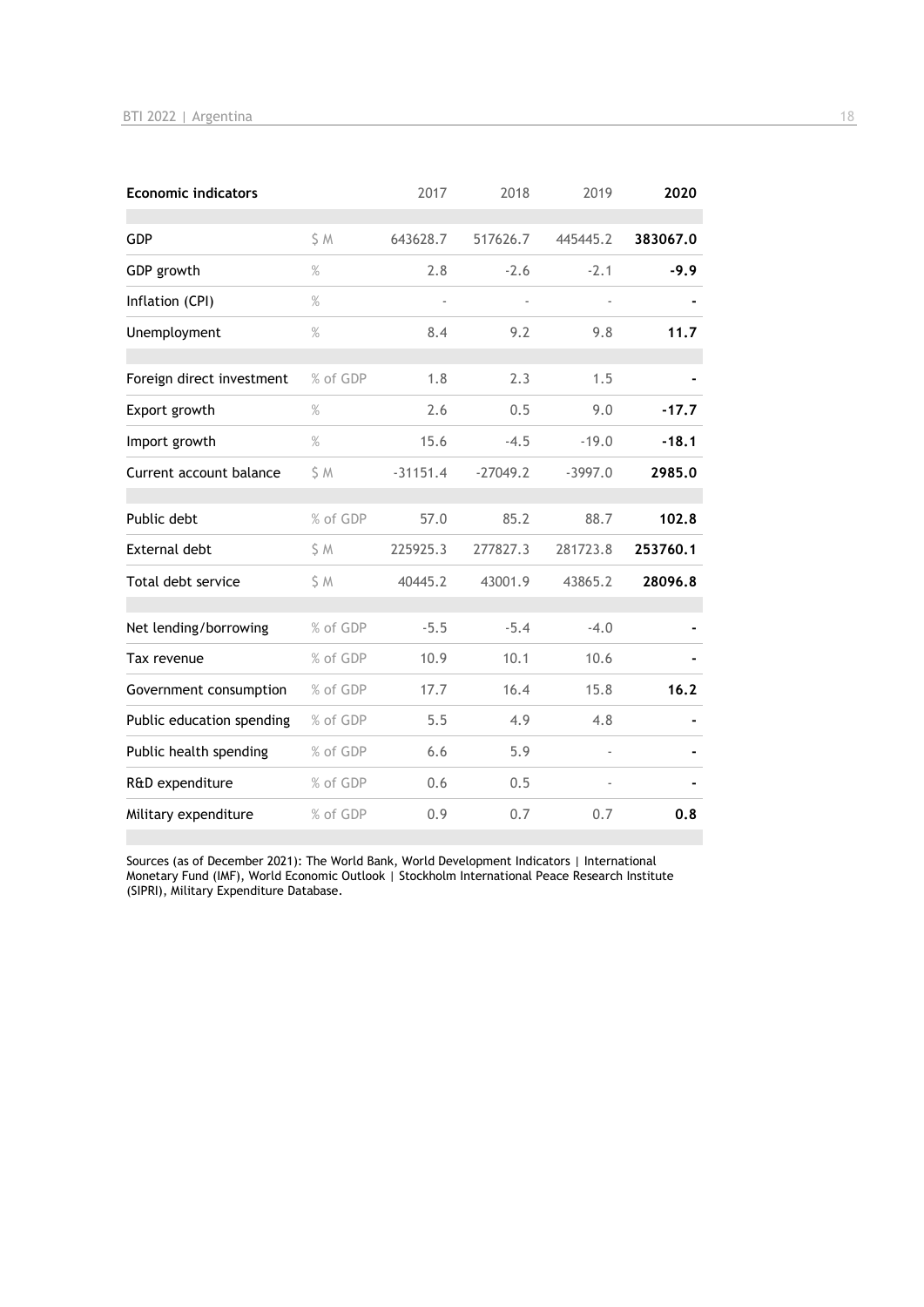#### **7 | Organization of the Market and Competition**

The foundations of a competitive market economy are by and large assured, but the rules governing market competition are not consistent or always uniform for all market participants. The consistency of the market order is persistently undermined by ongoing power struggles between political, economic and social forces. This lack of agreed stable rules is perhaps the major problem of the Argentine universe overall. The country ranks 128th among 190 economies in the World Bank's Doing Business 2020. It takes 12 procedures, 11.5 days, and a (comparatively low) 5.0% of per capita income to start a business. Despite diminishing since the early 2000s, the informal sector remains large, representing 49.4% of employment, according to ILO data for 2019.

In order to reverse the previous government's policies (anti-competitive regulation, barriers to entry, weak antitrust framework, and significant and unpredictable government involvement in private industry), the Macri government suspended most of these restrictions, but continued to impose the price controls on basic household products first launched in 2014 by the Kirchner government. After inheriting a deep recession, Macri's successor Alberto Fernández has attempted to attract investment in certain sectors of the economy with broad-based credit and investment promotion programs, and has provided favorable loan terms through the National Fund for the Development of Micro, Small and Medium Enterprises. The loans were further supported by the Ministry of Productive Development during the pandemic. However, experts complained that these measures fell far short of a comprehensive economic plan for leading the economy out of recession.

The formation of monopolies and oligopolies during the 1990s, along with increasing levels of market concentration, led to the passage of a new antitrust law in 1999. This defines the standards applying to restrictive agreements, market abuse and dominance, and mergers. However, the implementation of effective antitrust policies has encountered severe barriers over time. Until 2018, the anti-monopoly policies were executed within a weak institutional framework, inconsistently enforced and occasionally abused for political gain. In some cases, crony capitalism has favored the creation of new monopolies. According to the Global Competitiveness Report 2019, Argentina ranked 121st out of 141 countries on the issue of domestic competition, and even worse (133rd) concerning the distortive effect of taxes and subsidies on competition.

In 2018, Macri enacted a new competition law that includes a comprehensive overhaul of the competition law regime, with the aim of bringing Argentina in line with international best practices and modernizing the existing archaic system. In November 2019, an OECD report stated that the new regime would be "in line with international good practices on effective cartel (and bid rigging) enforcement."



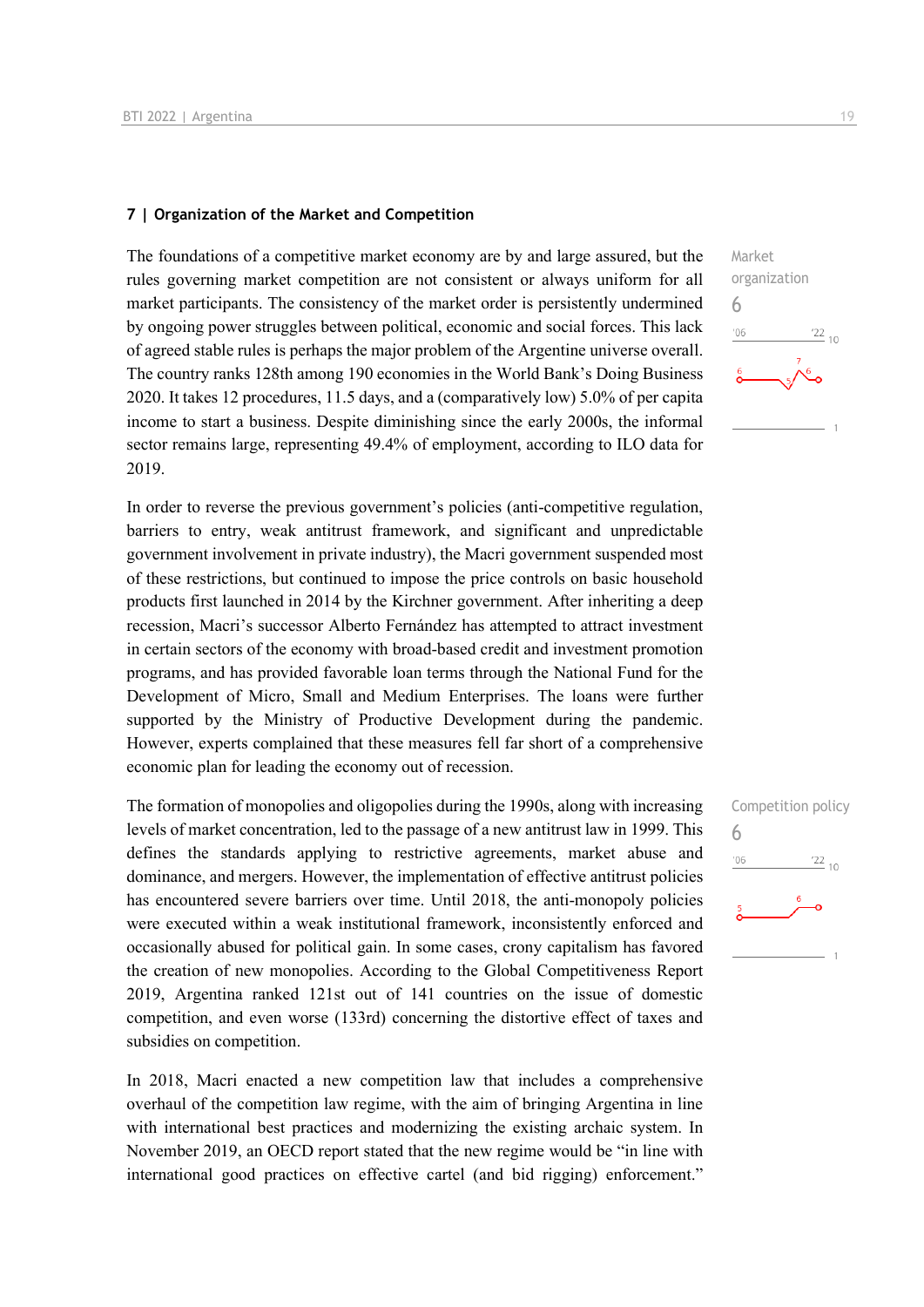However, rules on the one hand and their enforcement/circumvention on the other have always been two different things in Argentina. The new Competition Law aimed to remove all decision-making powers from the Secretariat of Domestic Trade (SDT) and create a new (autarkic) competition authority, the National Competition Authority (NCA). However, the change of government and (presumably) the pandemic further delayed the appointment of the NCA's members; competition policy has therefore remained entrusted to the SDT, which operates under the authority of the Ministry of Productive Development. In March 2020, the Fernández government enacted the Supermarket Shelf Law, which aims to promote competition between large suppliers and small and medium-sized enterprises by limiting the shelf space for the former's products to 30%.

Macri's presidential victory led to a dramatic change in Argentina's trade policy. Even before scrapping the currency controls, the government cut the agricultural export tariffs that had turned much of Argentina's farming community against the Fernández de Kirchner government. The measure facilitated the import of capital goods and technology necessary for capital-intensive production, but met with widespread opposition from local business groups, trade unions and politicians. In response to the contraction of the Argentine economy and the sliding currency in 2018, Macri announced new export taxes and drastic spending cuts on September 2, 2018, in an emergency program to balance the 2019 budget. Meanwhile, his centerright government aimed to persuade the IMF to accelerate a \$50 billion credit program. The simple average MFN applied tariff was 13.5% in 2019. According to the Global Competitiveness Report 2019, Argentina ranked 124th worldwide (out of 141 countries) in the category of "trade tariffs," and 111th in the category of "prevalence of non-tariff barriers."

The Peronist government responded to the COVID-19 outbreak beginning in March 2020 with some restrictions on imports and exports during the public health emergency. Prior authorization was required for the export of supplies and medical equipment needed by the country to deal with the pandemic; export refunds were accelerated for industrial companies; taxes on imports of critical inputs were eliminated; and the statistical fee was waived. The most controversial measure with regard to trade issues was the increase in export taxes on soybeans from 30% to 33%. This was seen by the opposition as an attack on a sector that generated the most foreign exchange revenue and sparked massive protests from the agricultural lobby. The negative trend in the terms of trade strengthened in 2020. The pattern of trade specialization remains concentrated in sectors associated with primary products and standardized industrial processes, usually with limited differentiation of products and processes, and with a clear dependence on foreign capital goods and components.

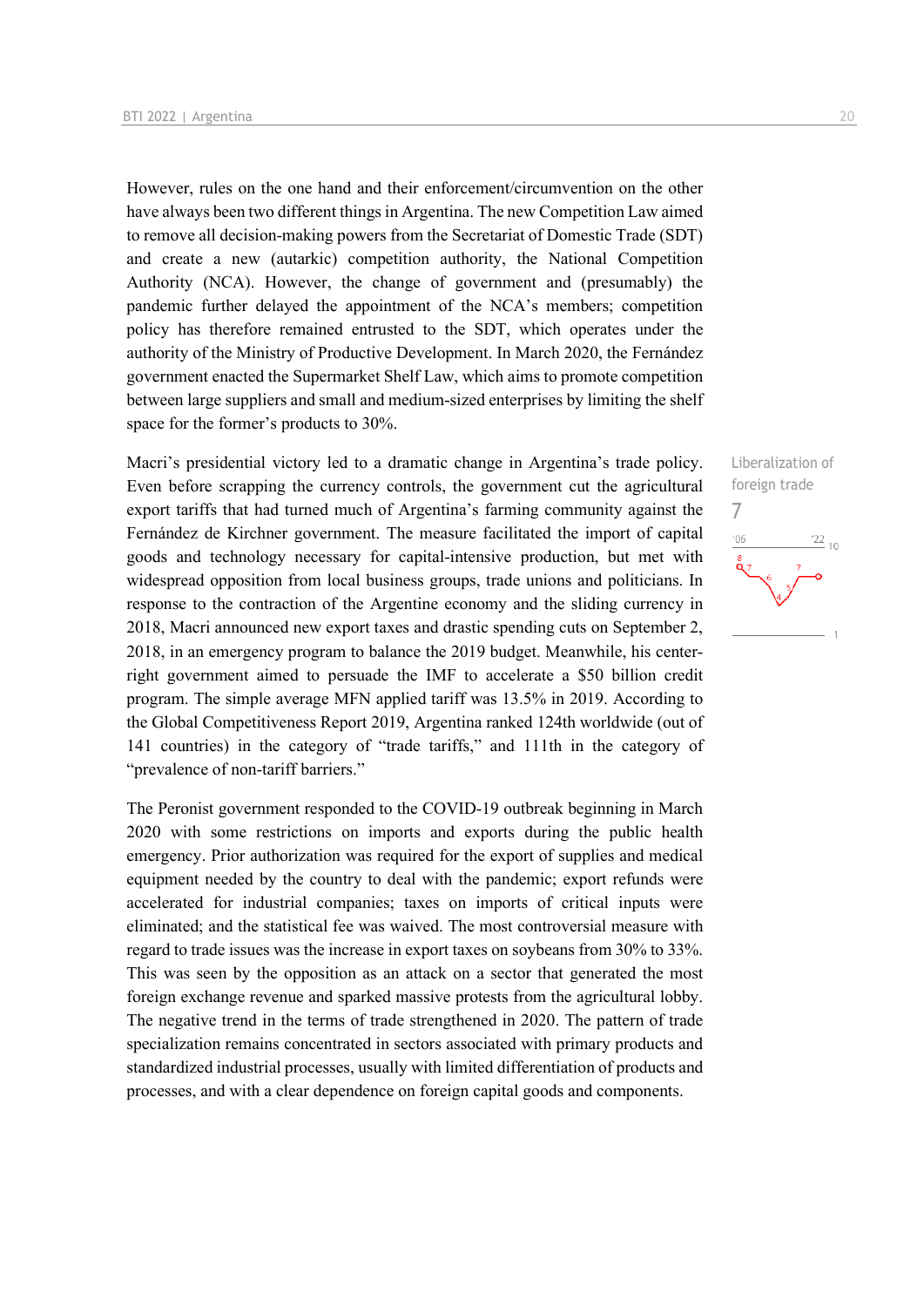Argentina has a relatively small financial system. The banking system and capital markets are relatively well differentiated, but foreign banks are the only ones that are internationally competitive and meet international standards. Supervision of the financial sector is carried out by the central bank (BCRA), the Superintendency of Financial and Foreign Exchange Institutions (SEyC) and the Superintendence of Insurance (SSN). Despite the increased independence of the central bank during Macri's term, the financial sector remained exposed to government influence. Twelve state-owned banks accounted for over 40% of the balance sheet, and the presence of foreign banks has declined. In 2019, the bank capital-to-assets ratio was satisfactory at 13.9%, slightly above the decade's average. However, non-performing loans, which had been below 2% of total gross loans since 2011, rose to 3.1% in 2018 and 5.7% in 2019. For his part, President Fernández has relied on a rather heterodox economic policy that – aggravated by the pandemic – has put the banking sector under enormous pressure, including massive capital outflows and the subsequent imposition of capital controls by the government.

#### **8 | Monetary and fiscal stability**

Although the Argentine central bank (BCRA) was nominally independent, it came under increasing pressure during the Kirchner era. After the change of government in 2015, the central bank became de facto more independent, but the planned legislative change for operational independence did not materialize. Currently, the central bank is again financing the treasury.

After two runs on the peso in the first half of 2018, which halved the currency's value against the dollar, acting on advice from the IMF, the central bank introduced a crawling-peg exchange rate regime in October in an attempt to restore confidence in the currency and pull the economy out of an expected 2.5% recession in 2018. At the same time, the government stepped up its efforts to eliminate the budget deficit by 2019 and stopped borrowing from the central bank. The peso was allowed to float freely within an exchange rate band or no-intervention zone of between ARS 34 and ARS 44 per dollar but underwent daily adjustments. (Neither World Bank nor ECLAC provide data for Argentina's real effective exchange rate index.)

The first month of the Fernández administration was dominated by fiscal and monetary policy initiatives aimed at addressing the budget deficit, stabilizing the peso and providing respite to those who were feeling the effects of the economic difficulties most keenly. These measures provided short-term relief for some but did not solve Argentina's long-standing inflation problem. After an inflation rate of 52.9% in 2019, 2020 closed with an annual rate of 35.2%. But behind this figure were conditions prompting alarm. This is especially true in the short term, as price increases in early 2020 were only dampened by the effects of the pandemic and austerity measures intended to prevent the spread of COVID-19. These led to a decline in consumption, a deepening of the recession, and some official measures to contain prices during the emergency (freezing of public tariffs and prices of some food products).



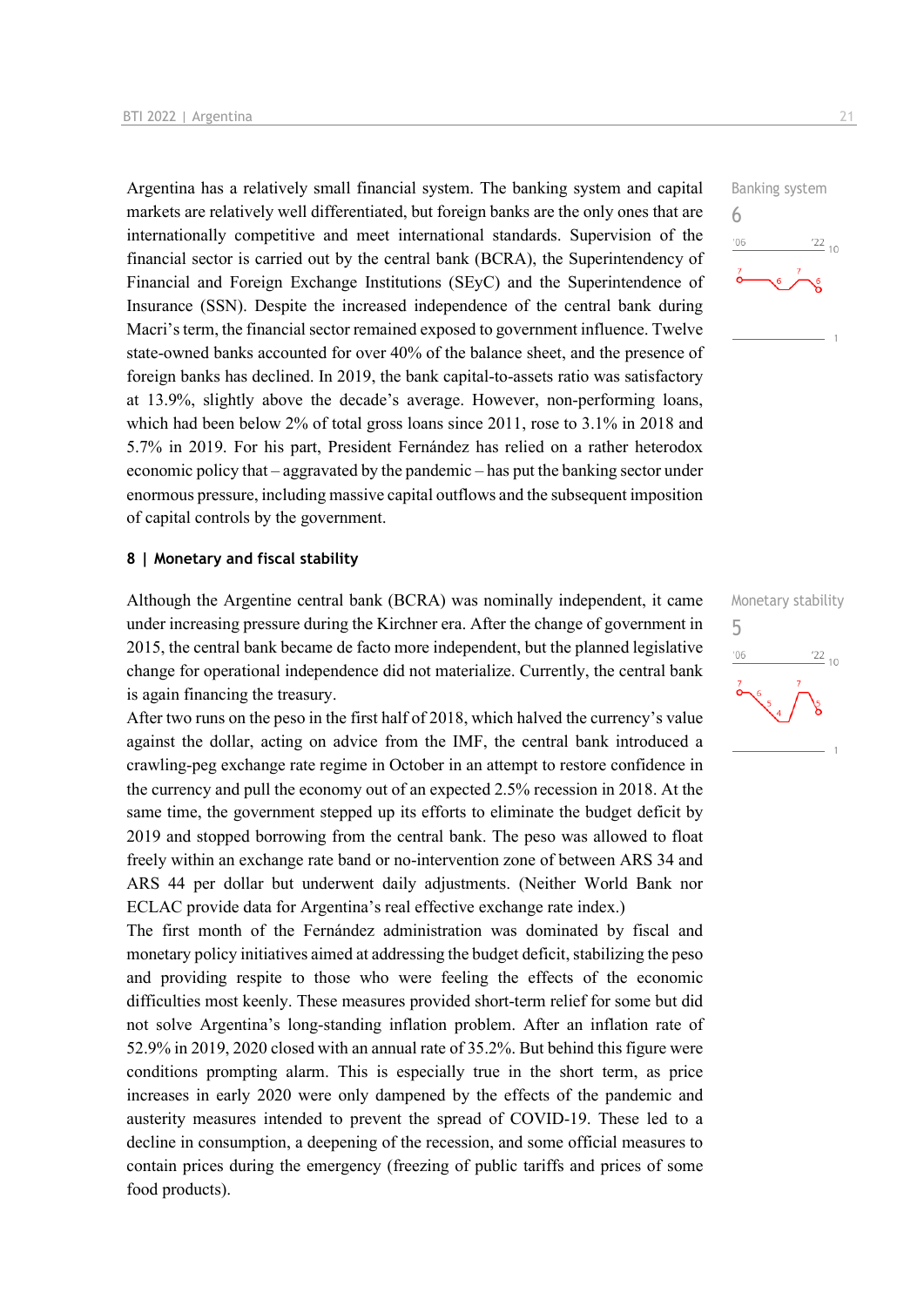Having inherited a dismal macroeconomic situation with huge fiscal deficits, a key priority of the Macri government was to attack the unsustainable fiscal situation and establish a more solid, stable and transparent fiscal system. In 2017, a law on fiscal responsibility was passed. Additionally, the budget for 2019 included an effort to streamline the public administration by downsizing, merging or eliminating a dozen cabinet ministries; slashing all non-essential spending; and restricting spending on public works projects to those already begun – all this with the aim of enabling the government to balance the budget and reducing the fiscal deficit to zero in 2019. In fact, the deficit fell to 4.0% of GDP, from 5.6% in 2018. Total public debt rose from 86.4% of GDP in 2018 to 90.2% in 2019 (ECLAC data).

The December 2019 Emergency Economic Law increased tax deductions, created a new tax on the purchase of dollars, and suspended the application of the pension mobility formula, all while giving President Fernández the power to decide on future tax increases by decree. In practice, this contracted the campaign promise about raising revenues. In 2020, the public sector ended with a primary deficit of more than 7% of GDP, a record since at least 1975. The pandemic prompted the state to increase spending to strengthen the health system, support people who could not work because of the quarantine, and support companies to prevent their decapitalization and ensure the preservation of jobs. According to IMF estimates, Argentina spent about 6% of GDP on relief measures, although budgetary constraints and a lack of access to capital markets hampered plans. In addition to tax measures and pension- and retirementsystem adjustments, financing for the measures largely came from a very large issuance of money. Public debt in 2020 rose further to 104.5% of GDP.

#### **9 | Private Property**

Property rights and the regulation of property acquisition, benefits, use and sale are defined in principle, but practical enforcement in accordance with the rule of law is problematic due to deficiencies in the judicial and administrative system, government interference and corruption.

Thanks to the implementation of broad reforms by the Macri government, there were signs of improved protection of property rights and reduction of state intervention, though patent protection remains an ongoing problem. The International Property Rights Index 2020 ranks the country 79th out of 129, the same rank as in 2019 and 2018, with a score of 5.11 (2019: 5.11; 2018: 5.02) on a scale from zero to 10. Fernández' plan to expropriate the financially troubled grains exporter Vicentin was finally put on hold in July 2020 and declared by Fernández himself to be a "mistake." He insisted that he was not a "madman with an expropriations checkbook" as portrayed by some of his opponents. The Global Competitiveness Report 2020 ranks Argentina 85th out of 141 concerning intellectual property protection. According to the U.S. 2020 Investment Climate Statements, a key shortcoming of the legal framework for patents is the inappropriately broad limitations imposed on patentable items, particularly in the pharmaceutical sector.



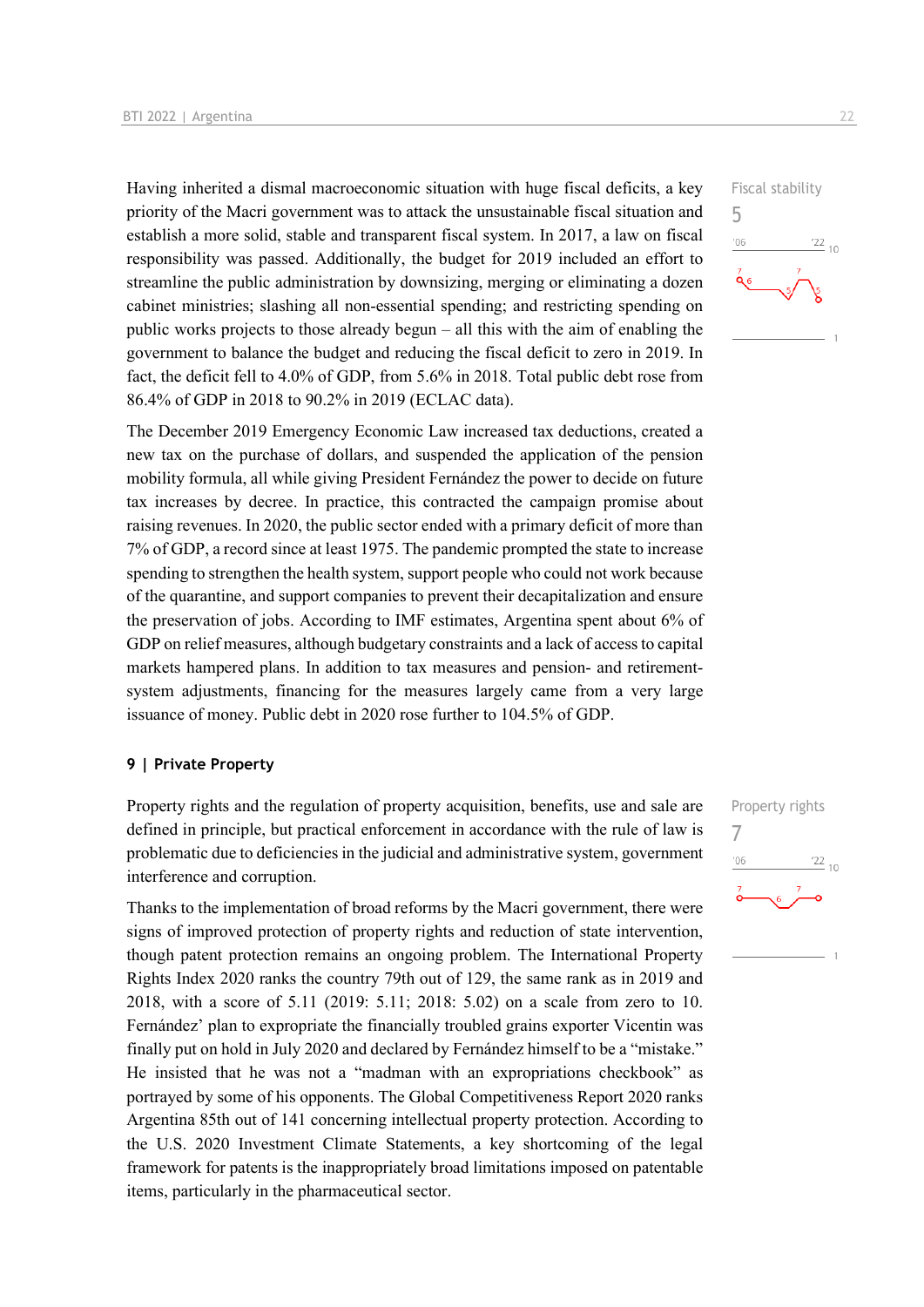Private companies are institutionally seen as important engines of economic production but are sometimes not adequately protected by existing legal safeguards due to lengthy legal proceedings. The World Bank's Doing Business 2020 report ranks Argentina 97th out of 190 economies in terms of contract enforcement, primarily because it takes an average of 995 days to enforce a contract. The 1991 State Reform Law privatized large parts of basic industries, infrastructure and other public services. In response to the lack of investment by foreign companies, the Kirchner governments reversed the privatization trend of previous years, revoking some concessions and nationalizing some public services. Macri removed many of the obstacles introduced under the Kirchner governments and returned to the previous private-sector-friendly framework, albeit with a gradual approach and without (re)privatizations. With the return of the Peronists to power, the pendulum has swung back toward greater state intervention, or at least a corresponding climate. This has also affected foreign direct investment (companies such as Amazon, General Motors and Nike seem to want to freeze their investment plans).

#### **10 | Welfare Regime**

Social safety nets are developed to some degree, but do not cover all risks for all strata of the population. Argentina has a mixed and rather fragmented welfare system. The health care system includes public, private and corporate entities, with a strong corporate sector (the trade unions' "obras sociales"). The overall level of public expenditure on health was the third-highest among BTI countries, totaling 6.6% of GDP in 2017, but this figure decreased to 5.9% of GDP in 2018 (#6). Since renationalization of the private system in 2008, the pension system has been a staterun, pay-as-you-go scheme. In addition, there are also basic provisions for unemployment, disability, sickness and maternity benefits. Non-citizens have access to social safety nets.

Argentina is by law in a food emergency until 2022. In September 2019, under pressure from thousands of piqueteros demonstrators, the Senate unanimously approved a 50% increase in the amount of funds the state provides for soup kitchens. Faced with the worsening of the recession at the end of 2019, the Ministry of Social Development introduced the Alimentar Card (under the Integrated Plan "Argentina Against Hunger"). This card works in combination with the Universal Allowance per Child (AUH) and can only be used to purchase basic food items. In December 2019, a package of laws was approved to prevent a major deterioration in social conditions. The government announced a pension freeze and a package of additional measures. Given the large gap that exists between minimum pensions and privileged pensions, the executive branch submitted a bill to cut these very high allowances.

To mitigate the effects of the pandemic, the government launched various programs, for example the Emergency Family Income (Ingreso Familiar de Emergencia) for unregistered workers; an extraordinary bonus for AUH and pregnancy beneficiaries, Private enterprise  $\frac{22}{10}$  $106$ 

7

Social safety nets 6 $06'$  $\frac{22}{10}$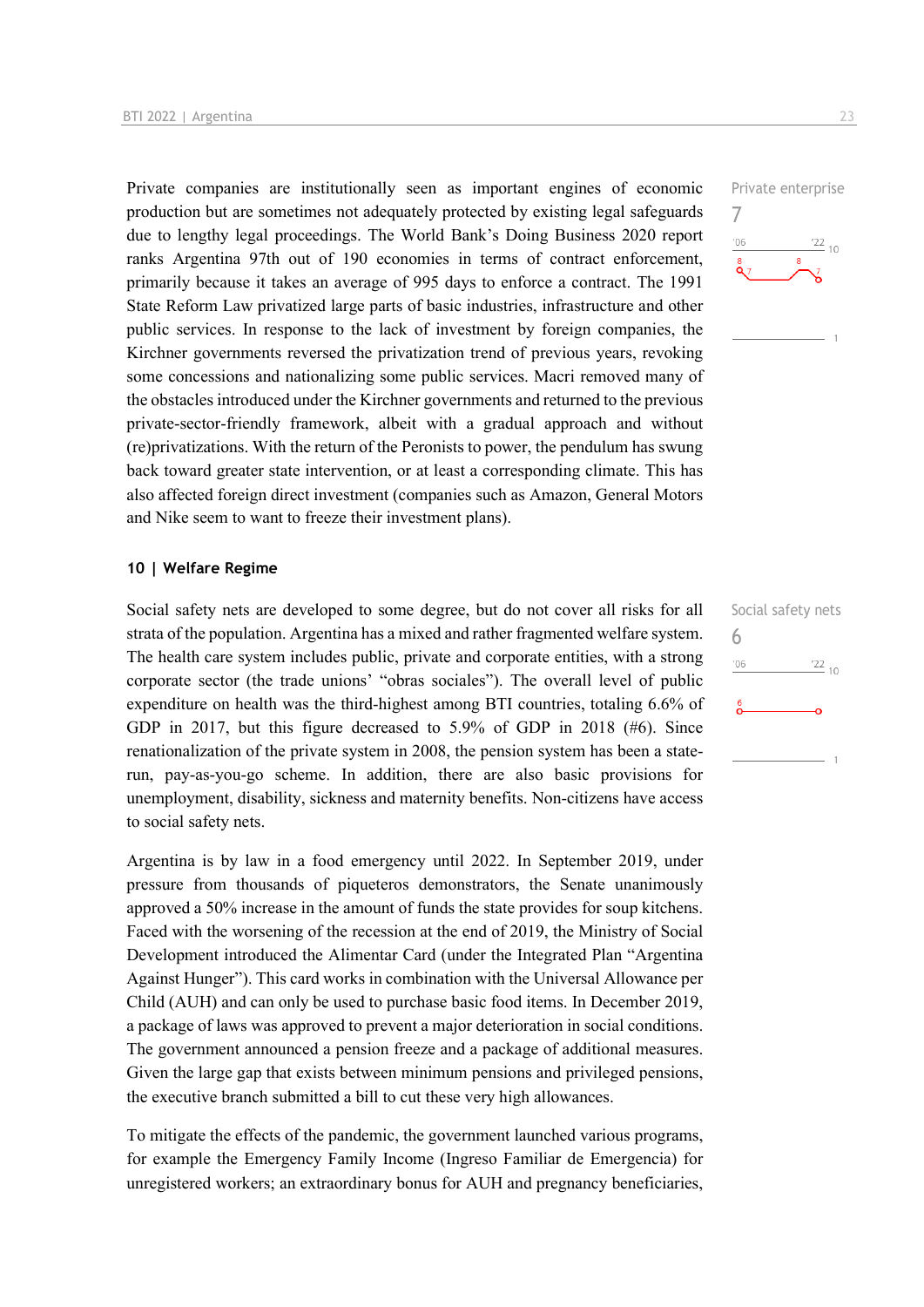pensioners and retirees; a productive recovery program to maintain the income of formal workers in productive sectors; and a reduction in employer contributions. In 2020, 55% of the population was covered by some social program for income transfer and food assistance. Data from the Institute for Social Development of Argentina (IDESA) indicate a variety of plans at the three levels of government with similar functions, and with beneficiaries repeated in many of them.

Institutions and programs designed to compensate for gross social differences exist but are highly dependent on political cycles and are limited in scope and quality. Electoral lists for national legislative office must have equal representation. As of the most recent elections in 2019, Argentine women hold a combined 41% (2015: 39.5%) of the seats in the upper and lower houses of the parliament. The proportion of women in ministerial level positions in Argentina was reported at 22.73% in 2019.

An economic plan published by the Macri government in June 2018 included a paragraph about gender equity, promising to reduce disincentives for women, push projects for equal wages, achieve a more balanced system of maternity and paternity leave, and require entrepreneurs to publish yearly figures about the gender balance in its directorates. The plan also promised the creation of initiatives combating domestic violence and support networks for victims of domestic violence. Although Macri opposed the legalization of abortion and stricter laws against femicide, Congress legalized abortions up to the 14th week of pregnancy in December 2020.

In the Global Gender Gap Report 2020, Argentina was ranked 30th out of 153 countries with a score of 0.746 (2016/17: 0.735). The country ranks 103rd for economic participation and opportunity, 64th for educational attainment, first for health and survival, and 22nd for political empowerment. Women made up 42.9% of the overall labor force in 2020. A total of 64% of the Argentine labor force aged between 25 and 64 has at least some secondary education (male: 62.8%; female: 64.8%). The ratio of female to male enrollment is 1.0 at the primary and secondary levels, but 1.4 in favor of women in tertiary education. Gross enrollment rates are high at all education levels.

Non-citizens work mostly within the informal sector, which has been disproportionately affected by the pandemic. They have access to free health care and education, and face essentially the same conditions as poor citizens in the informal sector but have fewer resources to defend themselves by appealing to the law.

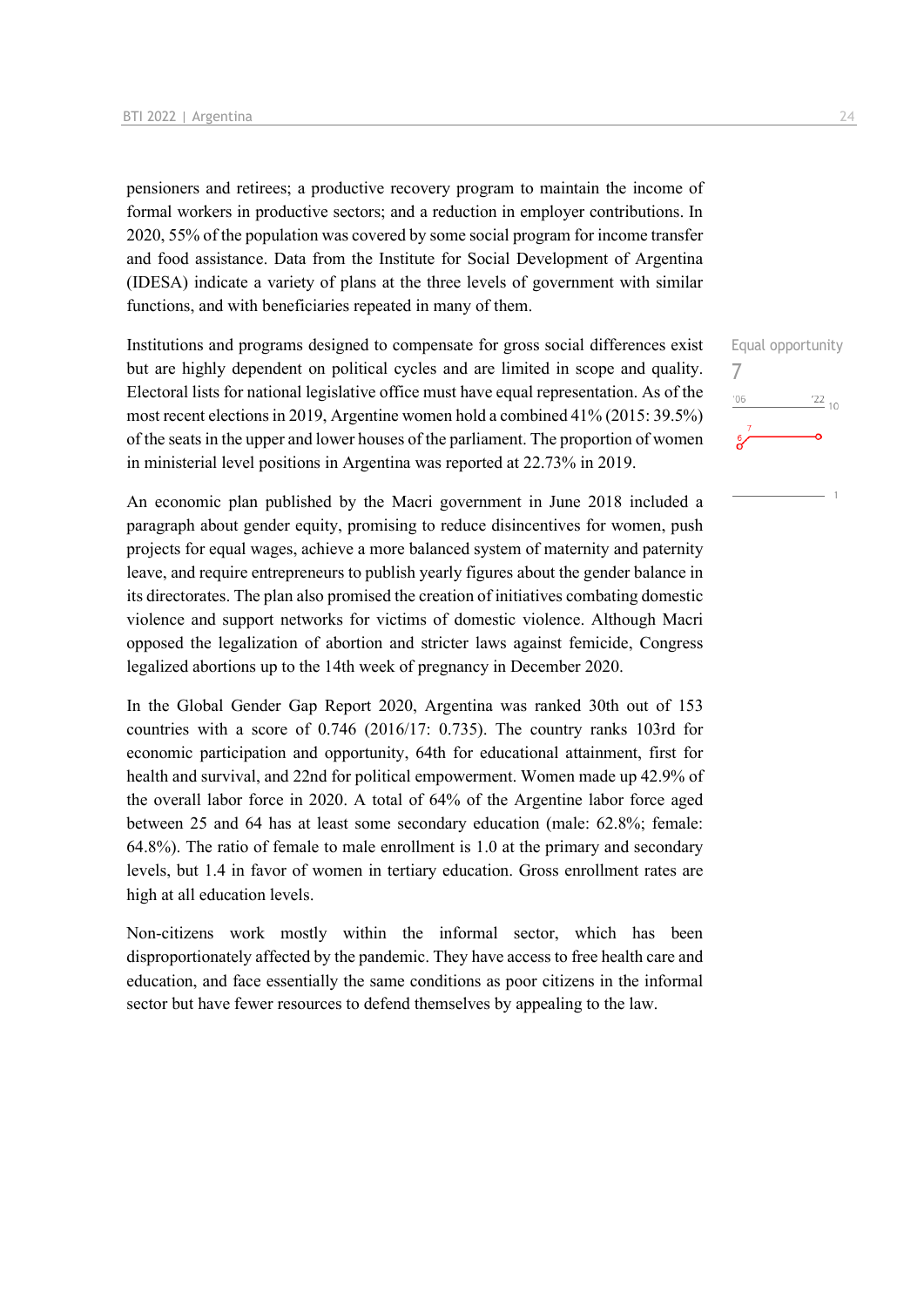#### **11 | Economic Performance**

The country's economic performance has declined significantly since 2012, a consequence of the difficult international context, economic policy mistakes and – since March 2020 – the effects of the pandemic.

In 2020, GDP per capita decreased for the third consecutive year, by 11.5%, after previous declines of 3.5% in 2018 and 3.0% in 2019. Economic activity contracted by 12.6% year-on-year in the first half of 2020, due to the decrease in investment (- 28.7%), private consumption (-14.5%), exports (-8.7%) and public consumption (- 5.5%). The unemployment rate increased to 11.3% in 2020 (9.8% in 2019: 8.5% in 2017), with the largest jumps seen among young people aged between 14 and 29. While the budget deficit had narrowed from 5.6% of GDP in 2018 to 4.0% in 2019, the primary deficit reached over 7% of GDP in 2020. Public debt increased from 86.4% of GDP in 2018 to 90.2% in 2019 and soared to 104.5% of GDP in 2020. Inflation rates remained high; after a rate of 52.9% in 2019, it closed 2020 at 35.2%.

Foreign trade was affected in 2019 and 2020 by lower levels of Chinese demand and the recession in Brazil. Many SMEs were or are on the verge of bankruptcy due to the removal of import restrictions and a lack of competitiveness. Due to the successive crises and shrinking trade volumes (especially imports), the current account deficit initially narrowed from \$27.0 billion in 2018 to \$4.0 billion in 2019; in 2020, there was a trade surplus of \$3.2 billion.

#### **12 | Sustainability**

Argentina faces significant challenges with regard to preserving its natural environment. Though the goal of sustainable development was incorporated in Article 41 of the 1994 constitution as the "polluter pays" principle, environmentally compatible growth receives only sporadic consideration and has a weak institutional framework. Public environmental awareness is still underdeveloped, and punitive measures for infringements are more an exception than the rule.

Macri's environmental policy was distinguished by the creation of a new Ministry of the Environment and Sustainable Development (MAyDS). However, this was in practice a big-business-friendly environmental policy that favored large farmers and grain traders. The government published two State of the Environment reports with ambitious targets, but these remained largely in the realm of theory. In 2019, the government published two decrees that amended past decrees on renewable energies in order to update the regulatory framework on renewable energy production and reassess the thresholds for related incentives.



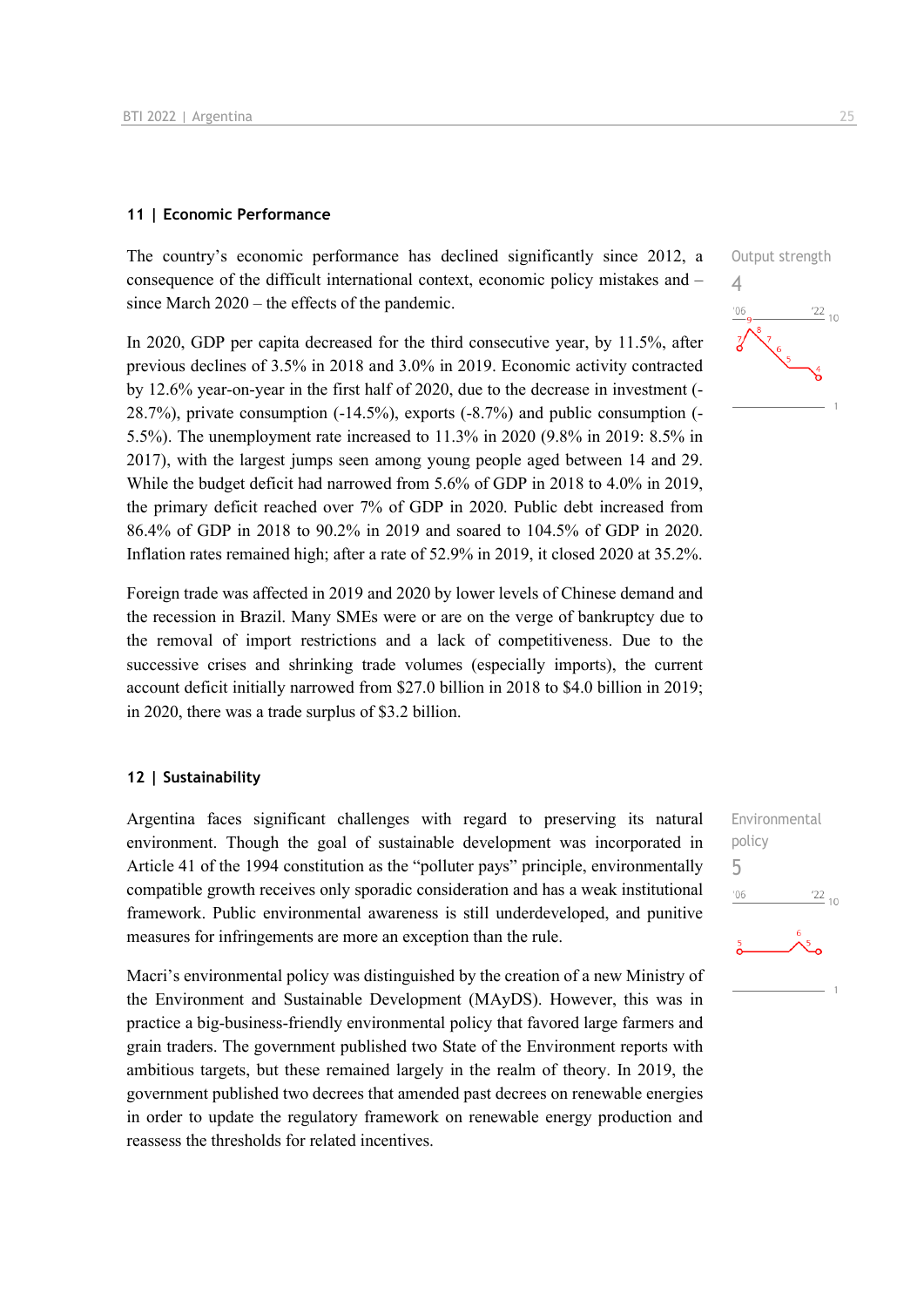In January 2020, President Fernández presented an Environment Policy Plan in which he pointed out the damage caused by the production systems of large companies that ignored environmental protection laws. The plan includes a large number of draft laws and bills, including the Federal Plan to Eradicate Open Dumping, the Environment Education Bill, the implementation of the Common Home Plan (municipal agroecology projects), and the passage of the National Program for Fire Prevention and Management to the Ministry of Environment. Critics regard these plans as insufficiently comprehensive; in any case, it remains to be seen whether and how they will be implemented.

The Climate Change Performance Index (CCPI) 2020 ranks Argentina 42nd (out of 61), leaving it in the list of low performers. The country's Greenhouse Gas Emissions rank is 51, as emissions are still at a comparably high level. Furthermore, the country continues to receive a low rating in the category of renewable energy, and a medium rating in the category of energy use. The country is deemed to have shown an overall medium-quality performance in the climate policy category. Expenditure on environmental policy in Argentina is increasing but absolute levels remain low.

Education policy provides for a nationwide system of sound education and training, but the research and technology sector show patterns of weakness alongside strengths. Argentina has the highest net enrollment ratio at the secondary level (88.2%) in Latin America, but its education system produces far fewer university graduates as a percentage of the population than do those in neighboring Brazil or Chile. The dropout rates at the secondary and university levels are high. Argentine students also perform poorly in comparative tests such as the OECD's Program for International Student Assessment (PISA) study. Transnational educational exchange in Argentina is growing but is still relatively narrow and hampered by legal constraints. Access to early childhood education and childcare is less widespread among two- to three-year-olds than in Brazil and Colombia.

There are notable regional disparities in Argentine's education system between rural provinces and urban centers. The country presently has one of the most decentralized education systems in the region. The structures necessary for efficient school-system administration have been developed in only a few provinces, and the widening quality gap between rich and poor provinces is disturbing. Still, in 2019 Argentina ranked first in the region in the UN Education Index, with a score of 0.855 – clearly above the regional average of 0.697 – and the country also has a high literacy rate (99% in 2018).

According to the Global Competitiveness Index 2019, government spending on education amounts to 5.5% of GDP. The education system was ranked 60th out of 100 countries (2017/18: 102 out of 137) in terms of quality, and the country's R&D spending was ranked 52nd out of 100, which is still low (0.5% of GDP in 2017) and an insufficient basis for increased competitiveness. The COVID-19 pandemic had a serious impact on the education system. The government imposed a lockdown and

Education policy /

 $\frac{22}{10}$ 

R&D 6

 $'06$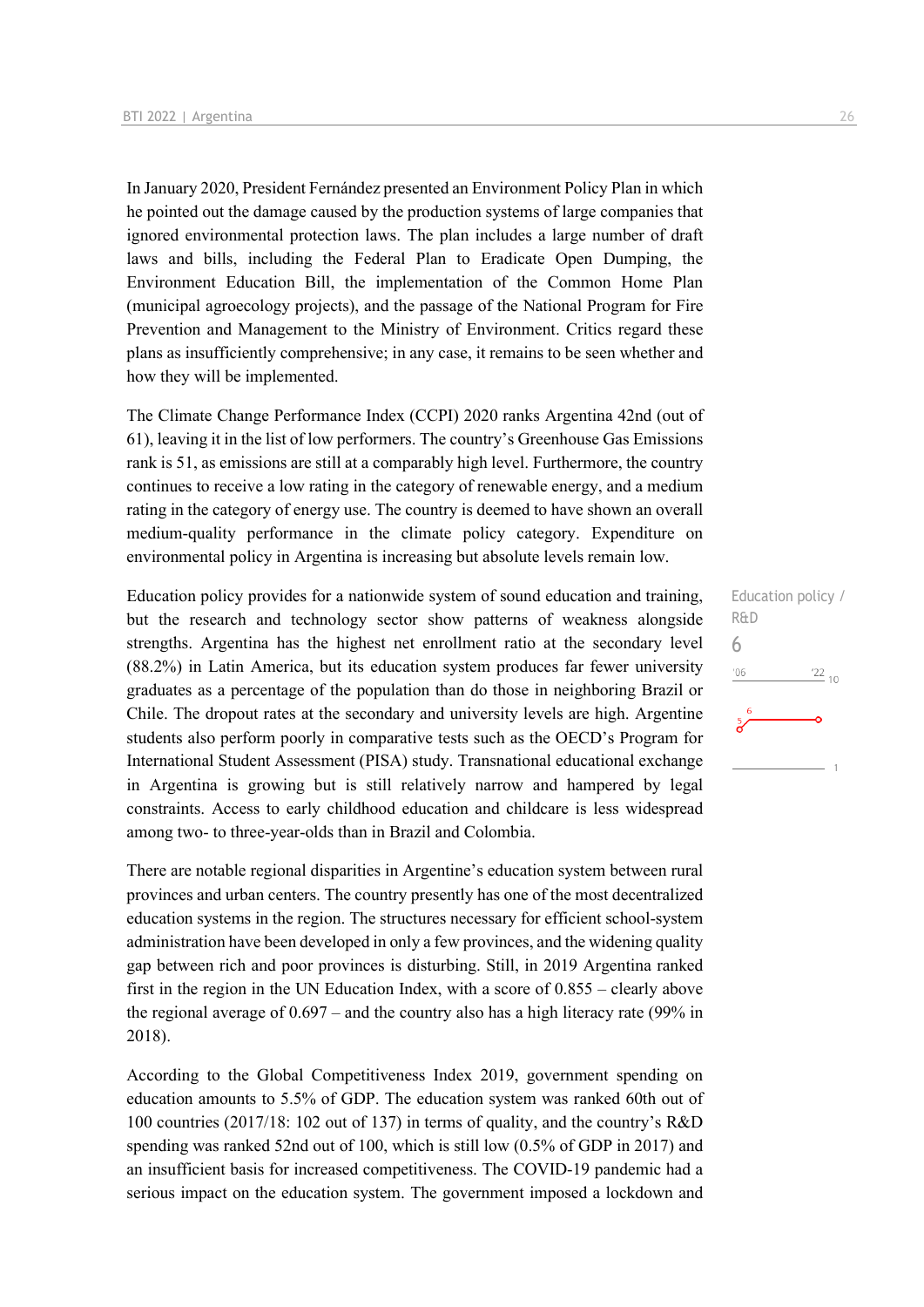closed schools across the country beginning on March 16, 2020. By the end of the review period, only two weeks of in-person classes had been held. The government faced difficult decisions on how to allocate resources, as government funds were mainly allocated to the economy, the health sector and aid programs for the poorest. According to UNICEF, 18% of Argentine youth do not have internet connections at home, and 37% do not have access to a computer to do their homework.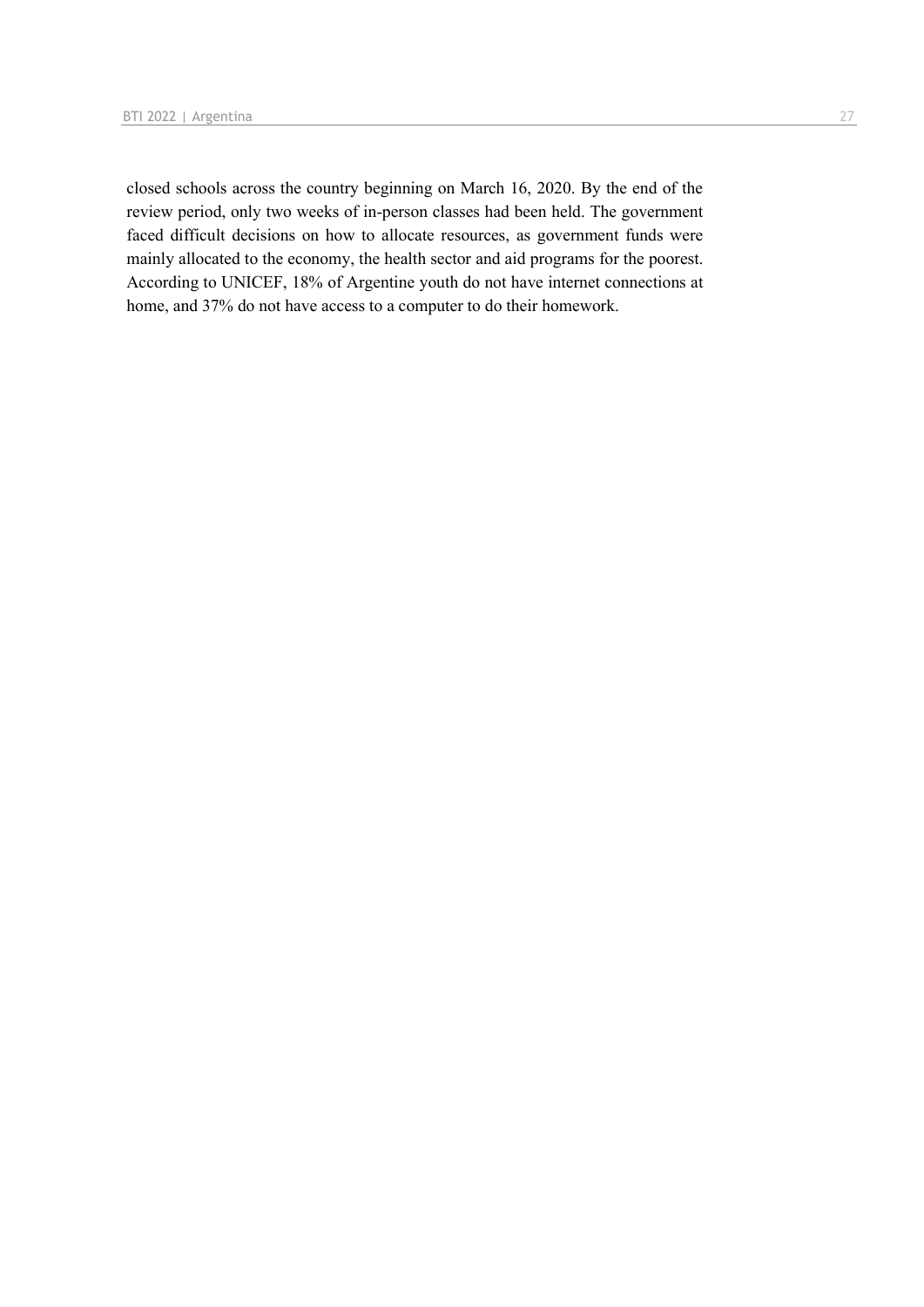## Governance

## I. Level of Difficulty

Structural constraints on governance, which were moderate during the "golden years" of growth (2003 – 2011), have increased slightly but persistently since 2012. The main structural constraints stem from Argentina's weak economic position and its no more than passive integration into the global economy. The golden years were not used to turn the economy away from an extractive development model with a fixation on agricultural and raw material exports, or to diversify the production structure in any substantial way; nor were the country's full budget coffers used for noticeable increases in expenditures on research, development and innovation. Governance failures accumulated over decades are themselves a kind of structural constraint on current governance options.

Due to the unfavorable integration into the world market and the resulting high dependency on global demand, a number of recent developments have joined together to create a difficult scenario. A recession in Brazil, Argentina's most important trading partner, combined with the strength of the U.S. economy, has led to a withdrawal of capital. In addition, decreasing economic growth rates in China have reduced the demand for soybeans, a major export product for Argentina. Moreover, the European economy, which represents an important export market for Argentina's agricultural products, has experienced a set of internal troubles since 2018 (Brexit, recession in Italy, populism), compounded since March 2020 by the economic and social impacts of the COVID-19 pandemic.

In this context, poverty rates are still high and informal economic practices widespread in urban areas, while the education sector has been underfinanced and has lacked coherence for years. The impact of the pandemic dramatically exacerbated economic and social difficulties at a critical time when cumulative policy failures have brought the country (once again) to the brink of financial collapse. GDP per capita had fallen by 11.5 % by the end of 2020, a setback to (at least) 2009 levels, and poverty continued to rise to levels unseen since 2002. Argentina ranks among the 25 countries most affected by the pandemic. As of January 31, 2021, it had registered about 1.93 million coronavirus cases (with a rate of about 4,000 per 100,000 population, comparable to Italy) and almost 48,000 deaths (more than 1,000 per 1 million population).

**Structural** constraints 5 $n<sub>6</sub>$  $\frac{22}{10}$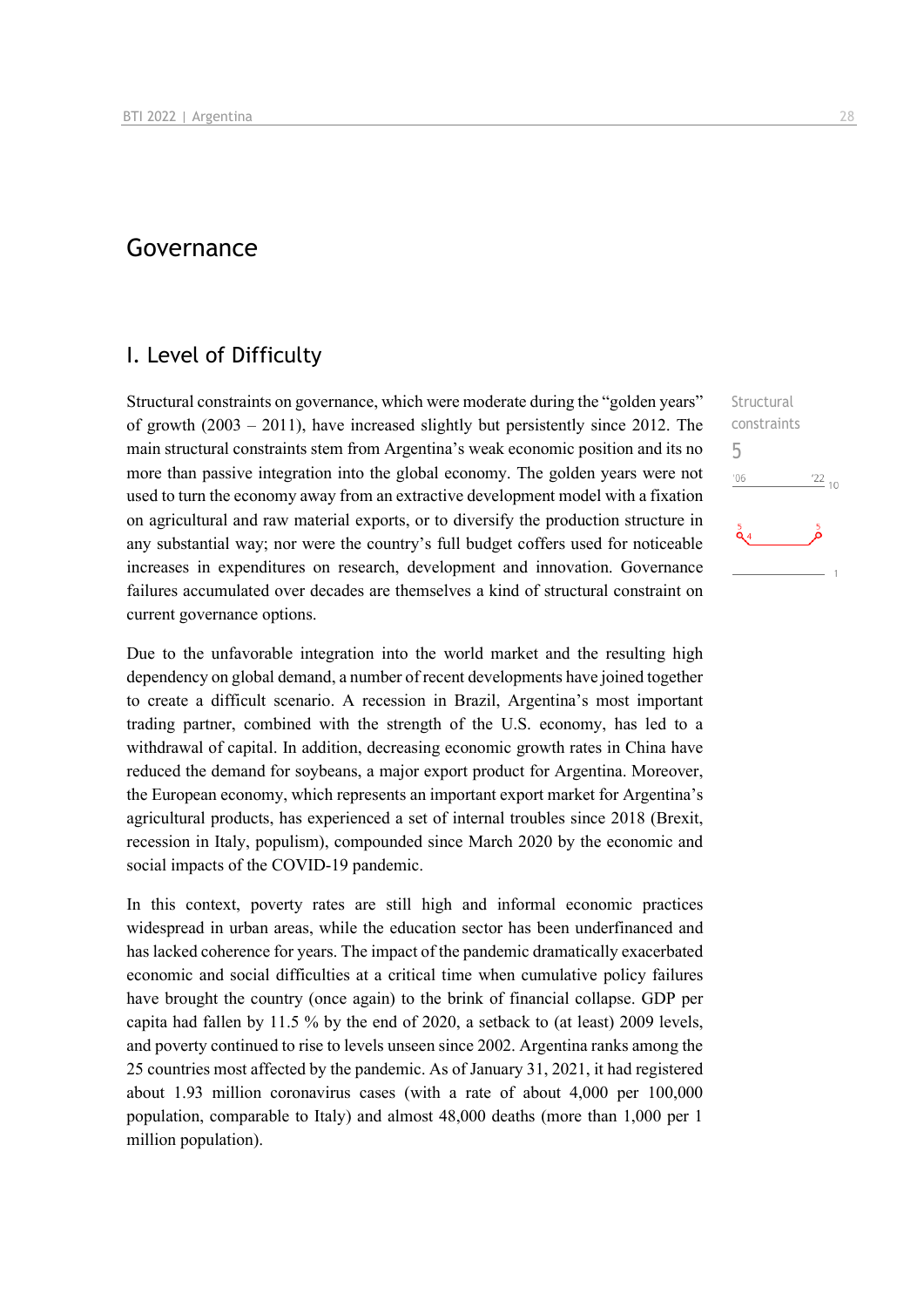Argentina has a fairly strong civil society tradition, but levels of interpersonal trust and social capital are rather low. NGOs are generally robust and play a more substantial role in society than in politics. Strong trade unions and worker's associations have played a crucial part in civil society's vibrancy, along with human rights, feminist, indigenous and rural movements, among others. Civil society organizations, particularly human rights groups such as the Madres de la Plaza de Mayo, played an important role during the transition period from authoritarian to democratic governance. However, with the strengthening of the two major political parties, the PJ and the UCR, civil society organizations' political influence and clout have diminished. Nowadays, civil society groups are very fragmented and their objectives somewhat diffuse. NGOs also play an important role with respect to monitoring, influencing and in some cases obstructing government decisions on a wide range of issues. In spite of adverse economic conditions, the country witnessed an unexpectedly orderly change of government in 2019. The lockdown imposed by the government in response to the pandemic significantly reduced the scope for civil society articulation in the public sphere in 2020.

Conflict intensity remained moderate throughout the review period. Growing protests – including street blockades – during the Macri years were mainly a consequence of economic pressure caused by inflation, unemployment, public insecurity and violence. Trade unions, civil society groups and even small business organizations renewed their mobilization by opposing the public transport and energy tariff increases, the government's general economic policy, and its deal with the IMF. Heightened social conflict has been increasingly met by police repression in both urban and rural settings. At the same time, the judiciary has increasingly imposed criminal penalties on demonstrators and people recording protests, and on members of labor and social organizations generally.

During the first year of the Fernández government, a number of rather diffuse and isolated protests were held. Some conflicts occurred when authorities evicted indigenous peoples from ancestral lands then under private ownership. In the province of Rio Negro, for example, Mapuche groups occupied state-owned land in 2020. In November 2020, in cooperation with the governor of the province, the national government reacted by creating a process of dialogue as an instrument designed to resolve the conflict peacefully. The large-scale demonstrations in major cities on August 17 were not solely a sign of impatience with the lockdown or the "cuareterna" (a portmanteau conflating "quarantine" and "eternal"), but also a rejection of Fernández´s judicial reforms, which are viewed by many as an attempt to shield Vice President Cristina Fernández from prosecution on charges of corruption.

Civil society traditions 4  $^{\prime}06$  $\frac{22}{10}$ 

Conflict intensity 4 $\frac{22}{10}$  $^{\prime}06$ 

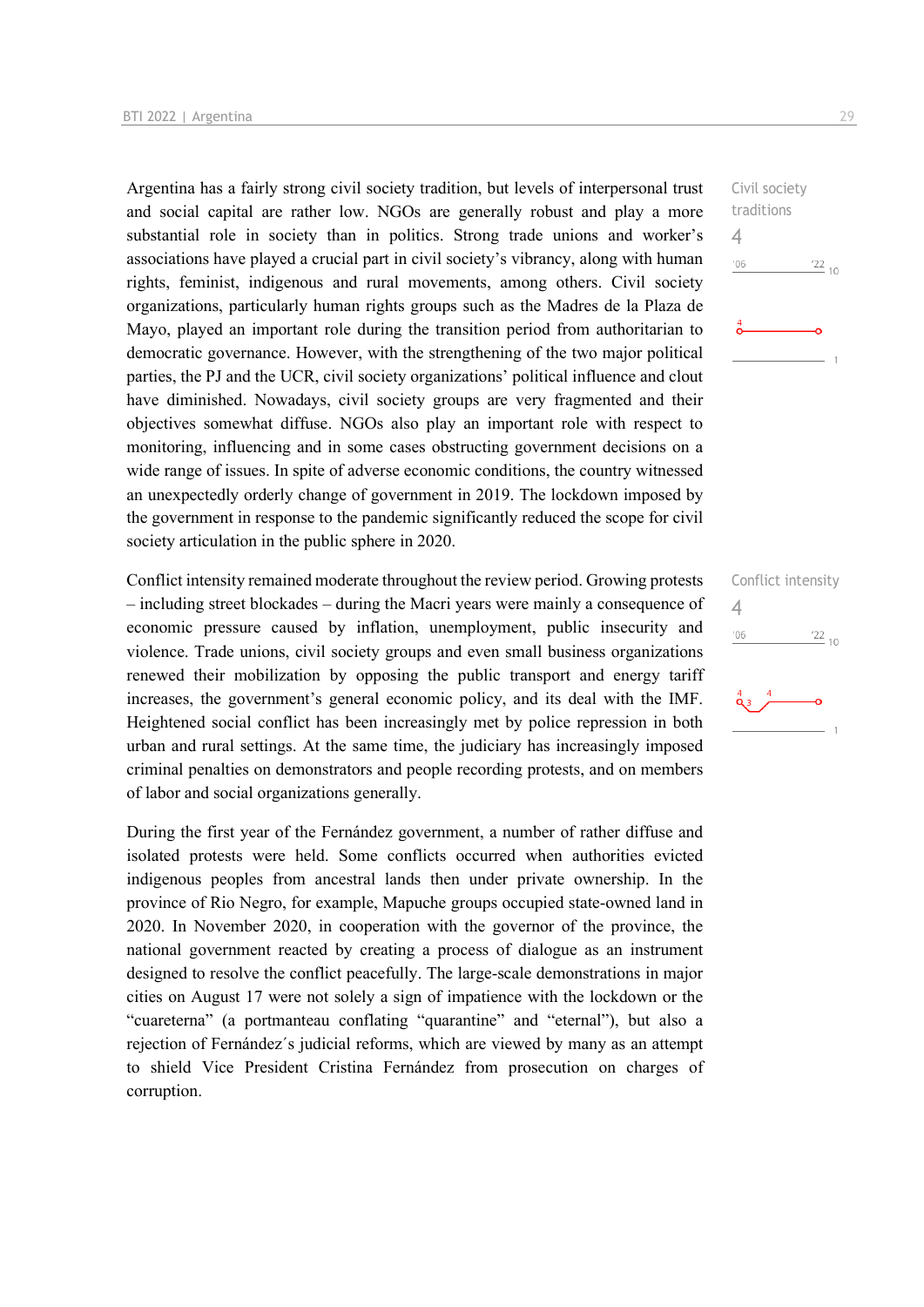### II. Governance Performance

#### **14 | Steering Capability**

Basically, political actors are committed to democracy and the market economy. This provides for social progress, but – as explained in the "Consensus on goals" section – there are deep-rooted differences with regard to specific institutional arrangements and strategies. Given Argentina's almost unending cycles of economic crisis, there has been a general tendency by political and social actors to reach agreement through short-term deals. This has long undermined the ability of public institutions to enforce a long-term commitment to reform that extends beyond individual electoral cycles.

This pattern was again evident during the period under review. While the liberalconservative government of President Macri (2015 – 2019) engaged in an almost complete policy turnaround as compared to Cristina Fernández's previous Peronist government, another turnaround took place after the 2019 elections under new President Alberto Fernández (with Cristina Fernández now serving as vice president). While both governments set strategic priorities, both also had considerable problems in prioritizing and organizing their policy measures accordingly, especially with regard to the hierarchy of policies, their appropriate sequencing and the need to account for interdependencies.

It cannot be denied, however, that Macri set clear strategic priorities concerning sound market-economy reforms and reforms to strengthen the rule of law, one of Argentina's other perpetual problems. He established new institutional and legal arrangements to prevent corruption and used sufficient flexibility in implementing a package of economic measures that entailed a mix of shock therapy and a gradual strategy. The agreement with the IMF included clear objectives and obligations for both sides, and envisaged a set of institutional reforms. For all this, Macri drew on foreign expertise and was able to rely on a cabinet that consisted mostly of technocrats. In addition, his administration placed the production of good-quality government data and data sharing at the core of government activities. However, given the downward spiral of the economy on all fronts since 2017, the government's policy increasingly lost coherence, with coordination of its priorities waning, and it was forced to take a \$57 billion IMF loan in 2018.

President Alberto Fernández, a moderate Peronist, had also firm strategic priorities, though it was unclear from the start whether they were genuinely long term, given the veto power wielded by his left-wing vice president. On the economic front, priority was given to restabilizing the economy and cushioning social hardships; while promising to respect the IMF loan conditions, he also sought to negotiate a debt

## **Ouestion**

Score

6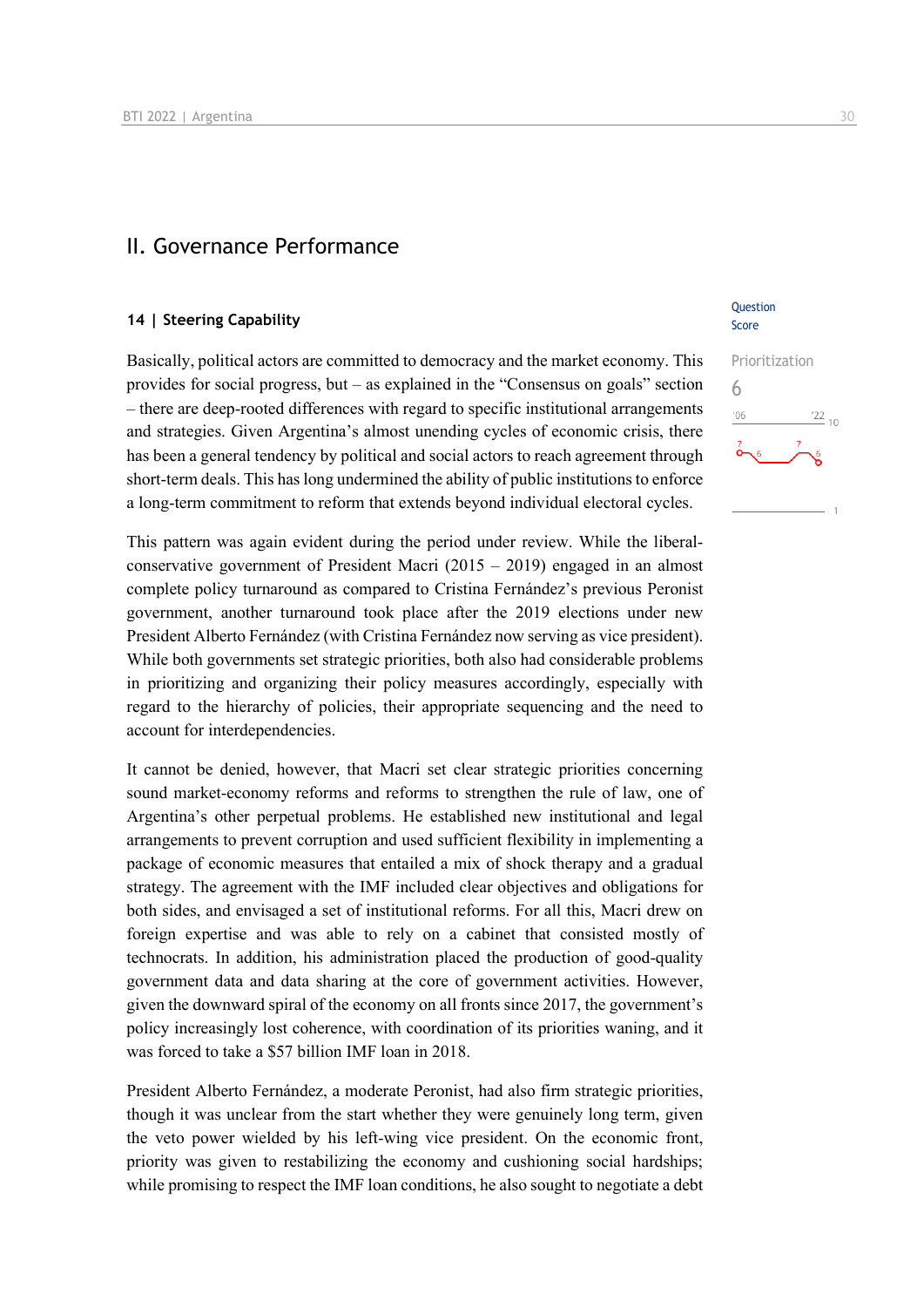restructuring. His priorities were less clear in the areas of political and social transformation but included – as Fernández said in his inaugural speech – "a comprehensive reform of the justice system" to enhance its independence and integrity, and a commitment to legalizing abortion.

Barely three months after Fernández took office, the spread of the COVID-19 pandemic and the strict subsequent lockdown placed new stress on the economy and government decision-making processes. Most government action focused on shortterm ad hoc measures aimed at maintaining a minimum of economic activity and avoiding economic and social collapse. The government has continued to pursue projects such as judicial reform and the legalization of abortion, although these have been delayed.

The relatively low quality of government institutions – including the executive, legislative, judicial and state bureaucracies – has also undermined governments' strategic capacity for long-term planning. Though this is truer of Macri than Fernández, governments have relied in part on external expertise – for example, the expert commission on the reform of the judicial system – and strategic planning units. According to a 2019 OECD study, the country was supposed to be in the early stages of implementing its regulatory policies; however, actual data from 2019 suggest that regulatory impact assessments have not yet been conducted in practice.

After two years of relatively successful implementation of some economic reforms under Macri, the environment changed in 2018. In response to repeated discrepancies between inflation rates and negotiated wage agreements, as well as to the \$57 billion deal with the IMF that included a stricter primary budget deficit target as well as pension and labor reforms, opposition from powerful unions intensified, increasingly impeding agreements between the government and organized labor.

Inheriting an economy that had been in recession for two years, and additionally confronted with the effects of the pandemic, incoming President Alberto Fernández also had great difficulty implementing some of his favored policies. In his first 100 days, he was relatively successful in managing the COVID-19 pandemic. On the economic front, the most salient measures he implemented were a bill in Congress that approved a package of economic measures, including new taxes; a restructuring of foreign debt with bondholders and initial steps toward debt restructuring with the IMF; a crusade against the "agents of price formation;" the introduction of the "Alimentar Card" as part of the Argentina Against Hunger program; a legislative package benefiting pensioners; a bill to decriminalize and legalize abortion; measures to mitigate the social impact of the COVID-19 pandemic; and, in the area of foreign policy, the maintenance of his predecessor's reopening policy. Fernández was also able to count on the support, or at least tolerance, of his policies by a majority of provincial governors.

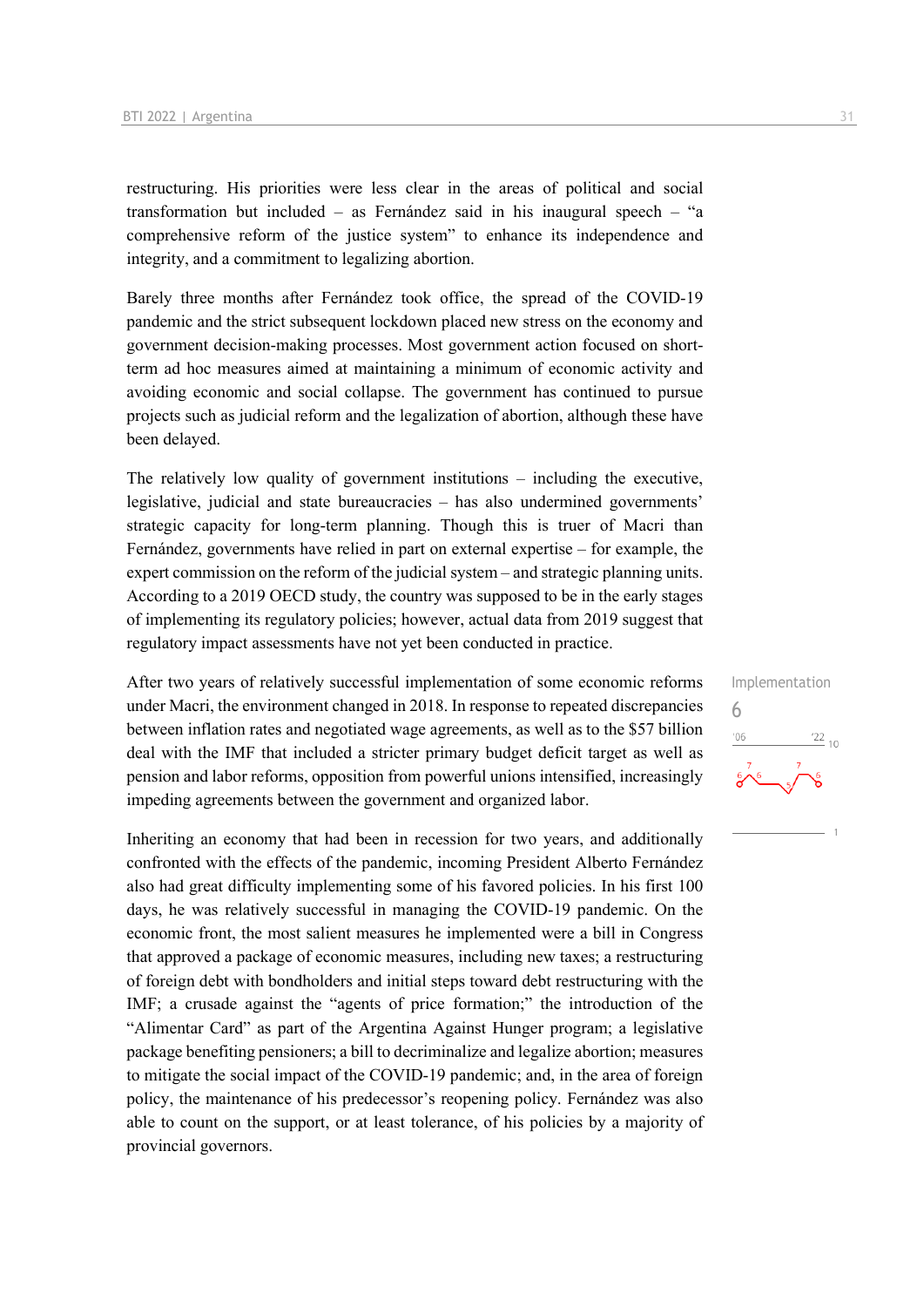Several of Fernández' policies were by contrast more controversial, partly blocked in Congress or lacked the necessary majorities. This group included a proposal for higher taxes on agricultural exports; attempts to close the gap between the official and free-market exchange rates; and efforts to address the economic and social impact of the COVID-19 pandemic. Partial successes included a reduction in the inflation rate from 53% at the beginning of Fernández's term to 37% at the end of the first year, and portions of the judicial reform. Fernández's attempts to build bridges within the coalition, work with other moderate political forces and include the radical Peronists had largely failed as of the end of the review period.

Policy changes result partly from policy learning, but often also from the sheer necessity to adapt. The records of the Macri government and the Fernández government (at least during the first year) in terms of policy learning are mixed.

Macri's policy style was very different from that of his predecessor. Because of his business background, Macri showed a tendency to seek advice before acting pragmatically. He preferred dialogue to confrontation and polarization, built bridges, adapted policy proposals, and changed personnel when it seemed necessary. This style of politics, an example of fundamental learning and a contrast to the usual zerosum games in Argentine politics, helped achieve some successful agreements and mediate conflicting interests, but ended in the 2019 election year. The deeper reason for Macri's electoral defeat was his miscalculation that he would succeed with a relatively simple neoliberal program. He also misjudged the global situation, which was characterized by declining growth, falling demand for raw materials and increasing protectionism.

In this respect, President Alberto Fernández had a more realistic view. He was able to reach a first agreement on restructuring Argentina's debt in August 2020, and a second in September of that year. In addition, the government began negotiating a new agreement with the IMF and improved relations with neighboring Brazil. In March 2020, the government imposed strict quarantine measures that kept mortality rates rather low. However, beginning in July 2020, the number of confirmed cases and deaths began to increase significantly. President Fernández also ignored warnings about the lack of testing and screening, and did not listen to calls to relax the quarantine, which was one of the world's longest, or to open schools on a flexible schedule.

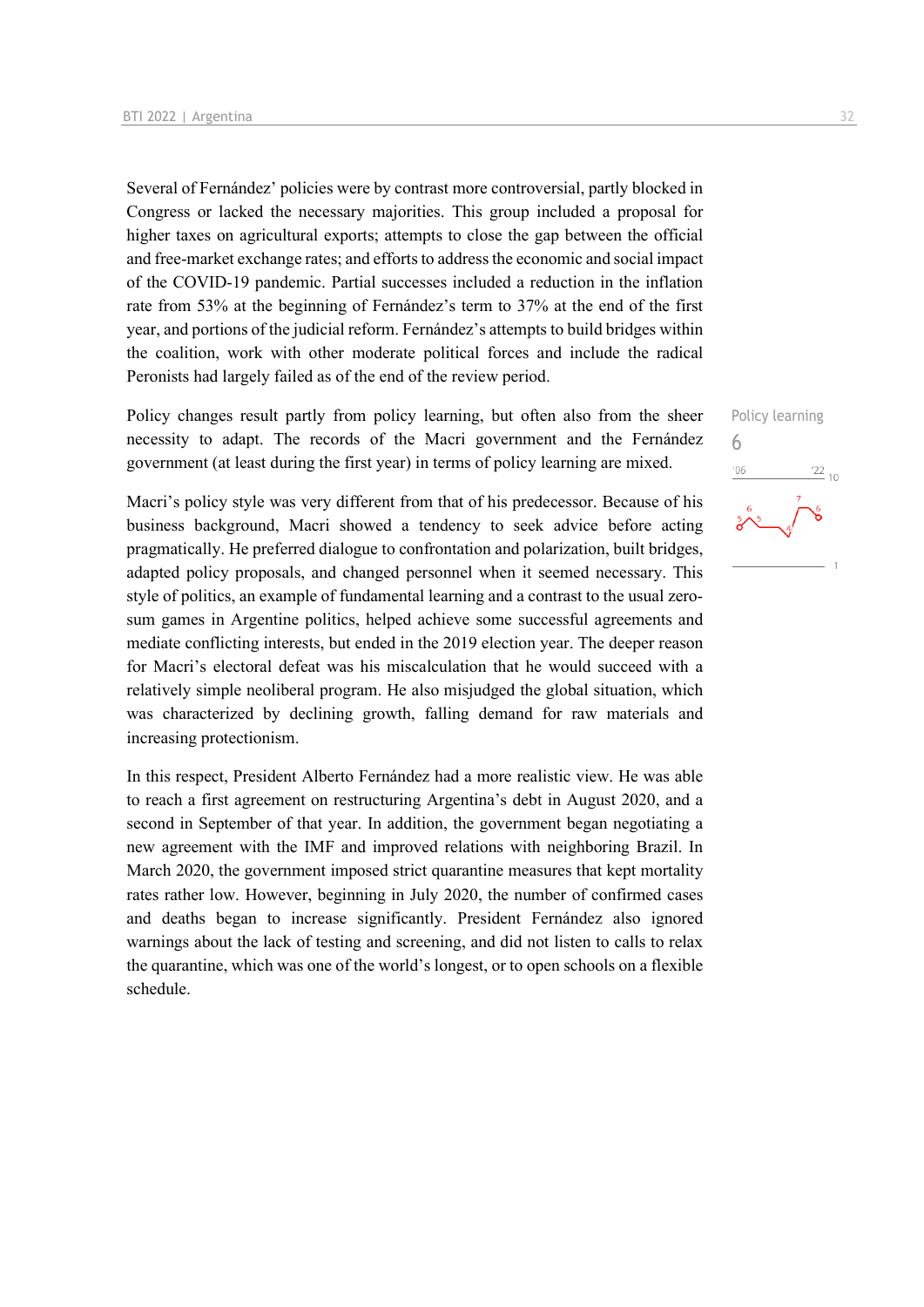#### **15 | Resource Efficiency**

One of the Macri government's priorities was to attack the inherited and unsustainable fiscal situation, and try instead to establish a more solid, stable and transparent fiscal system. At the end of his term, the budget deficit was only 0.95% of GDP. However, 2020 closed with a primary deficit of over 7% of GDP, a record since at least 1975. Public debt increased from 86.4% of GDP in 2018 to 90.2% in 2019 and 104.5% in 2020. A key fiscal stabilization measure during the Macri years was the substantial reduction in the number of public sector employees. Notwithstanding this progress, many public sector jobs remained in the hands of patronage networks during the years of the Macri administration. However, at the top level, the erratic and sometimes abrupt personnel changes that had been very common in previous years became less common at the federal level.

Instead of closing Argentina's gaping budget deficit, the Alberto Fernández government returned to an economic model that relied on state spending and subsidies to boost domestic consumption. The new government moved to expand the money supply, contrary to the government's ostensible interest in fighting high inflation. A few days after taking office, Congress, at the request of the executive branch, passed the Economic Emergency Law, which among other things increased the scope of tax deductions and imposed a new tax on the purchase of dollars. In response to the pandemic, the state increased health care spending, provided support to people who could not work because of the quarantine, and also offered support businesses with the aim of preventing decapitalization and ensuring the preservation of jobs. According to IMF estimates, Argentina spent about 6% of its GDP on relief measures, although budgetary constraints and lack of access to finance limited the overall scope of the schemes.

Budget planning is not transparent. The budget is designed with full knowledge that its goals will not be met, and auditing processes are poor. When unjustified expenditures are discovered, there are no recognized sanctions. One example has been the excessive prices paid for foodstuffs by the Ministry of Social Affairs; while these practices have been uncovered, there have as yet been no sanctions levied against those responsible.

The presence of a governing coalition with a rather low and diffuse ideological profile, and of a cabinet of experienced technocrats without close links to party factions were important resources for policy coordination under Macri. Despite a strong nationwide support base and the partial success of Macri's strategy of building bridges, however, Macri failed to coordinate his individual reform steps effectively at the bureaucratic level. Nor was he able to eliminate contradictions or get his team to act in a concerted and transparent manner. Responsibilities were not always assigned transparently to as to avoid redundancy and friction between the branches



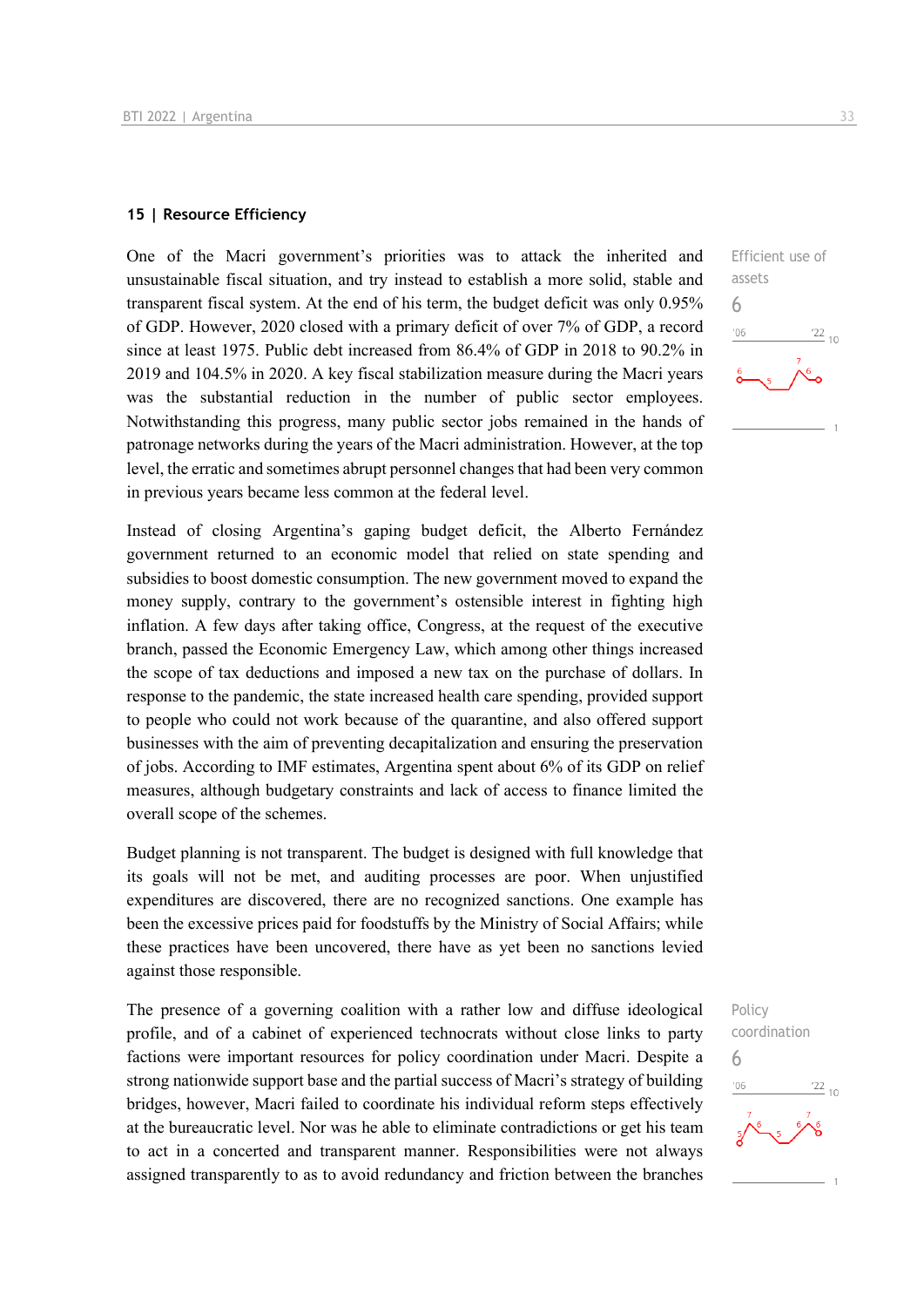of government. Some members of the government complained of an overloaded agenda, the lack of clear prioritization on many issues, a lack of coordination and a failure to monitor results.

Fernández also promised a spirit of cooperation; and indeed, this was initially maintained, as he won the support of opposition deputies for his emergency measures in December 2019. However, the new president's central problem during his first year in government was that the real opposition was located within the Peronist coalition, emanating primarily from the radical faction around Vice President Fernández and her son Máximo. They repeatedly blocked or delayed presidential initiatives that did not coincide with their own power interests (and in Vice President Fernández's case, with the desire to avoid further corruption prosecutions); in some cases, they wanted to replace them with their own, usually more radical versions. This internal disunity within the coalition was also reflected in the cabinet and often thwarted the president's repeated attempts to coordinate government action. This also affected efforts to build bridges with moderate forces outside the Peronist coalition, with the goal of broadening the democratic legitimacy of government decisions and building confidence, which was especially important for negotiations with external partners.

One of the most damaging legacies of Cristina Fernández's presidency was the presence of endemic corruption, which was rarely investigated. President Macri made the fight against corruption one of his political priorities, and he created new institutional and legal regulations to prevent corruption. In 2017, a long-awaited Access to Information Law went into effect. The law established the Access to Public Information Agency (AAIP), through which citizens can request information from government agencies. Other measures include the Corporate Criminal Liability Law and the Asset Seizure Regime, which aims to confiscate property from those convicted of corruption; according to Infobae.com, the Attorney General's Office seized 8,701 assets worth more than ARS 12 billion (about \$60 million) in 2020. In addition, the judicial definition of repentance in corruption and organized crime cases has been expanded.

In principle, Argentina has a transparent public procurement system. Information about procurement campaigns and contracts for goods and services are published on the state's electronic public procurement portal, Compr.ar. However, use of this service is not mandatory for all government entities, but rather optional for those that wish to do so. If it is used, certain phases are published: the invitation to tender, the sending of the invitations, the receipt of the offers and finally the comparison table. In cases where this tool is not used, the administrative act concluding the procedure must also be published on the website of the National Procurement Office. However, a report by the NGO Red de Organizaciones Contra la Corrupción on procurement transparency during the pandemic showed that only portions of the required information have been published.

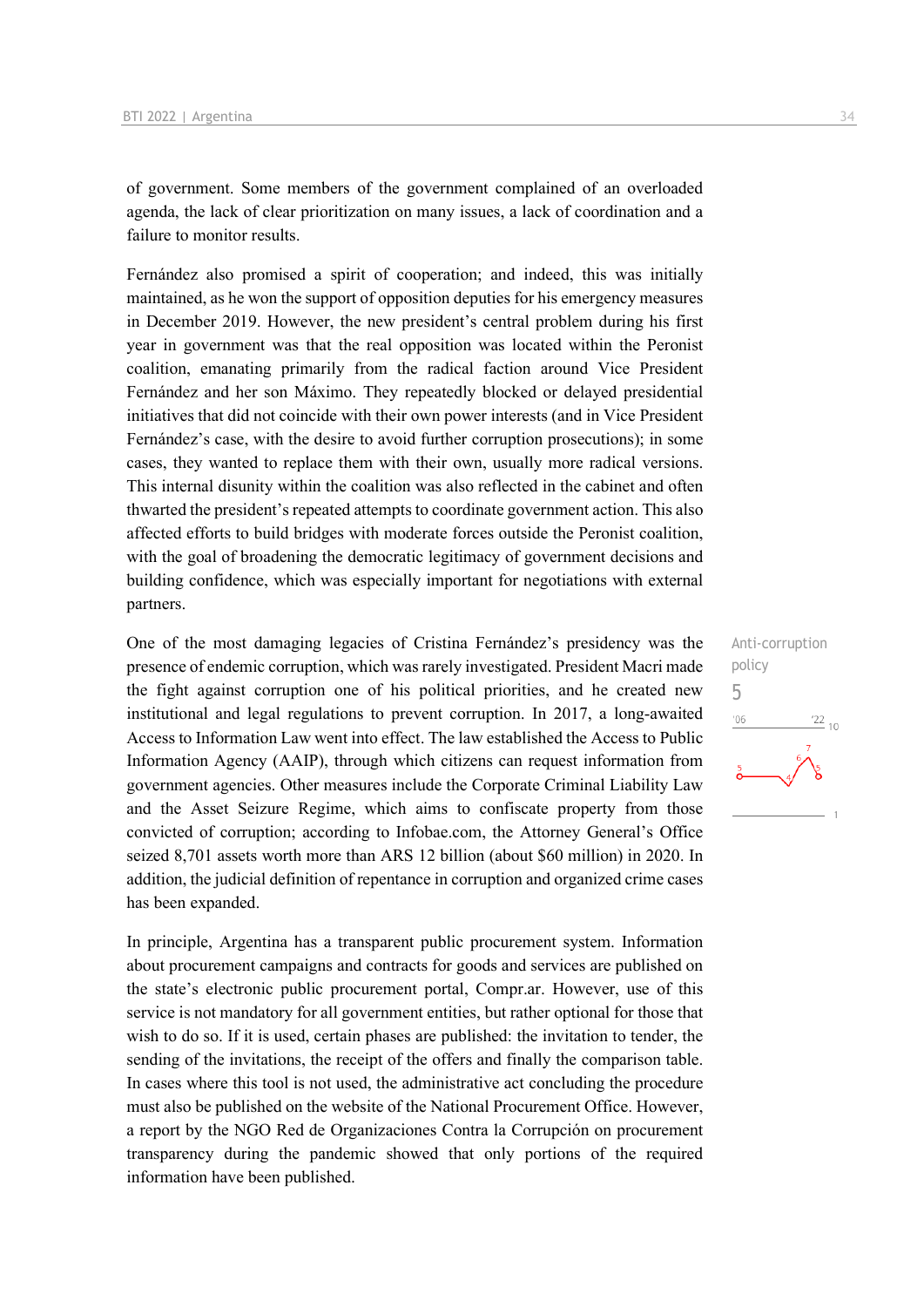In June 2019, Congress passed the Political Party Funding Regime, which makes several changes intended to enhance the transparency of party funding. According to a Center for the Implementation of Public Policies Promoting Equity and Growth (CIPPEC) report, key changes include: eliminating cash as a payment method for donations; lifting the ban on donations by legal entities to campaigns, thus allowing financial and commercial companies, civic associations, foundations, and cooperatives to donate while preventing unions, employer associations and professional associations from doing so; establishing more realistic campaign deadlines; advancing election advertising regulations for social media and digital platforms; and making more resources available for judicial oversight. In addition, donors must provide a sworn declaration that the donation does not violate the law, inheritances and legacies are now accepted as a source of private funding, and individuals or companies under ongoing criminal investigation for acts contained in the Criminal Tax Code may not make contributions or donations to political parties.

However, CIPPEC also warns that the fundamental nature of party financing has not changed, as monitoring continues to take place after the election, parties are not required to account regularly for their revenues and expenditures, and there is no monitoring of their ordinary and campaign activities. Therefore, according to CIPPEC, the logic is still to collect and spend, and see how it can be accounted for later.

As head of the Anti-Corruption Office, the Alberto Fernández government appointed an active member of the Justicia Militante group, a well-known militant Kirchnerist who, upon taking office, abandoned the role of prosecutor that the agency had assumed in cases of corruption by public officials. In this regard, Transparency International President Delia Ferreira Rubio pointed to two government motives: specifically, to guarantee impunity in both the Cristina Fernández government corruption cases and for COVID-19-related contracts. "The state of emergency was used as a justification to weaken the oversight mechanisms" (translated quote from La Nación, January 1, 2021). The latter also applies to the General Audit Office of Argentina, which is in any case capable of only limited action due to its politicization and seemed overwhelmed in view of the immense nontransparent social expenditures during the pandemic.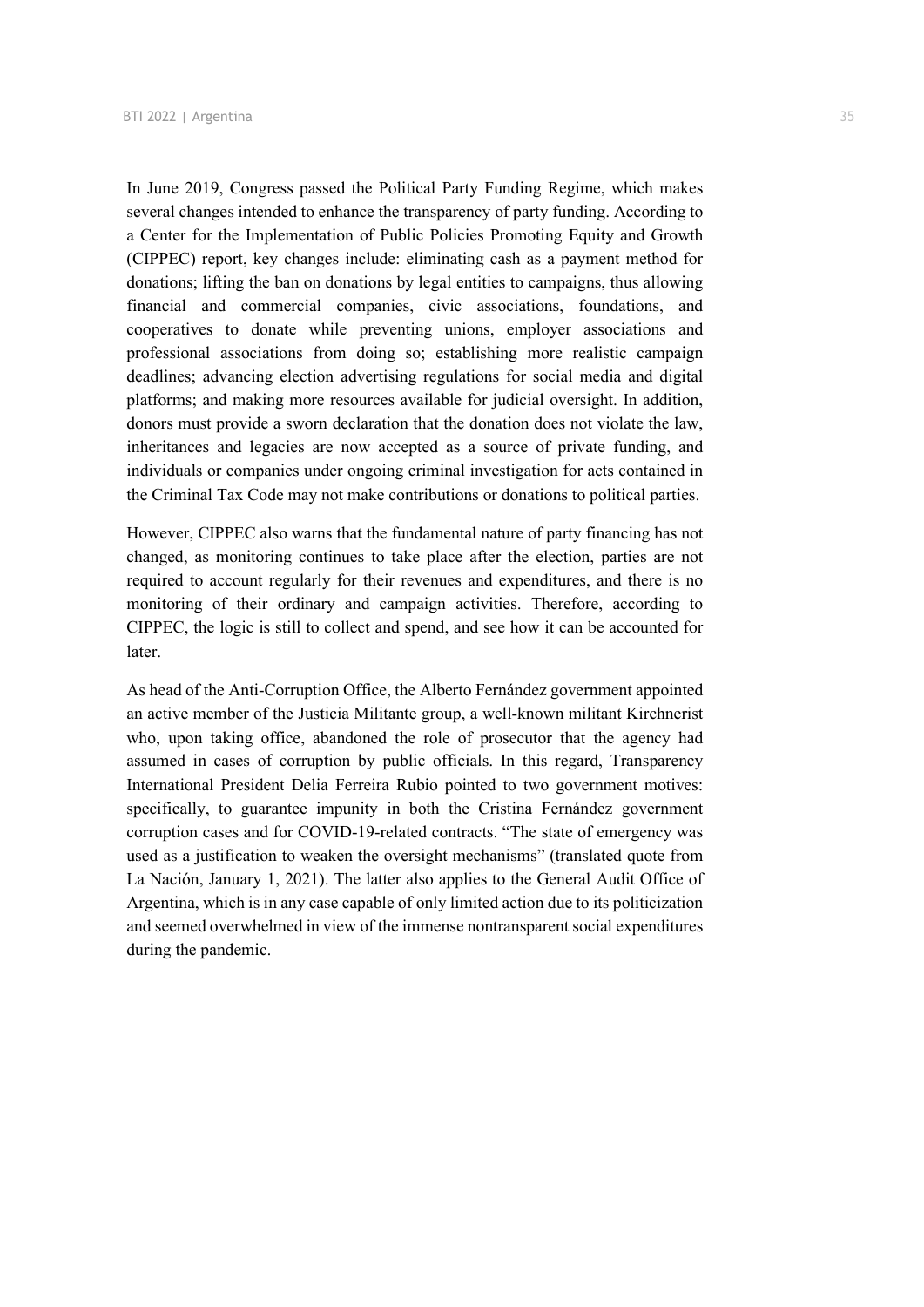#### **16 | Consensus-Building**

All relevant political actors agree that consolidating democracy should be one of Argentina's development goals. However, there exist two different concepts of democracy. The current minority parliamentary opposition and the moderate PJ faction understands democracy as a liberal, representative and republican order with separation of powers. By contrast, the radical Peronists hold a populist, authoritarian concept of "direct democracy," with the fusion of the three powers in an executive that claims to embody the majority will of the people, and which legitimizes itself through elections. Beyond these differing concepts, ideas about the obstacles encountered and the strategies that should be applied to achieve maintain democracy vary considerably. In addition, the different political and societal forces have different ideas on how to eliminate defects in democracy, on the value of various institutions and on how they should be strengthened. Until 2015, this conflict between the two understandings of politics, democracy and economy was fought out between the government and the opposition. However, since the change of government in 2019, it has shifted into the governing coalition itself; now, the vice president represents the radical version, while President Fernández has tried, albeit rather cautiously, to take into account insights and experiences from both conceptions in his political actions.

All relevant political and economic actors agree that the consolidation of a prosperous market economy should be one of Argentina's long-term strategic development goals, but ideas about its form and the strategies to be used vary. Macri advocated a neoliberal economic concept, tempered by an assistentialist social policy, and relied on a cabinet of experts. Left-wing Peronists, a significant portion of the country's trade unions and the non-Peronist parties of the center-left favor a national development strategy under the slogan "autonomy and sovereignty." Their preferred strategy would be based on a strong, consumer-oriented internal market and protections for local industry. Center-right parties, export-oriented local and international firms and unions, and the agricultural sector favor a world-marketoriented, open-economy strategy aimed at Argentina's comparative advantages, paired with strong investments in science and technology to strengthen competitiveness.

Today there are no relevant veto actors left with an explicit anti-democratic agenda. The military has been under civilian control since the Menem era. No trade union has resorted to violence as a strategy or is motivated by anti-democratic ideologies. On the other hand, Argentina's trade unions have never had a tradition of defending democracy as a political regime. The power of the strongest trade union organization, the CGT and its leader Hugo Moyano, increased during the Cristina Fernández's government, but has decreased since that time, and was partly neutralized by competing, government-friendly trade unions. Attempts under Moyano's leadership to impose anti-market strategies by illegal and even criminal means have not been



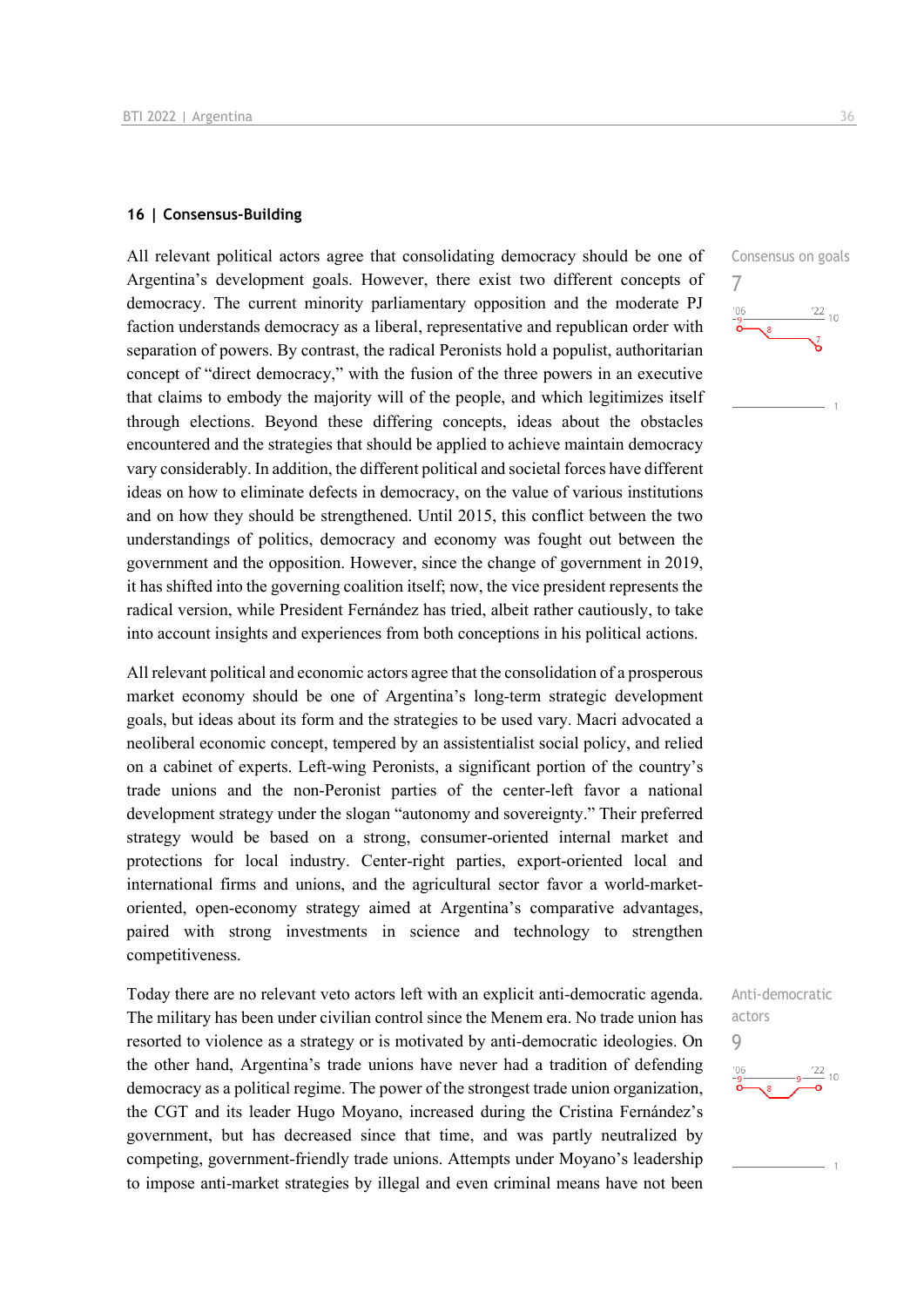repeated under the Macri or Alberto Fernández governments. Informal power games within and between party factions, corporate actors and social movements remain primarily issue-oriented and directed toward the preservation or attainment of power, but do not question the democratic order. This also applies to the first year of the Fernández government, in which the fight against the pandemic led to restrictions on civil liberties, but without a rise in anti-democratic forces or violent eruptions.

The central cleavage in Argentina is neither religious nor ethnic, but socioeconomic with political connotations, and with a high degree of (sometimes populist) polarization between Peronist and anti-Peronist groups, and sometimes also inside Peronism. Despite the presence of severe economic and social problems that have repeatedly ended in conflict, the governments of Macri and of his successor Fernández have prevented cleavage-based conflicts from escalating, but with different degrees of success. One of Macri's priorities was to replace the old policy style of confrontation and exclusion with dialogue between the government and potential allies. He tried to build bridges and form ad hoc issue-oriented coalitions through the use of incentives, with the goal of winning parliamentary support for structural reforms, closing gaps between the government and parts of society, and restoring lost confidence.

Alberto Fernández pursued a similar strategy of moderation, bridge building and ad hoc alliances, but repeatedly faced attempts at blockade, vetoes or filibusters initiated by his vice president and her radical followers in the government and in Congress. This eventually forced him to cut back on his plans, postpone decisions, subordinate himself to the radical Peronist left wing under Cristina Fernández's leadership, adopt a more radical position and even capitulate.

Since the return to democracy, relations between the government, organized labor, business groups and civil society organizations had largely been managed through neo-corporatist arrangements that moderated distributive struggles in an increasingly open economy. This neo-corporatist strategy came to an end with Macri's radical opening policy. Macri took civil society demands into account and searched for allies for his reform measures but did not assign an important role to civil society actors or other broader channels for participation. With the deepening of the economic crisis in 2018, paired with cases of violent police responses to public gatherings and increased judicial prosecution of activists, the degree to which civil society actors have participated in the political process was reduced.

This changed gradually under the new Peronist coalition. Alberto Fernández had better relations than his predecessor with organized labor, but a more complicated relationship with companies especially in the export-oriented sector. Lockdown measures restricted the margin of influence of all corporations, as well as the activities of NGOs. Seeking to send a strong signal of support to creditors, Fernández relaunched the Economic and Social Council, which includes representatives of all economic and financial sectors in the country. The stated aim was to lay the foundations for a new social agreement to rebuild the national economy.

Cleavage / conflict management 6  $\frac{22}{10}$  $-06$ 

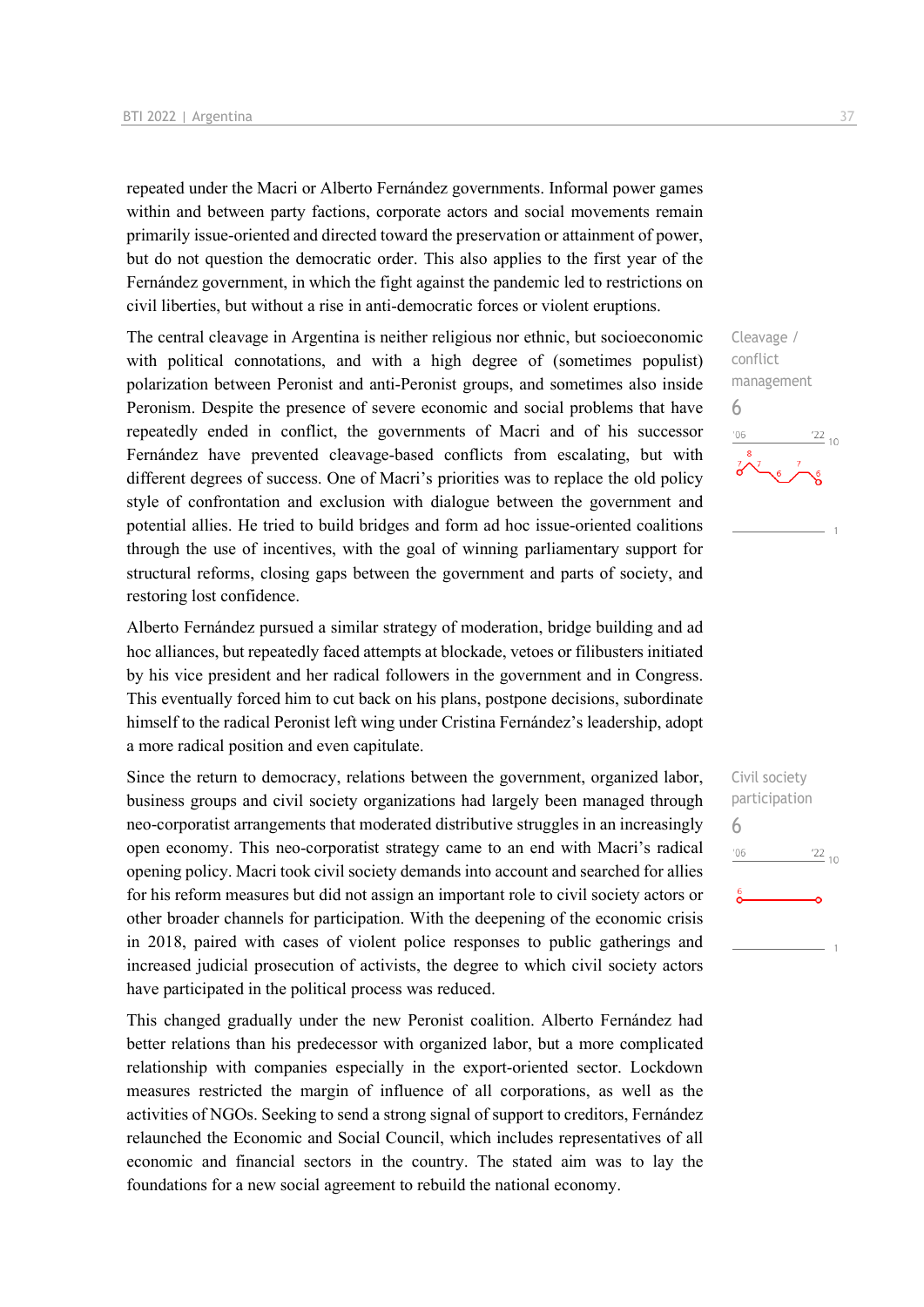Despite recurring obstacles, reconciliation regarding the "proceso" (i.e., the 1976 – 1983 military dictatorship) is fairly advanced, but inconsistencies continue to emerge. The judiciary continues to prosecute crimes committed during that period, including the 2019 trial of San Juan provincial police accused of state-sponsored terrorism. But there has been little progress in prosecuting perpetrators in the civil, economic or legal sectors. On several occasions, there has been friction over the "appropriate" prosecution of human rights violations under the dictatorship; left-wing forces have proposed focusing on state and economic elites, while right-wing forces have sought to include the (Peronist) far-left forces of the time. Still, the judiciary is continuing to investigate the roughly 500 cases of kidnapping and illegal adoption of the children of imprisoned dissidents, with slow but significant results.

#### **17 | International Cooperation**

As outlined in the "Prioritization" and "Consensus on goals" sections, Argentina has long suffered from the lack of a clear development strategy shared by key political, economic and social actors, and which thus could survive beyond a single election cycle (or a government's term in office). This issue was evident throughout the study period due to the adjustments made by the Macri government and the subsequent turnaround after the 2019 elections. One constant, however, has been the country's "growth" model, which focuses on exploiting the comparative advantages of a country with abundant natural resources, but which undermines development in the long run and does not allow for active insertion into the international economy.

As the country receives little official development assistance (ODA), the support of international partners relates almost exclusively to reversing Argentina's economic malaise. In response to the country's increasing isolation and the legacy of the second Cristina Fernández government, and in line with his development concept and economic reform program, Macri began his term under the leitmotif of "Coming back to the world." The conceptual foundations of his reform agenda were the plans "Awakening to the Transformation of Argentina 2015 – 2019" (focusing on fiscal reform, job creation and institutional quality, linked to SDGs 16 and 18) and "Plan A. The Transformation of the Argentine Economy" (outlining opportunities for sustainable economic ventures with high development potential in Argentina).

In practice, however, and in line with the country's pressing economic needs, Macri's international cooperation began with a series of opening measures focused on economic issues. These most notably included an agreement with the IMF; efforts to attract foreign direct investment; and the expansion of economic relations with the United States, the EU and China. Both the Macri and Fernández governments used international expertise and sought to adapt external advice, primarily from the World Bank and IMF, but also from additional bilateral aid agencies from the Global North. These were also supplemented under the Fernández government by agencies from



7

 $^{\prime}06$ 

Effective use of support 7 $-06$  $\frac{22}{10}$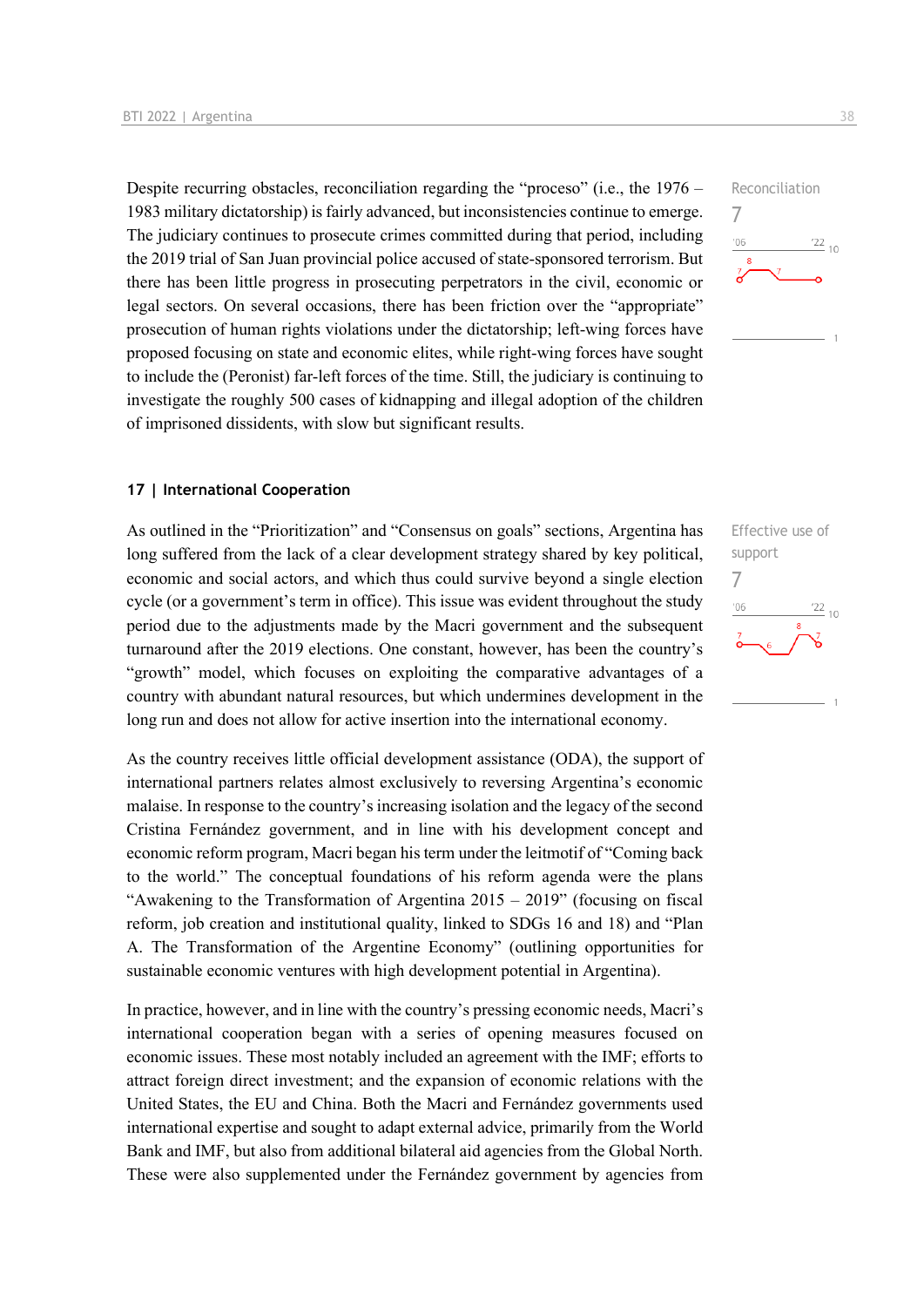other countries. Nevertheless, Macri's unrestricted policy of openness overestimated foreign willingness to engage substantially in Argentina, and underestimated outsiders' deep-seated doubts that the Argentine government would really succeed in emerging from the crisis, given its fraught history and still-polarized society and politics.

Fernández also pursued a policy of external openness and acceptance of foreign support, although his external relations, unlike his domestic relations, tended to be stamped with ideological elements in addition to his pragmatism. This was a concession to the radical Peronist faction, which maintained its traditional aversion to the IMF and the World Bank and maintained loyalty to radical populist leaders such as Nicolás Maduro, Evo Morales and Rafael Correa. Because of this ambivalence, external supporters found it difficult to discern a clear foreign policy profile for the Peronist government. It is very difficult to make a general judgment about the Fernández government in terms of how effectively international and regional aid had been used by the end of its first year in office, which was marked by the exceptional situation of the COVID-19 pandemic and a long lockdown.

Argentina is a member of or signatory to a large number of international organizations, treaties and conventions. It has signed the Climate Convention, all important human rights conventions, and a number of arms control and nonproliferation agreements. It brought some high-profile cases to the International Court of Justice a few years ago, dealing for example with the Falklands/Malvinas conflict and the pulp mill dispute with neighboring Uruguay. It has participated in UN peacekeeping missions and has been the subject of WTO dispute settlement decisions. Its compliance with these organizations and international agreements was regular and constant during the period under review.

However, Argentina also has a rather poor reputation for reliability in economic matters. The country's past is marked by more than a dozen debt defaults, a vicious cycle of expansion and adjustment policies, high levels of corruption and weak institutions. An additional factor is the country's high levels of inflation and debt, which makes it more vulnerable than other emerging markets to global investors' periodic decisions to pull out of risky assets. Former Health Minister Adolfo Rubinstein considers these weaknesses to be a factor in the government's difficulty in obtaining COVID-19 vaccines, since Argentina is considered an unreliable buyer, and does not have enough dollars to pay for the vaccines in advance, as other countries do. Sources from inside the nation's presidency told Clarín reporters that Pfizer, when negotiating the (ultimately failed) vaccine contract, asked that excessive guarantees be included in the form of government assets. As a result, Argentina is becoming more dependent on Russia and China and their vaccines.

Although Macri repeatedly articulated his commitment to international norms, the liberal and multilateral order, and compliance with existing international agreements, and subsequently gained the trust of international donors and compliance-monitoring

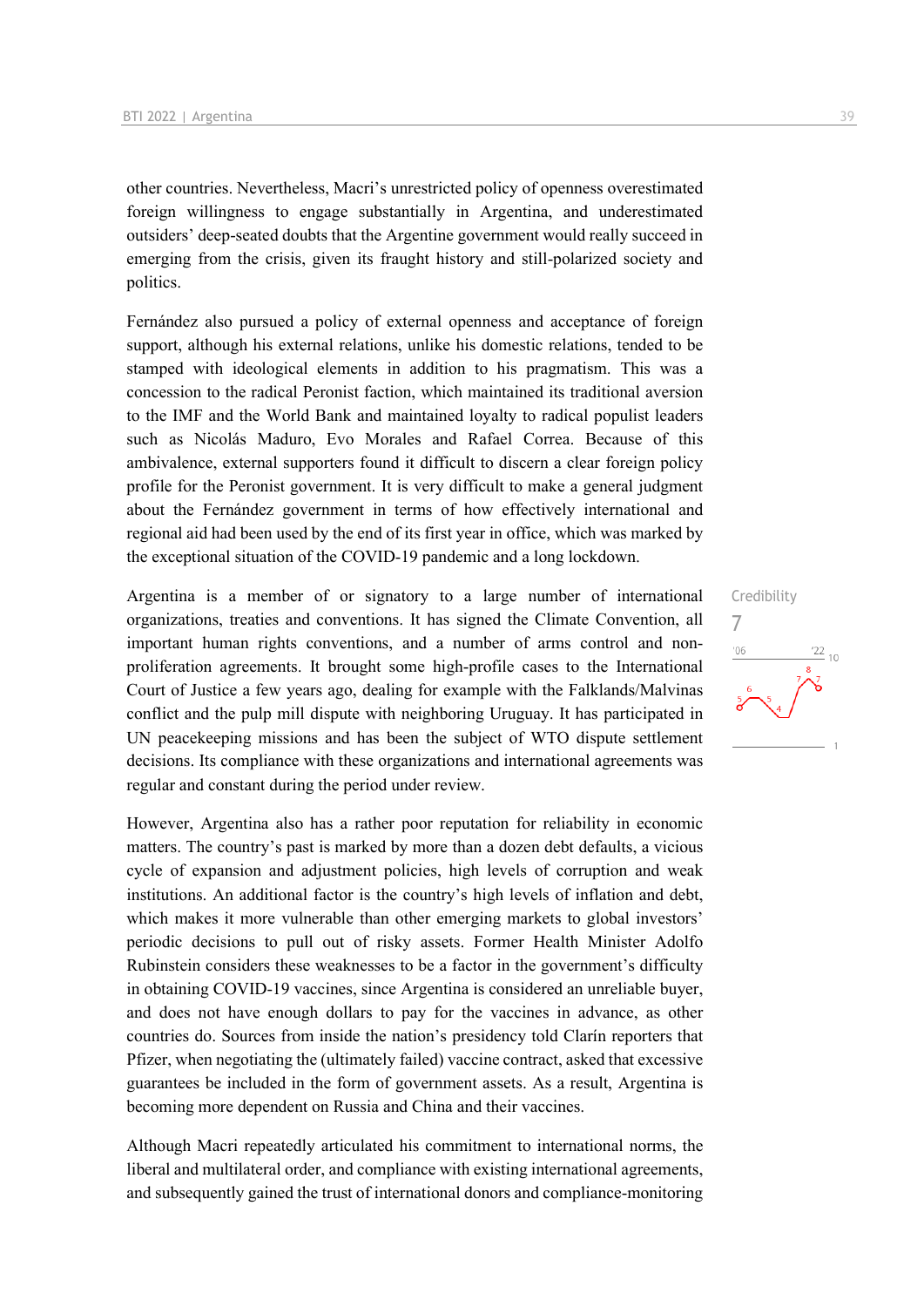institutions, this acceptance did not translate into substantial concrete commitments. The Peronist coalition government has been able to establish only a mixed relationship of trust with the international community. On the one hand, President Alberto Fernández is seen as a credible and reliable partner by the majority of international partners, thanks to his pragmatism, willingness to compromise and commitment to political dialogue. On the other hand, his vice president, Cristina Fernández, is perceived as being more rigid, confrontational, ideologically fixed and resistant to cooperation, given her repeatedly demonstrated aversion to interference and advice from the capitalist Global North. She is thus viewed as unpredictable, uncooperative and unreliable.

Argentina's political leadership cooperates with all neighboring states and abides by the rules established by regional and international organizations. Macri aimed to make Argentina a leader in regional integration and sought to strengthen relations with the other partners of the Southern Cone, moving away from the Bolivarian axis. Mercosur remained Argentina's main trade agreement and Brazil its main partner, followed by China and the United States. Some irritations in the relationship with Brazil shortly after Bolsonaro's election in 2018 have been settled since Macri visited Bolsonaro in Brasilia in January 2019. After meeting in Buenos Aires in June 2019, the two reaffirmed bilateral ties and signed cooperation agreements in various areas. Both presidents expressed support for a Mercosur trade agreement with the European Union.

The change in foreign policy after the October 2019 elections was limited. Alberto Fernández tried to take a middle position on Venezuela, saying he was "unhappy" with Maduro but also equally unhappy with the anti-Maduro opposition in Venezuela. Fernández' government does not recognize Juan Guaidó as Venezuela's interim president but has criticized the Nicolás Maduro government for human rights abuses. In August 2020, Argentina joined the European-backed International Contact Group on Venezuela. Contrary to expectations, Argentina remained a member of the Lima Group, to the displeasure of the radical wing of the Peronist coalition led by Vice President Cristina Fernández. The president and vice president have sought to create a progressive pole in Latin America, and revitalized regional integration through Argentine support for the so-called Puebla Progressive Group, established in 2019 with the aim of countering the hegemony of liberal forces in the region. However, this initiative has not progressed far to date.

Regarding hemispheric cooperation, the Peronist government is trying to take a "third position" in the geopolitical dispute between China and the U.S., but in reality, the relationship with Beijing is progressing much faster than that with Washington.

Regional cooperation 8 $\frac{22}{10}$  $^{\prime}06$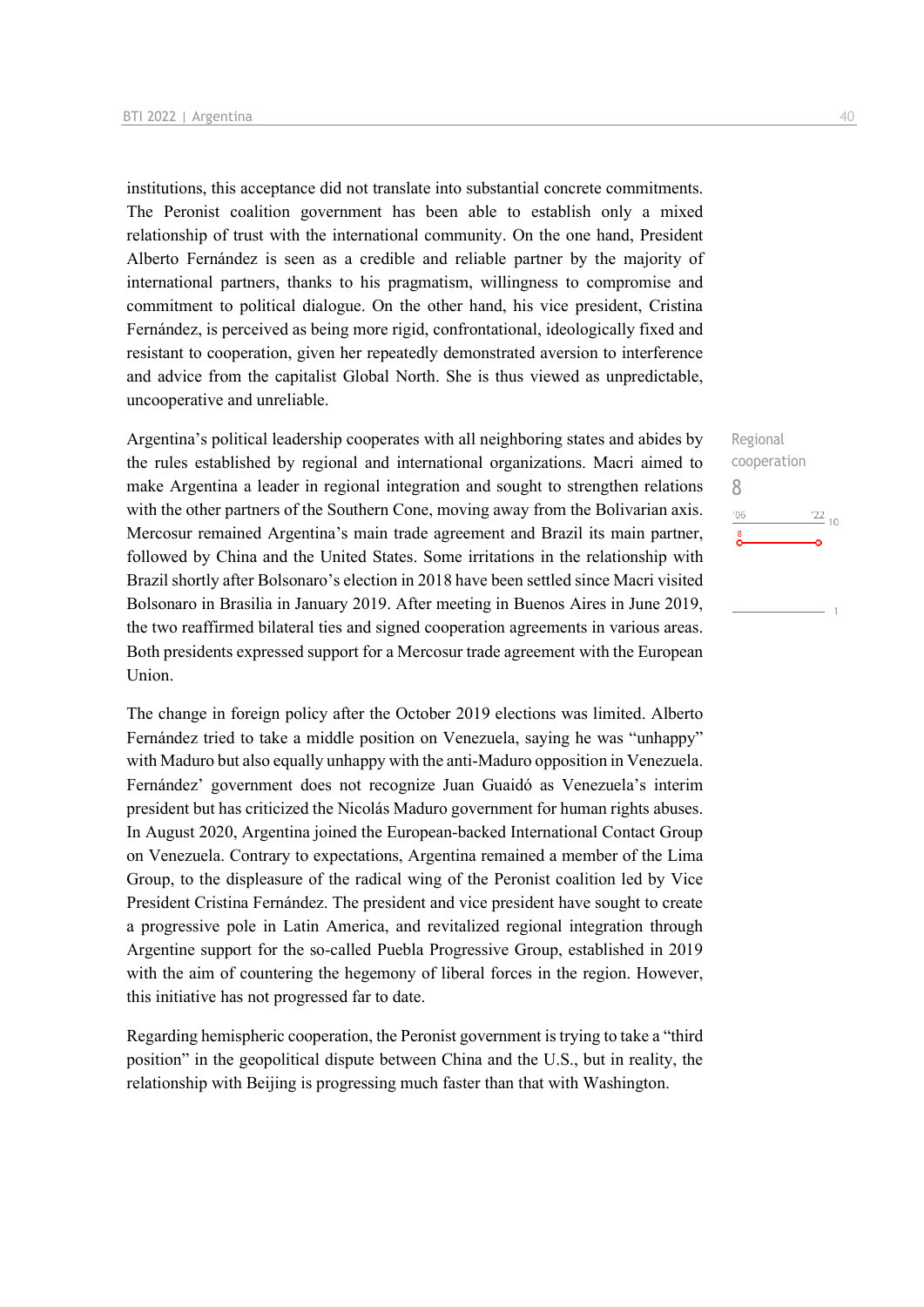## Strategic Outlook

Argentina is very stable in its instability, as attempts to effect change of a non-Peronist style have been perceived by most main actors as mere pauses in a populist drift. Overall, Argentina's position is not yet too bad, but the country remains trapped in a persistent structural stagnation that has been mutually reinforced by political, economic, social and international forces. Since the return to democracy in 1983, the country has reinforced the elements of polyarchy, albeit not at an optimal level. However, the Achilles' heel of Argentine democracy has for decades remained the rule of law, particularly an independent and truly functioning judiciary that can serve as an arbiter in the often fiercely fought political games.

This is not a mere technical problem to be solved by improved expertise and training. Rather, it is in itself a more far-reaching problem related to the specific political culture that is at the root of the country's transformation impasse. This impasse also carries over to the stagnant economic transformation, which for nearly a century has been locked in a constant mode of improvisation and experimentation oscillating between crude and distorted (neo)liberal reforms and generally populist state interventionism, the latter of which ends in unsustainable debt that then again requires neoliberal-style adjustments.

To put it more simply: Argentina has no idea where it wants to go, and is unable to discuss its dilemmas without ending up in the familiar mutual recriminations. As a consequence, it has been unable to find sustainable solutions. While President Macri and his successor Alberto Fernández have sought to engage in some consensus-building efforts on fundamental issues, these too have been watered down in advance of the next electoral process and the next "deepest crisis in Argentine history" (of which there have been many).

There are no easy solutions in overcoming this apparent stagnation, and any Archimedean starting point remains distant. A more optimistic view could ironically start with the pandemic, which – because it has affected the whole society – could represent a critical juncture and offer a window of opportunity for historical change. However, for this to become a reality, a necessary condition would have to be met: the moderate left and the moderate right would have to establish a coalition of at minimum a temporary nature – which in itself would be a historic pact – thus sidelining the intransigent forces. This coalition would have to establish consensus on three important points:

First, it would have to agree that neither technocratic neoliberalism nor improvised state interventionism can solve the country's deep-rooted structural economic problems. It would instead have to envision a model – as outlined by ECLAC – that sets clear benchmarks for "productive growth with equity." This would also mean breaking the power of entrenched interests, be they the unions (and their patronage-paternalist "obras sociales") with links to the Peronists or the powerful business sector, which is blind to the country's social needs and tends to lean to the right.